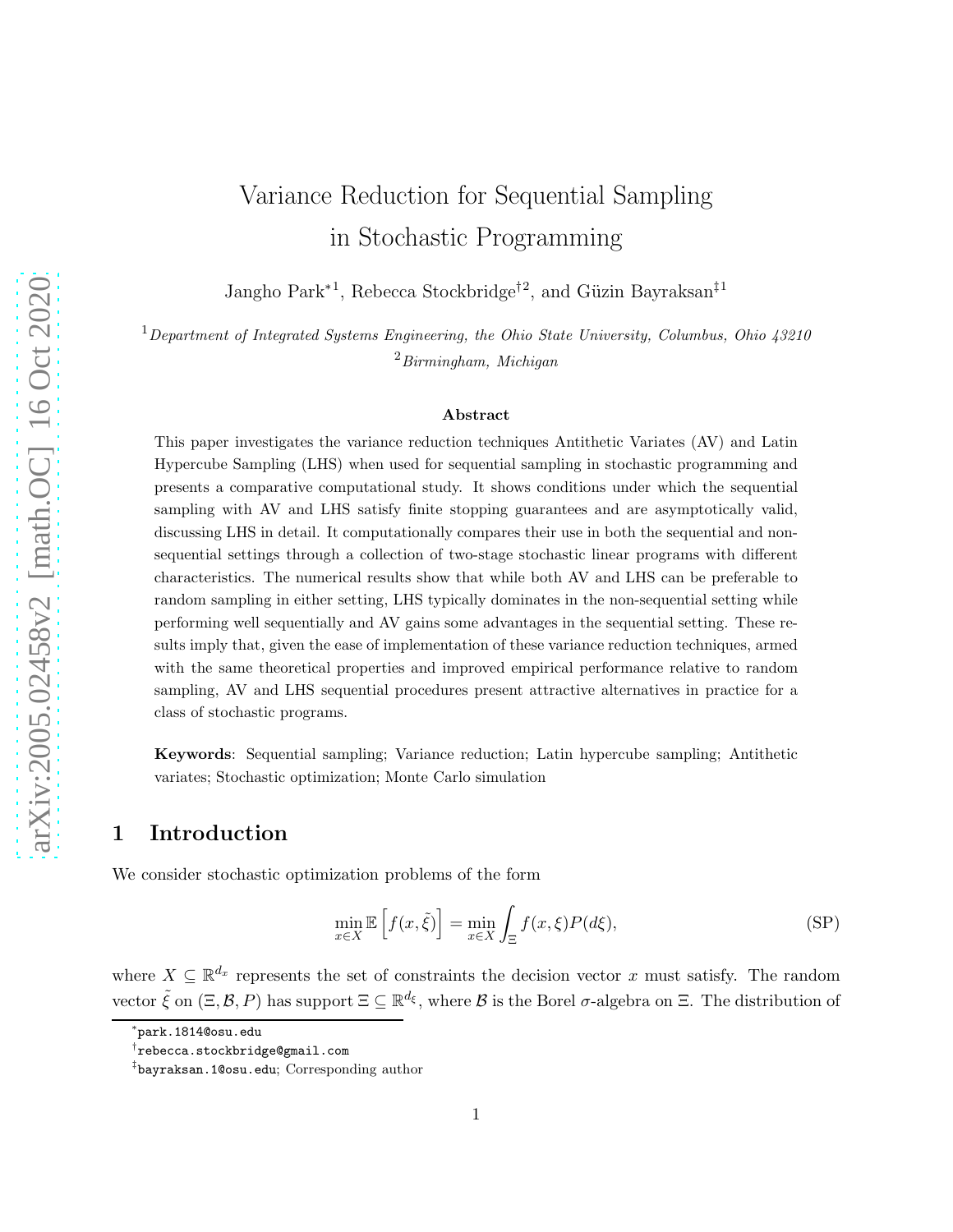$\zeta$ , denoted P, is assumed not to depend on x, and the expectation operator E is taken with respect to P. The function  $f: X \times \Xi \to \mathbb{R}$  is assumed to be a Borel measurable, real-valued function. with inputs being the decision vector x and a realization  $\xi$  of the random vector  $\tilde{\xi}$ . We will further narrow down the problem class in Section [3.](#page-7-0)

A major difficulty with [\(SP\)](#page-0-0) is that it is typically very difficult—and often impossible—to solve exactly. This is because for practical problems,  $\mathbb{E}\left[f(x,\tilde{\xi})\right]$  is a multi-dimensional integral of a complicated function f. Therefore, it is often impossible to calculate  $\mathbb{E}\left[f(x,\tilde{\xi})\right]$  exactly for a fixed x, let alone optimize it over  $x \in X$ . In these cases, Monte Carlo sampling provides an attractive approximation method.

Consider the Sample Average Approximation (SAA) of [\(SP\)](#page-0-0) formed using a random sample of size  $n, \{\tilde{\xi}^1, \tilde{\xi}^2, \dots, \tilde{\xi}^n\}$ :

<span id="page-1-0"></span>
$$
\min_{x \in X} \frac{1}{n} \sum_{i=1}^{n} f(x, \tilde{\xi}^i). \tag{SPn}
$$

Even though the asymptotic properties of the optimal value and the set of optimal solutions of SAA have been studied [e.g., [Shapiro et al.](#page-36-0), [2009](#page-36-0)], in practice, it is important to find high-quality approximate solutions to [\(SP\)](#page-0-0) using modest sample sizes.

Sequential sampling provides one way to achieve this goal. It sequentially increases the sample size, assessing the quality of approximate solutions, until an arguably high-quality solution is identified. This paper aims to improve the reliability of existing sequential sampling procedures with minimal computational effort through easy-to-implement variance reduction techniques. Before discussing the contributions of this paper, let us discuss why sequential sampling may be preferred.

Consider instead solving a single SAA with a fixed (possibly large) sample size. In this case, one could try to identify a sample size that probabilistically guarantees the solutions are of high quality. Such sample sizes for SAA have been studied, e.g., by [Shapiro and Homem-de-Mello](#page-36-1) [\[2000\]](#page-36-1), [Kleywegt et al.](#page-35-0) [\[2002\]](#page-35-0), [Shapiro et al.](#page-36-2) [\[2002](#page-36-2)]. These sample-size estimates provide valuable insight into the use of Monte Carlo sampling techniques. However, they are typically not suited for practical use: They contain quantities that are difficult to estimate, and even if these quantities are known or estimated, the sample sizes can be often overly conservative.

Alternatively, one could solve a single SAA problem of a desired sample size  $n$  and then assess the quality of the approximate solution found in this way (and stop). Many methods have been developed for quality assessment via Monte Carlo sampling by estimating optimality gaps [Mulvey and Ruszczyński, [1995,](#page-35-1) [Mak et al.](#page-35-2), [1999](#page-35-2)], testing optimality conditions [\[Higle and Sen](#page-34-0), [1996b,](#page-34-0) [Shapiro and Homem-de-Mello](#page-36-3), [1998](#page-36-3), [Royset](#page-36-4), [2012](#page-36-4), [Sakalauskas](#page-36-5), [2002](#page-36-5)], and checking the stability of solutions [\[Kaut and Wallace](#page-34-1), [2007](#page-34-1)], among others. If this assessment reveals a highquality solution, then this method works fine.

However, it may happen that this quality assessment reveals a low-quality solution. This could be, e.g., the result of sampling error. Alternatively, because the sample size  $n$  was fixed and there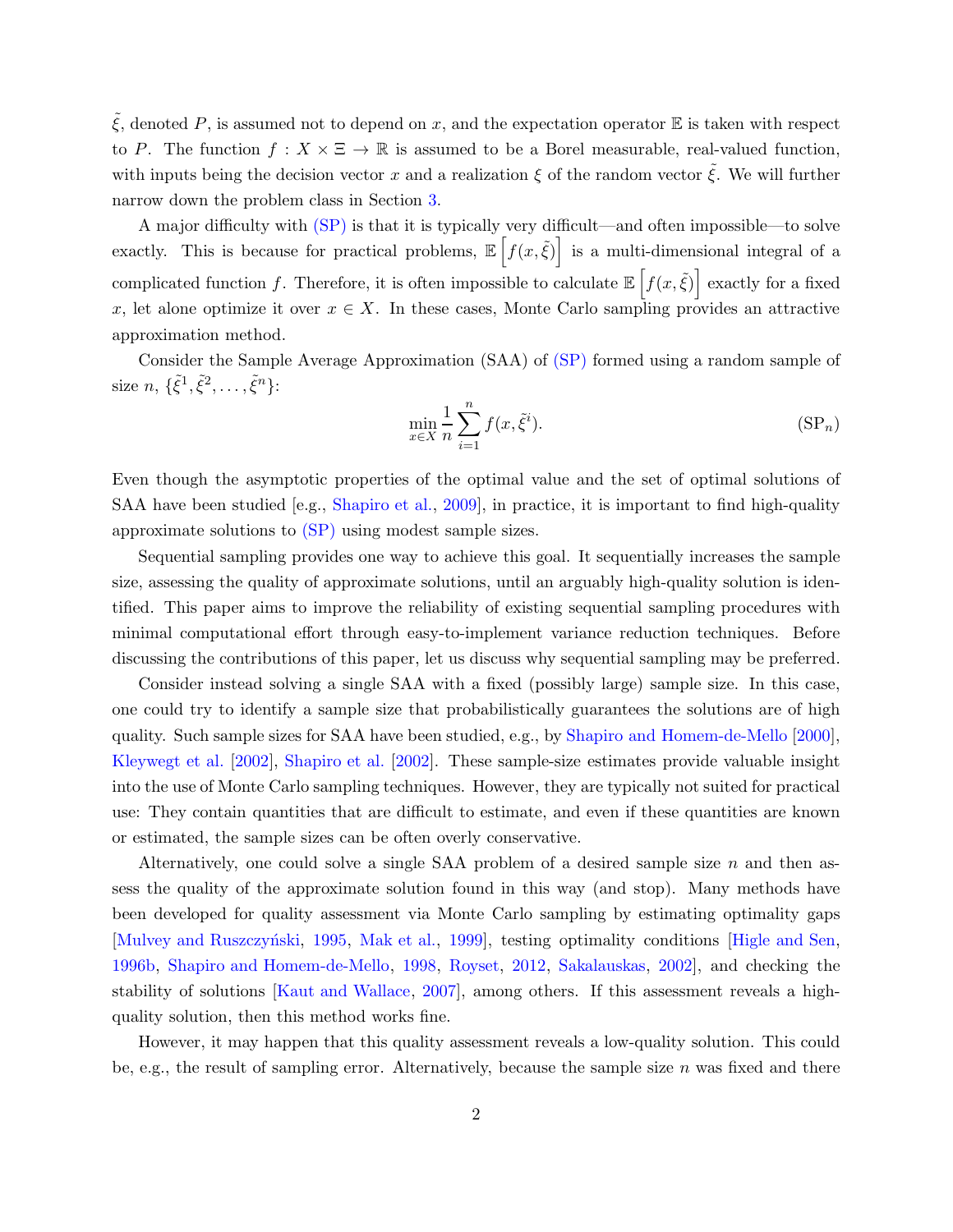is no *a priori* knowledge of an adequate sample size in getting a good solution, this procedure may indeed yield a low-quality solution. Then, a user is left with how to increase the sample size in order to obtain a high-quality solution.

This is where the sequential sampling procedures help practitioners. By providing rules to increase the sample size and to stop sampling, they find a sample size that is not typically overly conservative to obtain high-quality solutions. We note that the use of variance reduction techniques in this setting is paramount because they can significantly improve the reliability of the estimators, helping to stop earlier, increasing the probability of correctly identifying high-quality solutions, and providing substantially smaller confidence interval widths on solution quality.

Motivated by the potential benefits of variance reduction techniques within sequential sampling, this paper studies the use of sampling techniques Antithetic Variates (AV) and Latin Hypercube Sampling (LHS) within sequential sampling for [\(SP\).](#page-0-0) A second motivation of the paper is to provide a comparative computational study to gain insights into when AV and LHS should be used. Toward this end, the paper compares their performances relative to random sampling in both the sequential and non-sequential settings.

#### 1.1 Related Literature

Numerous variance reduction techniques have been studied for stochastic programming. We refrain from a thorough review on this topic and discuss some commonly-investigated alternative sampling techniques. We direct the readers to [Homem-de-Mello and Bayraksan](#page-34-2) [\[2014,](#page-34-2) [2015](#page-34-3)] for further discussion and references on this topic. This work differs from most of this literature in that it considers variance reduction in a sequential sampling setting, which has received little attention.

The commonly-investigated alternative sampling techniques for variance reduction in [\(SP\)](#page-0-0) include (i) importance sampling [e.g., [Barrera et al.,](#page-32-0) [2016](#page-32-0), [Dantzig and Glynn,](#page-33-0) [1990](#page-33-0), [Higle](#page-34-4), [1998](#page-34-4), [Infanger](#page-34-5), [1992](#page-34-5), [Glynn and Infanger](#page-34-6), [2013](#page-34-6), Kozmík and Morton, 2015, (ii) (randomized) Quasi-Monte Carlo (QMC) [e.g., [Pennanen and Koivu,](#page-35-4) [2005,](#page-35-4) [Koivu](#page-35-5), [2005](#page-35-5), [Homem-de-Mello](#page-34-7), [2008](#page-34-7), [Homem-de-Mello et al.,](#page-34-8) [2011,](#page-34-8) [Heitsch et al.](#page-34-9), [2016](#page-34-9)], (iii) AV [e.g., [Freimer et al.,](#page-34-10) [2012,](#page-34-10) [Higle](#page-34-4), [1998](#page-34-4), [Koivu,](#page-35-5) [2005](#page-35-5)], and (iv) LHS [e.g., [Bailey et al.](#page-32-1), [1999](#page-32-1), [Freimer et al.](#page-34-10), [2012](#page-34-10), [Drew](#page-33-1), [2007](#page-33-1), [de Matos et al.,](#page-33-2) [2017](#page-33-2), [Linderoth et al.](#page-35-6), [2006\]](#page-35-6). Importance sampling requires finding a sampling distribution, which may be difficult to obtain for some [\(SP\).](#page-0-0) Randomized QMC has been found effective for a class of stochastic programs, but generating QMC observations can become costly and the method can lose effectiveness as the dimension of  $\xi$  increases for some problems. Dimension-reduction strategies for QMC can themselves be computationally burdensome [\[Drew and Homem-de-Mello](#page-33-3), [2006\]](#page-33-3).

In contrast, both AV and LHS are easy to implement and work relatively well as the dimension of  $\xi$  increases. It is important to note that in the context of  $(SP)$ , many variance reduction techniques—including LHS and to a lesser extent AV—have been found to also reduce bias, further improving the quality of sampling-based estimators; see, e.g., the computations in [Freimer et al.](#page-34-10) [\[2012\]](#page-34-10) and [Stockbridge and Bayraksan](#page-36-6) [\[2016](#page-36-6)]. Thus, overall, AV and LHS constitute good choices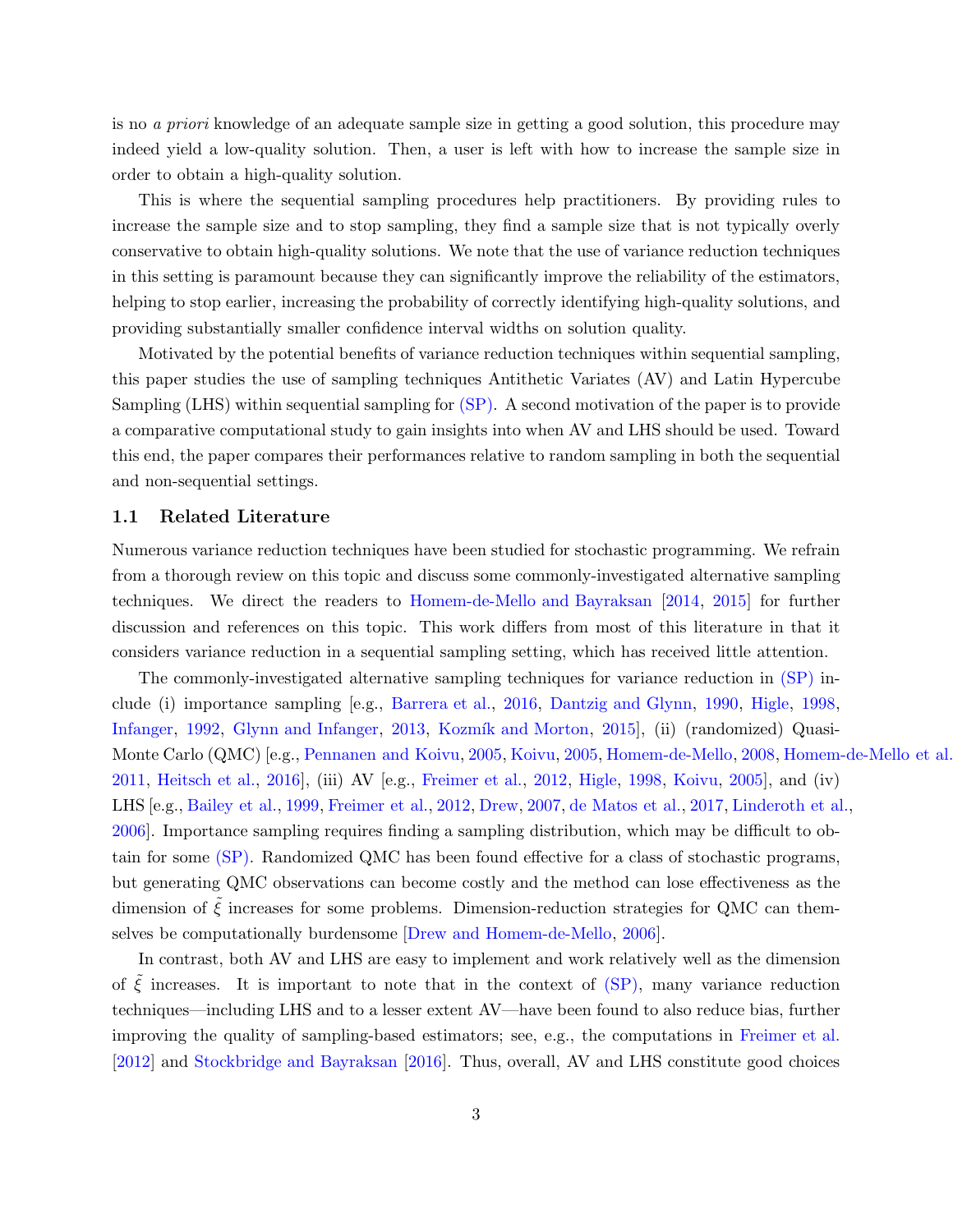for variance and bias reduction with virtually no added computational cost.

We now discuss how this paper relates to and differs from a series of papers on solution qual-ity assessment. Beginning with Mulvey and Ruszczyński [\[1995](#page-35-1)] and [Mak et al.](#page-35-2) [\[1999](#page-35-2)], several researchers studied how to assess solution quality for a given candidate solution via estimating optimality gaps and optimal values [\[Bayraksan and Morton,](#page-33-4) [2006](#page-33-4), [Drew](#page-33-1), [2007](#page-33-1), [Love and Bayraksan](#page-35-7), [2015,](#page-35-7) [Chen et al.](#page-33-5), [2014](#page-33-5), [Stockbridge and Bayraksan,](#page-36-7) [2013](#page-36-7), [Freimer et al.](#page-34-10), [2012](#page-34-10)]. In particular, [Stockbridge and Bayraksan](#page-36-6) [\[2016](#page-36-6)] and [Bayraksan](#page-33-6) [\[2018\]](#page-33-6) study AV and LHS for optimality gap estimation in a non-sequential setting. Here, we use them within sequential stopping rules.

This change of focus—from non-sequential to sequential—causes important differences. First, in the non-sequential setting, both the candidate solution and the sample size are *fixed*. In this paper, however, they change from iteration to iteration. So now, *both* the candidate solution and the sample size when the sequential procedures stop become *random variables*. This requires new probabilistic tools for analysis and thus, different proofs. In addition to changes in the theoretical analysis, sequential methods also differ from non-sequential methods computationally. This is because they may induce bias due to the stopping rule, see, e.g., [Glynn and Whitt](#page-34-11) [\[1992](#page-34-11)], and hence require more care.

The sequential use of optimality gap estimates has been investigated in papers [\[Morton](#page-35-8), [1998](#page-35-8), [Bayraksan and Morton](#page-33-7), [2011](#page-33-7), [Pierre-Louis et al.](#page-36-8), [2011](#page-36-8), [Bayraksan and Pierre-Louis](#page-33-8), [2012](#page-33-8)], which provide alternative stopping rules under different assumptions. They have been used to solve, e.g., stochastic scheduling problems [\[Keller and Bayraksan](#page-34-12), [2010](#page-34-12), [Wu and Sioshansi,](#page-36-9) [2017](#page-36-9)].

### 1.2 Contributions

This paper rigorously investigates, to the best of our knowledge for the first time, the use of AV and LHS within the sequential sampling framework of [Bayraksan and Morton](#page-33-7) [\[2011](#page-33-7)] both theoretically and computationally. It provides conditions under which sequential sampling with AV and LHS stop in a finite number of iterations and yield asymptotically valid confidence intervals on the quality of solutions. While both AV and LHS have been investigated earlier for [\(SP\),](#page-0-0) this paper differs from the existing literature by focusing on the sequential aspects.

The paper builds upon the sequential framework of [Bayraksan and Morton](#page-33-7) [\[2011](#page-33-7)] in several ways. First and foremost, by using a different set of conditions and making important modifications to the proofs for LHS, the paper rigorously justifies the use of LHS sequential procedures. Theoretical results for AV generalize with only slight adjustments. That said, we provide alternative proofs for the AV sequential procedures based on the proofs presented in this paper.

The paper considers three alternate sets of assumptions for LHS sequential procedures; these will be precisely defined in Section [4.](#page-11-0) The first relates the upper bounds on large deviation probabilities between LHS and random sampling [\[Drew and Homem-de-Mello](#page-33-9), [2012](#page-33-9)]. This assumption is satisfied, e.g., when  $f(x, \cdot)$  is additive or component-wise monotone. If the first assumption cannot be verified, an additional condition on the sequential procedure's parameters can be used. This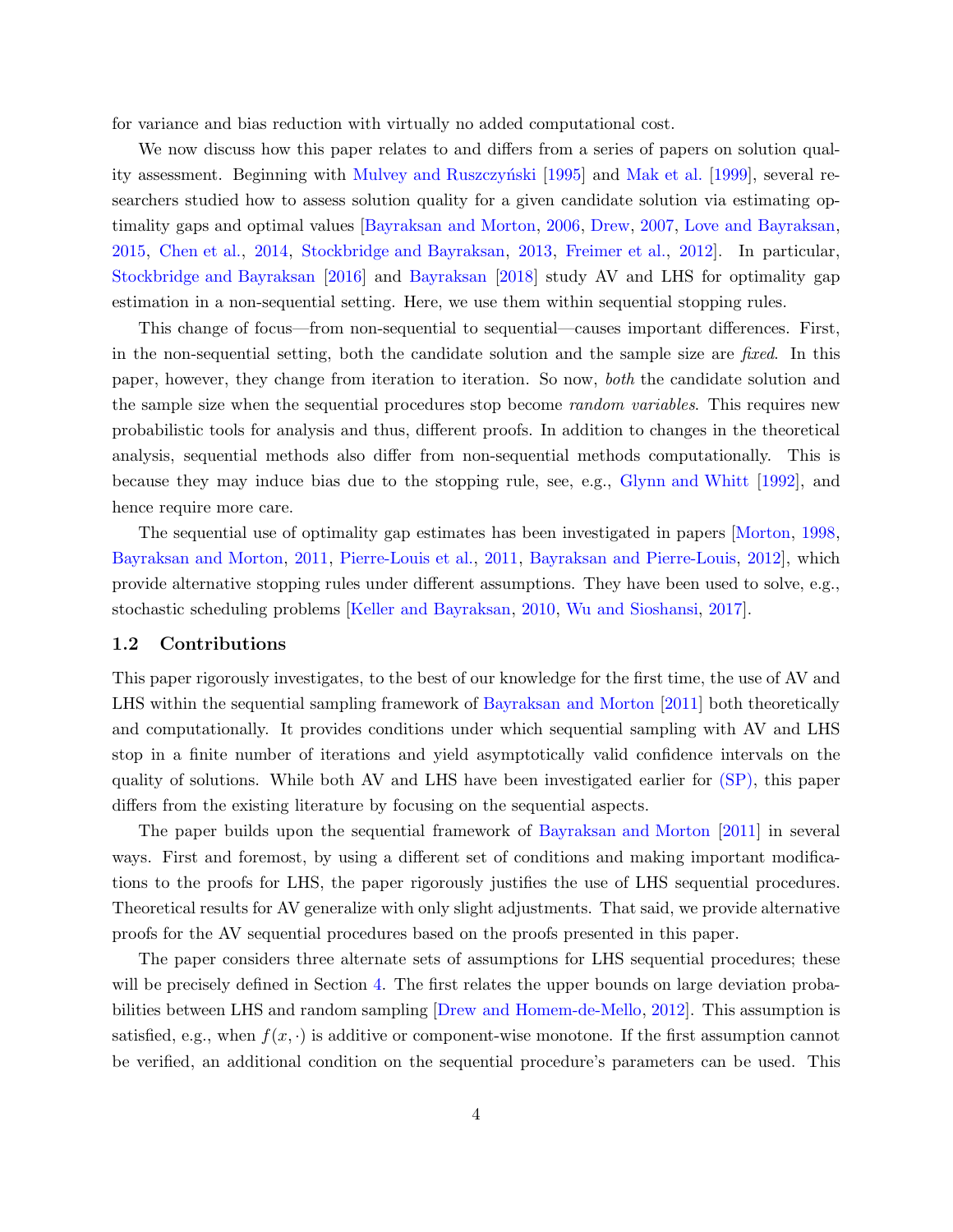additional condition is based on the residual term in a functional ANOVA decomposition of f. The third assumption, which is also present and needed in the first two cases to invoke the Central Limit Theorem (CLT) for LHS, just considers boundedness of  $f$ . The first two assumptions, while being more restrictive, require only a sublinear growth of the sample sizes. In contrast, without either of the first two assumptions, the less restrictive third assumption demands a superlinear growth.

Both sublinear and superlinear growths of the sample sizes have been investigated in [Bayraksan and Morton](#page-33-7) [\[2011\]](#page-33-7); however, the assumptions and proofs for LHS in this paper are entirely new. To the best of our knowledge, the first two assumptions of this paper have never been used in the context of sequential sampling for stochastic programming. A variant of the third assumption, namely, finiteness of the second moment of f, has been considered in the earlier work. In fact, we use this variant of the third assumption for the AV sequential procedures with superlinear growth. However, even in this third case, the proofs for LHS sequential procedures require modifications.

Another main contribution of the paper is a comparative computational study. It not only compares the use of AV and LHS to random sampling in the sequential setting, but also contrasts their use in the non-sequential setting. We are not aware of any works that examine the sequential versus non-sequential uses. This analysis yields that AV can gain some advantages in the sequential setting (unlike the non-sequential setting) and LHS typically dominates in the non-sequential setting. This is because AV tends to generate smaller sample variances in this context. A similar behavior of the AV sample variance estimator in the non-sequential setting was observed earlier [\[Stockbridge and Bayraksan,](#page-36-6) [2016](#page-36-6)]. However, no explanation was given. This paper provides an asymptotic explanation for this behavior for the first time, and it further investigates its implications in both the sequential and non-sequential settings.

We end with a remark that the proposed sequential sampling procedures with AV and LHS can either be used as stand-alone procedures, solving SAAs with increasing sample sizes, or be embedded in other sampling-based algorithms. Internal stopping rules have been investigated for various methods [e.g., [Higle and Sen,](#page-34-13) [1991](#page-34-13), [1996a,](#page-34-14) [Norkin et al.,](#page-35-9) [1998](#page-35-9), [Lan et al.,](#page-35-10) [2012](#page-35-10), [Dumskis and Sakalauskas,](#page-33-10) [2016](#page-33-10), [Sen and Liu,](#page-36-10) [2016](#page-36-10)]. An explicit assumption in our framework is that the samples that assess solution quality are *independent* of the samples that generate solutions. This independence assumption ensures a valid solution quality assessment. Consequently, the sequential procedures with AV and LHS could complement these internal quality checks to validate high-quality solutions for various sampling-based methods.

### 1.3 Organization

The rest of the paper is organized as follows. The next section reviews the solution quality assessment procedures and the sequential framework used in this paper. Section [3](#page-7-0) applies AV and LHS to the sequential framework, and Section [4](#page-11-0) provides conditions under which the proposed procedures are asymptotically valid and stop at finite sample sizes. We compare the performance of the proposed sequential sampling procedures numerically in Section [5.](#page-21-0) Finally, Section [6](#page-31-0) ends the paper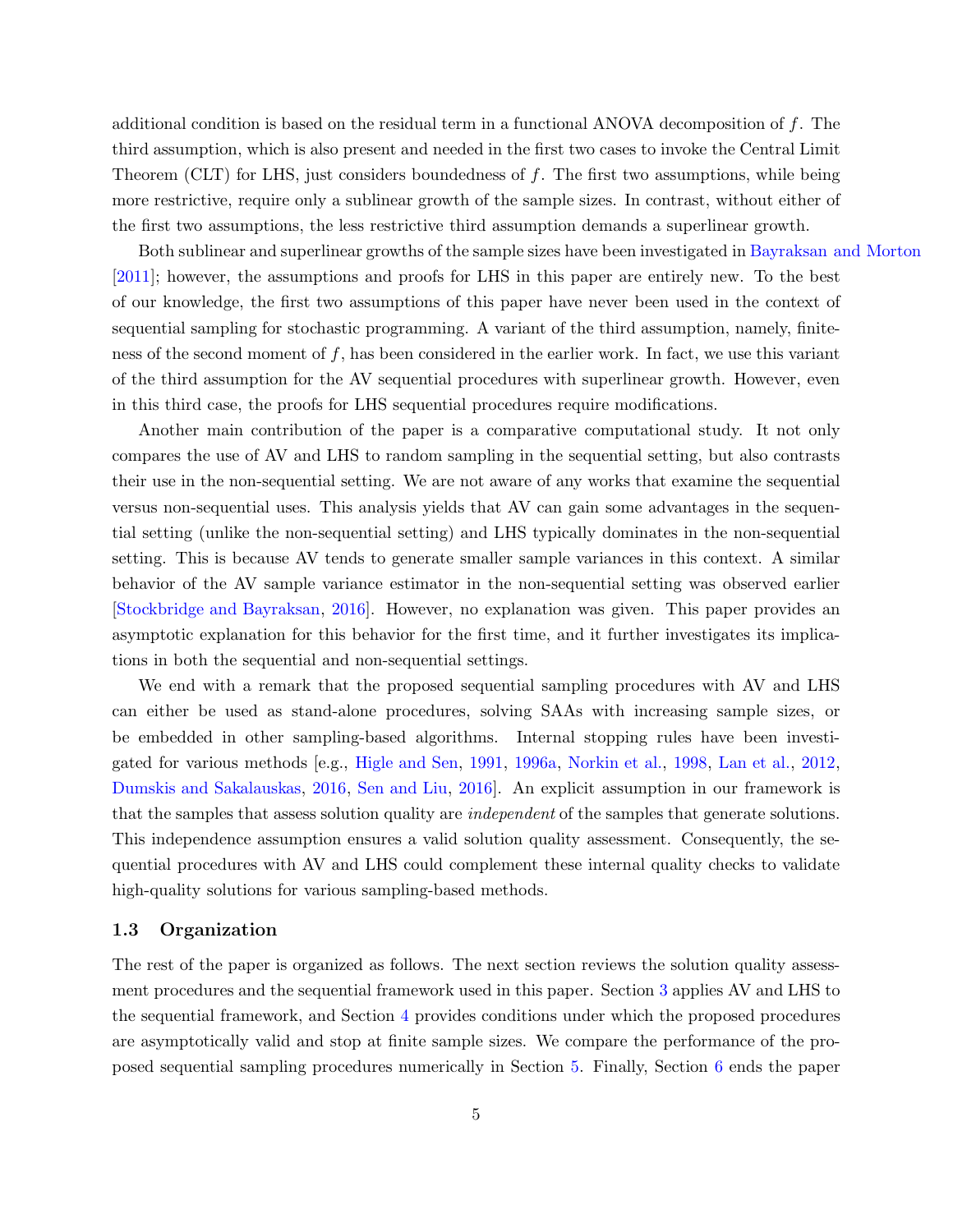with conclusions and future work. Throughout the rest of the paper, we refer to independent and identically distributed sampling simply as IID.

# 2 Background on Sequential Sampling with IID

We first review two procedures for solution quality assessment, the Single Replication Procedure (SRP) and the Averaged Two-Replication Procedure (A2RP) [\[Bayraksan and Morton,](#page-33-4) [2006\]](#page-33-4) in Section [2.1,](#page-5-0) which are subsequently used within the sequential framework reviewed in Section [2.2.](#page-6-0) We will soon apply AV and LHS to this framework.

#### <span id="page-5-0"></span>2.1 Solution Quality Assessment

Let us begin with some notation:  $z^*$  denotes the optimal value and  $X^* = \operatorname{argmin}_{x \in X} \mathbb{E} \left[ f(x, \tilde{\xi}) \right]$ denotes the set of optimal solutions of  $(SP)$ . An optimal solution is represented by  $x^* \in X^*$ . Similarly,  $z_n^*$  denotes the optimal value and  $x_n^*$  denotes an optimal solution of  $(SP_n)$  $(SP_n)$ . Because it is important to distinguish between sampling schemes, we will shortly add a notation to  $z_n^*$  and  $x_n^*$ to identify the sampling method. We also distinguish between a *candidate solution*  $x \in X$ , which is a feasible solution that may or may not be optimal, and an *optimal solution* x ∗ .

We assess the quality of a given candidate solution  $x$  by its optimality gap—the lower the gap, the higher the quality. The optimality gap of x, denoted  $\mathcal{G}_x = \mathbb{E}\left[f(x,\tilde{\xi})\right] - z^* \geq 0$ , is often impossible to calculate. So, SRP estimates this quantity, along with its sample variance, via

<span id="page-5-3"></span>
$$
GAP_{\mathcal{I},n}^{S}(x) = \frac{1}{n} \sum_{i=1}^{n} f(x, \tilde{\xi}^{i}) - z_{\mathcal{I},n}^{*} = \frac{1}{n} \sum_{i=1}^{n} \left( f(x, \tilde{\xi}^{i}) - f(x_{\mathcal{I},n}^{*}, \tilde{\xi}^{i}) \right),
$$
(1a)

<span id="page-5-4"></span><span id="page-5-1"></span>
$$
SV_{\mathcal{I},n}^{S}(x) = \frac{1}{n-1} \sum_{i=1}^{n} \left[ \left( f(x, \tilde{\xi}^{i}) - f(x_{\mathcal{I},n}^{*}, \tilde{\xi}^{i}) \right) - \text{GAP}_{\mathcal{I},n}^{S}(x) \right]^{2}.
$$
 (1b)

In the above estimators, the superscript  $S$  denotes SRP and the subscript  $\mathcal I$  denotes IID. In particular, the subscript  $\mathcal I$  is added to  $z_{\mathcal I,n}^*$  and  $x_{\mathcal I,n}^*$ .

For small sample sizes, SRP has been found to underestimate the optimality gap. To improve the small-sample behavior of SRP, A2RP averages two independent SRP estimators of size  $n/2$  and pools them to obtain the optimality gap estimators:

<span id="page-5-2"></span>
$$
GAP^A_{\mathcal{I},n}(x) = \frac{1}{2} \left( GAP^{S,1}_{\mathcal{I},n/2}(x) + GAP^{S,2}_{\mathcal{I},n/2}(x) \right) \quad \text{and} \quad S V^A_{\mathcal{I},n}(x) = \frac{1}{2} \left( S V^{S,1}_{\mathcal{I},n/2}(x) + S V^{S,2}_{\mathcal{I},n/2}(x) \right). \tag{2}
$$

The A2RP estimators now have superscript A. Both procedures use a total sample size of n.

The SRP—and hence the A2RP—optimality gap estimator is biased:  $\mathbb{E}\left[\texttt{GAP}_{\mathcal{I},n}^S(x)\right] = \mathbb{E}\left[f(x,\xi)\right]$ —  $\mathbb{E}[z_n^*] \geq \mathcal{G}_x$ . This is because  $z_n^*$  is a biased estimator of  $z^*$ ,  $\mathbb{E}[z_n^*] \leq z^*$ . The bias shrinks as the sample size increases [\[Mak et al.](#page-35-2), [1999](#page-35-2)]. However, compared to IID, LHS and AV have been observed to reduce this bias without increasing the sample size [\[Freimer et al.,](#page-34-10) [2012](#page-34-10)].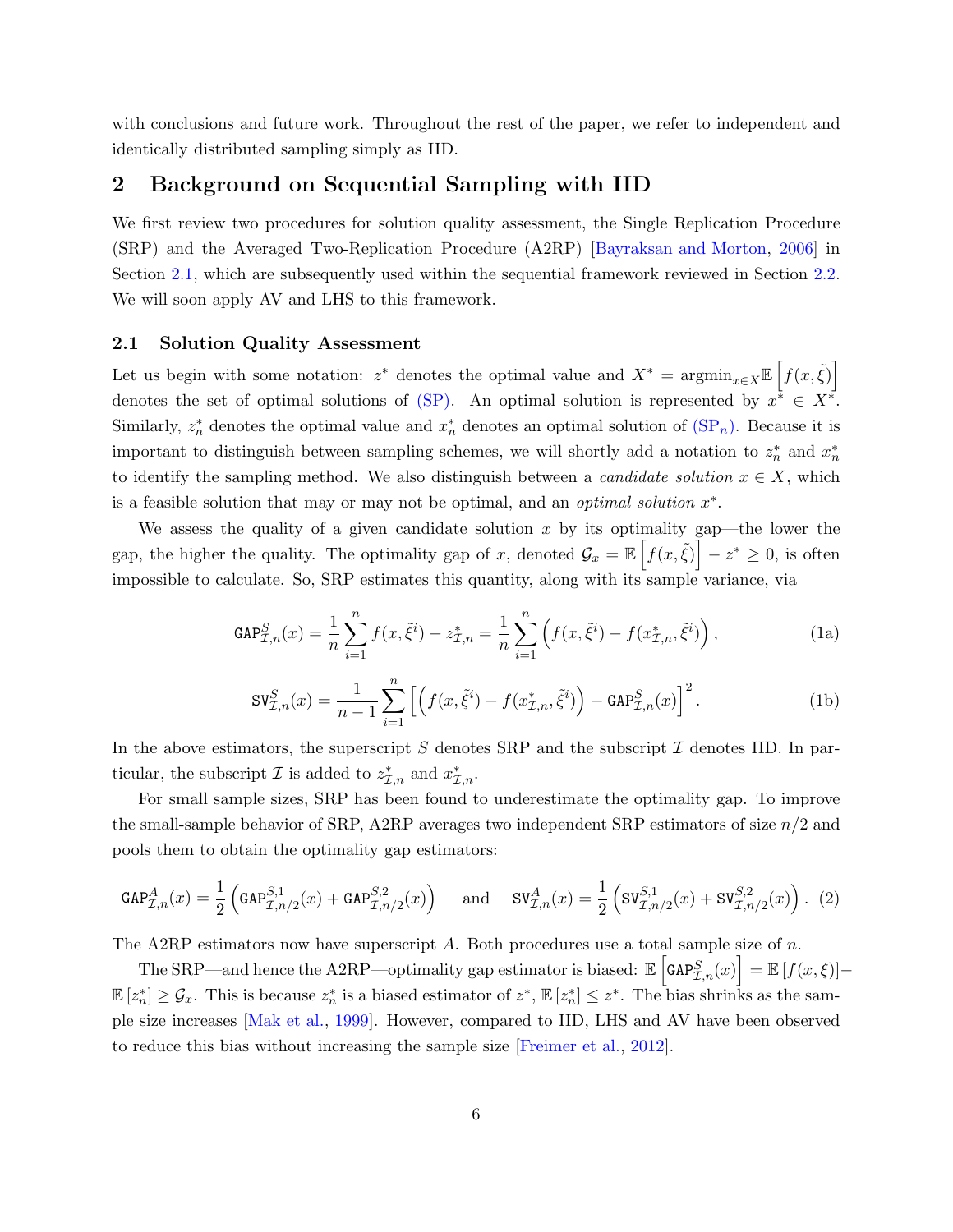### <span id="page-6-0"></span>2.2 Sequential Sampling Procedure

Suppose we have at hand a method that generates a sequence of candidate solutions, e.g., by solving SAAs. Sequential sampling briefly works as follows: It assesses the quality of a candidate solution with an initial sample size by estimating its optimality gap. If this optimality gap estimate is small enough according to a stopping criterion, the procedure stops. Otherwise, it takes another candidate solution, assesses its quality with an increased sample size, and repeats this procedure until the optimality gap estimate falls below a certain level.

To formally describe the procedure, we use subscript k to denote the iteration number. So,  $x_k$ and  $n_k$  denote the candidate solution and the sample size at iteration k, respectively. The quantities  $\texttt{GAP}_{n_k}(x_k)$  and  $\texttt{SV}_{n_k}(x_k)$  represent a *generic* optimality gap point estimate and its sample variance at iteration k. These could be the SRP estimators in [\(1\)](#page-5-1) or, assuming the sample size  $n_k$  is divisible by two, the A2RP estimators in [\(2\)](#page-5-2). The procedure takes as input the parameters  $h > h' > 0$ ,  $\varepsilon > \varepsilon' > 0$ , and  $\alpha \in (0, 1)$  for the desired confidence level  $1-\alpha$  on the quality of solutions. Here, the parameters  $\varepsilon, \varepsilon'$  are small numbers, e.g.,  $\varepsilon = 2 \times 10^{-7}, \varepsilon' = 10^{-7}$ . They are needed for theoretical results, and in practice, they serve to correct any numerical instabilities.

The procedure terminates at the first iteration when the following stopping rule is satisfied:

<span id="page-6-1"></span>
$$
T = \inf_{k \ge 1} \left\{ k : \text{GAP}_{n_k}(x_k) \le h' \sqrt{\text{SV}_{n_k}(x_k)} + \varepsilon' \right\}.
$$
 (3)

The above rule identifies a solution with a small optimality gap as a fraction of its standard deviation. So, if the variability is high, one is willing to stop with a larger optimality gap estimate, and if the variability is low, one stops with a smaller optimality gap estimate. This *relative* stopping rule could be desirable in cases when little is known about the variability of the problem, for instance, when small sample sizes are used for assessing solution quality. Otherwise, e.g., when using large sample sizes for quality assessment with a high computational budget, it is possible to adjust the stopping rule [\(3\)](#page-6-1) by including an additional condition  $\left\{\sqrt{SV_{n_k}(x_k)} \leq b\right\}$ , where b is a positive real constant without affecting desired theoretical properties [\[Bayraksan and Morton](#page-33-7), [2011\]](#page-33-7). In this case, the procedure stops when the optimality gap falls below an *absolute* (not relative) value.

When the stopping rule [\(3\)](#page-6-1) is satisfied, the procedure returns solution  $x<sub>T</sub>$  and an approximate  $(1 - \alpha)$ -level confidence interval

$$
\mathtt{CI}_{n_T}(x_T) = \left[0, h\sqrt{\mathtt{SV}_{n_T}(x_T)} + \varepsilon\right]
$$

on its optimality gap,  $\mathcal{G}_{x_T}$ . If the additional stopping criterion that also controls  $\sqrt{\text{SV}_{n_k}(x_k)}$  is used, the confidence interval is updated to  $[0, hb + \varepsilon]$ . Throughout the rest of the paper, we focus on the relative stopping rule [\(3\)](#page-6-1) without the additional condition. Algorithm [1](#page-7-1) summarizes the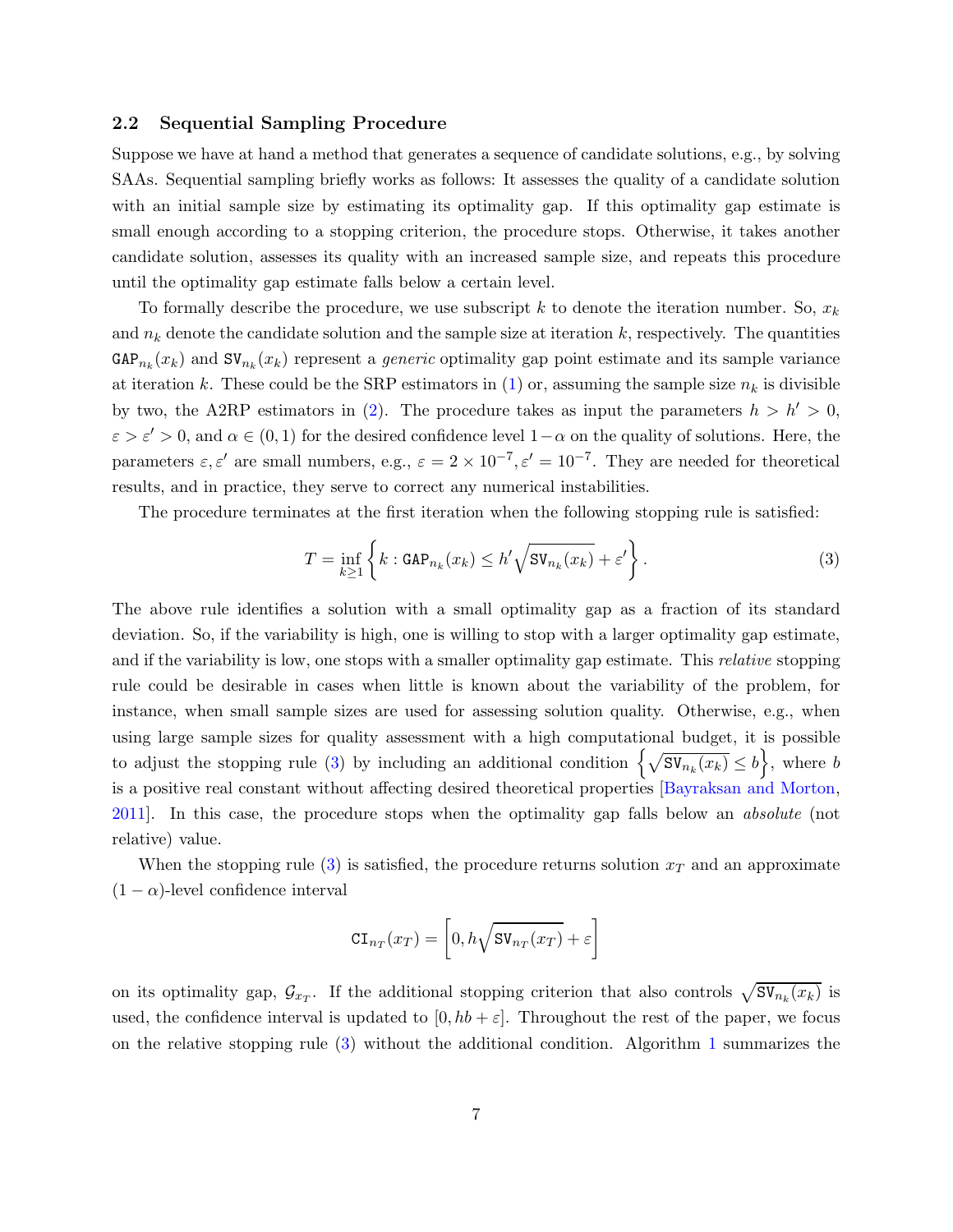#### <span id="page-7-1"></span>Algorithm 1 Sequential sampling framework

1: initialization: Set  $k = 0$ . Select  $\alpha \in (0, 1)$ , and  $h > h' > 0$ ,  $\varepsilon > \varepsilon' > 0$ . STOP = No. 2: procedure Sequential sampling 3: while  $STOP = No$  do 4:  $k = k + 1$ 5: GENERATE CANDIDATE SOLUTION:  $x_k$ 6: SAMPLE: Decide sample size  $n_k \ge n_{k-1}$   $(n_0 = 2)$ , and generate sample  $\{\tilde{\xi}^1, \ldots, \tilde{\xi}^{n_k}\}$ 7: ASSESS SOLUTION QUALITY: Calculate  $\text{GAP}_{n_k}(x_k)$  and  $\text{SV}_{n_k}(x_k)$ 8: if  $\texttt{GAP}_{n_k}(x_k) \leq h' \sqrt{\texttt{SV}_{n_k}(x_k)} + \varepsilon'$  then 9: Set  $T = k$ 10: OUTPUT: Solution  $x_T = x_k$  with  $\mathtt{CI}_{n_T}(x_T) = \left[0, h\sqrt{\mathtt{SV}_{n_T}(x_T)} + \varepsilon\right]$ 11:  $STOP = Yes$ 12: end if 13: end while 14: end procedure

sequential sampling procedure.

When using IID, under a finite moment generating assumption, if the sample sizes are increased according to

<span id="page-7-2"></span>
$$
n_k \ge \left(\frac{1}{h - h'}\right)^2 (c_p + 2p \ln^2 k),\tag{4}
$$

where  $c_p = \max\left\{2\ln\left(\sum_{j=1}^{\infty}j^{-p\ln j}/\sqrt{2\pi}\alpha\right), 1\right\}$  and  $p > 0$ , the sequential sampling stops in a finite number of iterations with probability one (w.p.1) and asymptotically as  $h \downarrow h'$  (i.e., as the minimal sample-size requirements given in [\(4\)](#page-7-2) grow) produces a  $(1-\alpha)$ -level confidence interval on  $\mathcal{G}_{x_T}$ . Note that the sample-size increase formula in [\(4\)](#page-7-2) is sublinear in the iteration number k. Even though it is sublinear in k, it is proportional to  $(h-h')^{-2}$ , which can be potentially large when  $h-h'$ is small. In practice, an initial sample size  $n_1$  is given as input to the sequential procedure. This initial sample size is used to determine  $h - h'$  through  $(h - h')^2 \ge \frac{c_p}{n_1}$  $\frac{c_p}{n_1}$  by setting  $k = 1$  in [\(4\)](#page-7-2). In our computational experiments, due to modest initial sample sizes  $n_1$  around 100–500, we also obtain modest  $h - h'$  values around 0.2–0.4 (Table [3](#page-23-0) in Section [5.2\)](#page-22-0). Under less restrictive assumptions than a finite moment generating function, the sample sizes must be increased at a superlinear rate. We will soon recover similar theoretical results—with some modifications—under certain conditions when using AV and LHS. The required updates and adjustments to accommodate these alternative sampling techniques will be discussed in Sections [3](#page-7-0) and [4.](#page-11-0)

# <span id="page-7-0"></span>3 Sequential Sampling with Variance Reduction

### 3.1 Problem Class and Assumptions

Before we embed AV and LHS to the sequential sampling procedure, let us first narrow down the type of problems we consider. We make the following assumptions regarding [\(SP\)](#page-0-0) and collectively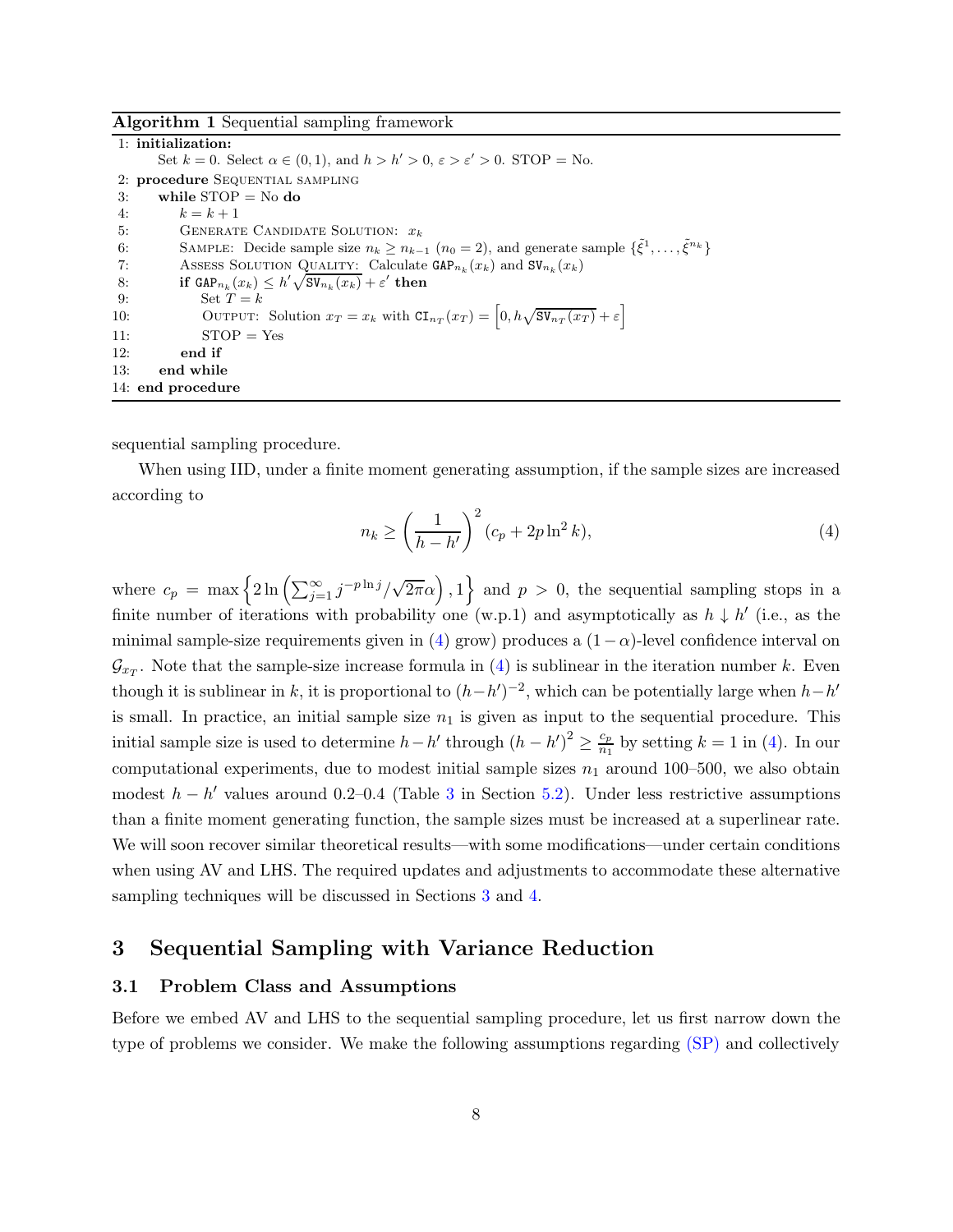refer to them as  $(A_{SP})$ :

- <span id="page-8-2"></span><span id="page-8-1"></span><span id="page-8-0"></span>(ASP) [*Assumptions on* (*[SP](#page-0-0)*)]
	- (i)  $f(\cdot, \tilde{\xi})$  is continuous on X, w.p.1;
	- (ii) There exists a positive real number C such that  $\sup_{x \in X, \xi \in \Xi} |f(x, \xi)| \leq C$ ;
	- (iii)  $X \neq \emptyset$  and is compact;

<span id="page-8-4"></span><span id="page-8-3"></span>(iv) Components of  $\tilde{\xi}$  are independent with either analytically or numerically invertible cumulative distribution functions.

This class of [\(SP\)](#page-0-0) includes numerous important problems like two-stage stochastic linear programs, stochastic convex programs, and stochastic discrete programs, provided they satisfy the above assumptions. Recall the continuity assumption  $(A_{\text{SP}})(i)$  $(A_{\text{SP}})(i)$  is automatically satisfied when X is discrete. So, two-stage stochastic integer programs with binary first-stage variables work in our framework. Their second stage could have integrality constraints. However,  $(A_{\rm SP})$  excludes, e.g., stochastic integer programs with mixed-integer first-stage variables and integer second-stage variables due to the non-continuity of  $f$ .

The boundedness condition  $(A_{\text{SP}})(ii)$  $(A_{\text{SP}})(ii)$  is needed to invoke CLT for LHS [\[Owen,](#page-35-11) [1992](#page-35-11)]. The third condition may be violated for some [\(SP\);](#page-0-0) however, it is not overly restrictive in practice. Problems with unbounded X and finite optimal solutions can be restricted to a bounded subset of X. Finally, while the random parameters of many problems may have complicated dependencies, the last condition is necessary to easily apply AV and LHS.

Let us discuss in more detail when the independence assumption in  $(A_{\rm SP})(iv)$  $(A_{\rm SP})(iv)$  may be satisfied. First, for some problems, the independence assumption may be a natural or reasonable assumption to make. Consider a large-scale online retailer that sells a variety of products—some very different from others. A high-level strategic planning model for this retailer might consider aggregate demands for groups of products. For example, group 1 includes toothpaste and toothbrushes, whereas group 2 includes diamond earrings and diamond bracelets. If the groups have sufficiently different characteristics, it may be reasonable to assume the aggregate demands for groups are independent (even though demand of individual products within a group may be dependent).

The independence assumption may also be satisfied when each random parameter of [\(SP\)](#page-0-0) can be represented through simple linear or monotone transformation of mutually independent random variables. For example, a correlated multivariate normal vector can be written as an affine function of independent standard normal random variables. Other distributions that can be written using simple monotone transformations include multivariate lognormal and a special case of multivariate gamma [Prékopa and Szántai, [1978](#page-36-11), Kéri and Szántai, [2012](#page-35-12)]. These distributions have been used in inventory management [\[Choi et al.](#page-33-11), [2011\]](#page-33-11), finance [\[Battocchio et al.](#page-33-12), [2007](#page-33-12)], and water resources management [Dupačová et al., [1991](#page-33-13)]. When simple monotone transformations of independent random variables are used, we assume these transformations are embedded into the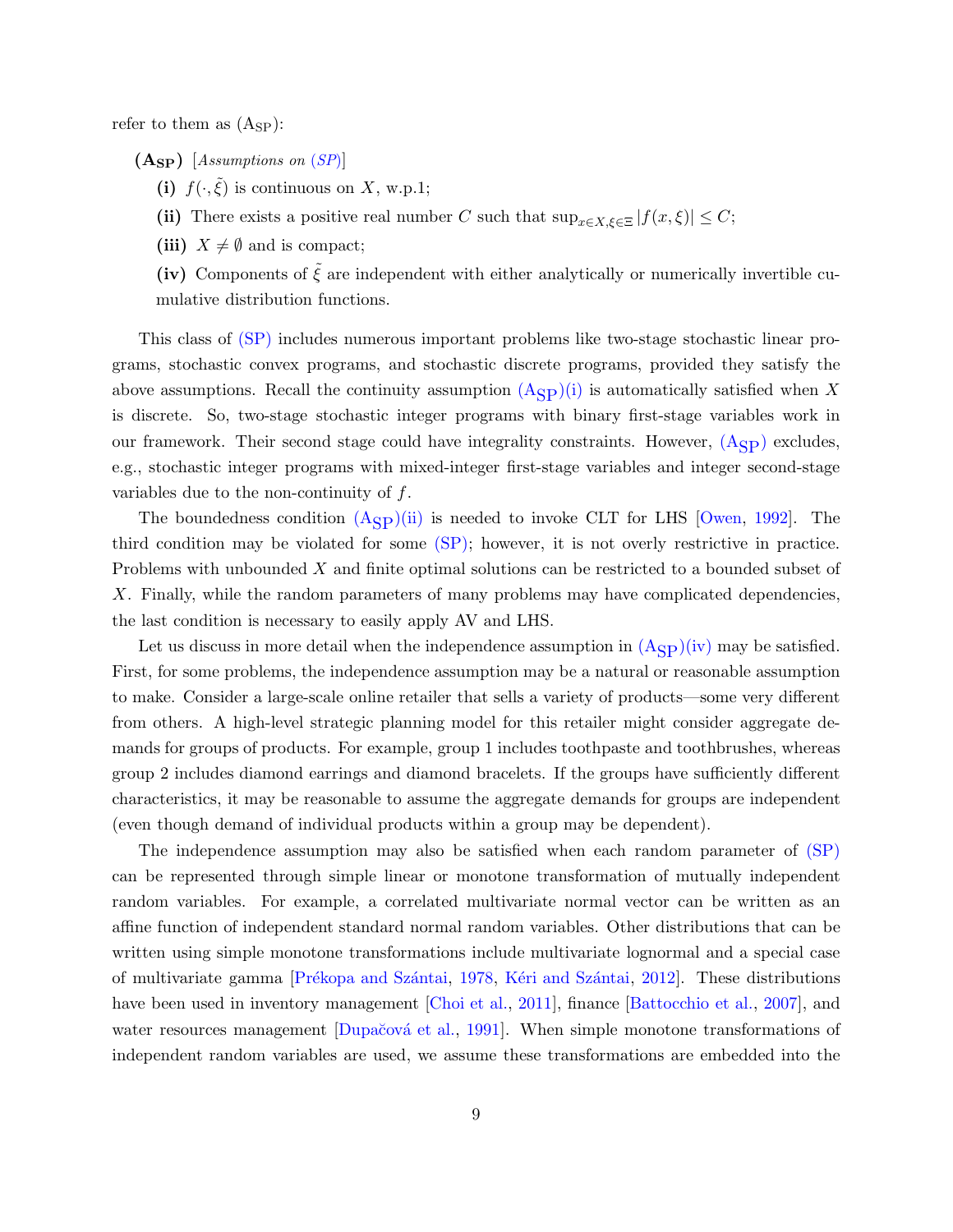function  $f(x, \tilde{\xi})$ , and LHS and AV are applied to the independent components  $\tilde{\xi}$ . Observe that the independent components could include unbounded random variables like standard normal, which may lead to to violations of the boundedness assumption  $(A_{\text{SP}})(ii)$ . In practice, such components are often finitely discretized to form [\(SP\).](#page-0-0) Finite discretizations typically allow the boundedness assumption to be satisfied. We will discuss the implication of transformations on other conditions needed for our theoretical results in Section [4.2.](#page-14-0)

Finally, the above discussion highlights an important way independence arises in many practical problems, including one of our test problems [\[Sen et al.](#page-36-12), [1994](#page-36-12)]. Random parameters in many applications are forecast through statistical methods. These are then input into [\(SP\)](#page-0-0) as 'fixed forecast + random error'. A typical assumption is that the errors or an underlying vector that forms the errors after monotone transformations are independent and identically distributed, and they form the components of  $\tilde{\xi}$ . Once again, LHS and AV can be applied to these independent components.

When the random parameters have complex dependencies that cannot be handled by the above methods, it may be possible to apply AV [\[Rubinstein et al.,](#page-36-13) [1985](#page-36-13)] and LHS [\[Stein](#page-36-14), [1987](#page-36-14), [Packham and Schmidt](#page-35-13), [2010](#page-35-13)] to the dependent components, but we do not pursue it here. We also refer the readers to [Biller and Ghosh](#page-33-14) [\[2006](#page-33-14)] for methods to write components of a random vector as more complicated functions of independent variables.

We also make the following assumption:

<span id="page-9-0"></span>(A1) The sequence of candidate solutions  $\{x_k\}$  has at least one limit point in  $X^*$ , w.p.1.

This assumption allows us to generate the candidate solutions by any method that satisfies [\(A1\).](#page-9-0) Many common methods satisfy this assumption under mild conditions. For example, independent SAAs with increasing sample size—e.g.,  $(SP_n)$  $(SP_n)$  with  $n = n_k$ —generates such a sequence for various problems [\[Shapiro et al.](#page-36-0), [2009\]](#page-36-0). In fact, SAAs can be generated with AV or LHS under appropriate conditions [\[Homem-de-Mello,](#page-34-7) [2008](#page-34-7)]. Other sampling-based methods could be used, including stochastic approximation, stochastic decomposition for two-stage stochastic programs with recourse, and simulation optimization methods; see, e.g., the compilations [\[Fu,](#page-34-15) [2015](#page-34-15), [Homem-de-Mello and Bayraksan](#page-34-2), [2014](#page-34-2)].

With these assumptions in place, we are ready to embed AV and LHS to the sequential framework. Throughout the rest of the paper, subscript  $s \in \{\mathcal{I}, \mathcal{A}, \mathcal{L}\}\$  indicates IID, AV, and LHS. For instance,  $x^*_{A,n}$  and  $x^*_{\mathcal{L},n}$  denote an optimal solution of SAA formed via AV and LHS, respectively. As mentioned before, in the optimality gap estimators, we also use superscript  $a \in \{S, A\}$  to indicate SRP and A2RP. So, the pair  $(s, a)$  represents (sampling method, assessing solution quality procedure), and  $\text{GAP}_{s,n}^a(x)$  and  $\text{SV}_{s,n}^a(x)$  denote the optimality gap estimators formed with sampling method s and assessment procedure a for a given  $x \in X$ . Similarly, from this point on, when we refer to the sequential sampling procedure summarized in Algorithm [1](#page-7-1) or the stopping rule [\(3\)](#page-6-1), we assume a specific  $(s, a)$  pair.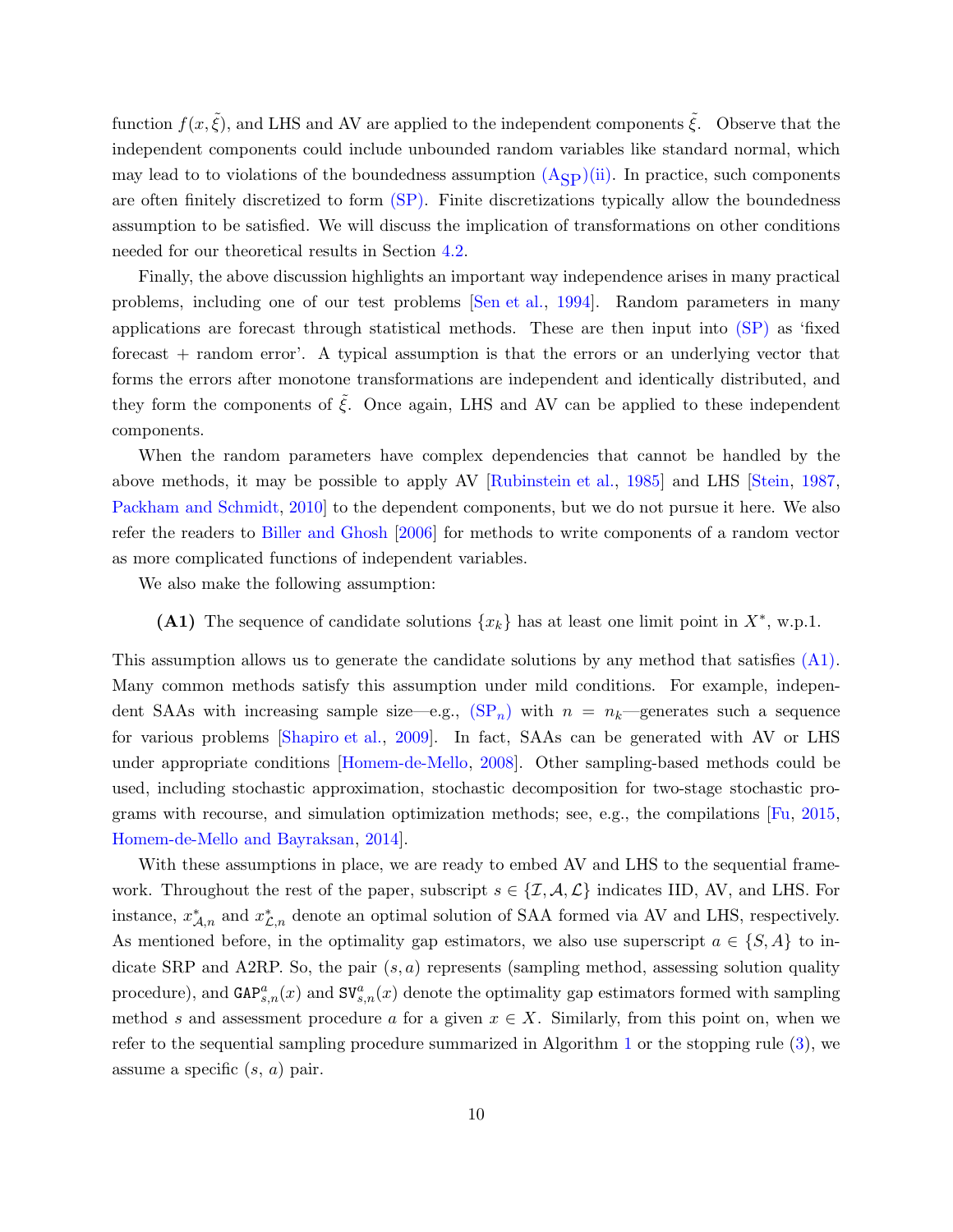### <span id="page-10-0"></span>3.2 Sequential Sampling with AV

Let us first recall how to sample an AV pair: (i) Draw an independent uniform variate  $\tilde{u}_A$  from a  $U(0, 1)^{d_{\xi}}$  distribution (recall  $d_{\xi}$  denotes the dimension of  $\tilde{\xi}$ ); then, (ii) obtain the AV pair  $\tilde{u}_{\mathcal{A}'} =$  $\overrightarrow{1} - \tilde{u}_A$ , where  $\overrightarrow{1}$  is a vector of 1s; finally (iii) apply the inverse transform method to  $(\tilde{u}_A, \tilde{u}_{A'})$ to obtain  $(\tilde{\xi}_{\mathcal{A}}, \tilde{\xi}_{\mathcal{A'}})$ . Each AV pair is independent and identically distributed but the observations within pairs are not.

To embed AV to sequential sampling, we must update the optimality gap estimators. Let  $g_{\mathcal{A}}(x,\tilde{\xi}) = \frac{1}{2}(f(x,\tilde{\xi}_{\mathcal{A}}) + f(x,\tilde{\xi}_{\mathcal{A}'}))$ , where  $(\tilde{\xi}_{\mathcal{A}},\tilde{\xi}_{\mathcal{A}'})$  is an AV pair. All AV estimators are defined using this quantity. For instance, SAA now becomes  $\min_{x \in X} \frac{2}{n}$  $\frac{2}{n} \sum_{i=1}^{n/2} g_{\mathcal{A}}(x, \tilde{\xi}^i);$  compare to  $(\text{SP}_n)$ . Similarly, the SRP estimators using AV are updated to

$$
\text{GAP}^S_{\mathcal{A},n}(x) = \frac{\displaystyle\sum_{i=1}^{n/2} \Big[ g_{\mathcal{A}}(x,\tilde{\xi}^i) - g_{\mathcal{A}}(x^*_{\mathcal{A},n},\tilde{\xi}^i) \Big]}{n/2}, \quad \text{SV}^S_{\mathcal{A},n}(x) = \frac{\displaystyle\sum_{i=1}^{n/2} \Big[ \Big( g_{\mathcal{A}}(x,\tilde{\xi}^i) - g_{\mathcal{A}}(x^*_{\mathcal{A},n},\tilde{\xi}^i) \Big) - \text{GAP}^S_{\mathcal{A},n}(x) \Big]^2}{n/2 - 1}.
$$

As in IID, A2RP AV averages two independent SRP AV estimators. Hence they are omitted for brevity.

Another change occurs in the sample-size increase formula. Iteration  $k$  of the sequential procedure with AV generates  $n_k/2$  independent AV pairs  $\left\{ \tilde{\xi}_A^1, \tilde{\xi}_A^1, \ldots, \tilde{\xi}_A^{n_k/2} \right\}$  $\tilde{\xi}_{\mathcal{A}'}^{n_k/2}$  $\}$ . Thus, we should have an even number of observations for SRP. Similarly, because A2RP uses two SRP estimators,  $n_k$  should be divisible by four when using A2RP with AV. Finally, we modify the sample-size in-crease formula given in [\(4\)](#page-7-2) to have  $n_k/2$  on its left side. This is needed to invoke the IID theory on each AV pair; see Section [4.](#page-11-0) But it also causes some changes in the behavior of AV sequential procedures; we will discuss these in Section [5.](#page-21-0) Table [1](#page-11-1) summarizes the necessary adjustments in the sample sizes.

### 3.3 Sequential Sampling with LHS

Let us briefly review LHS. To form an LHS sample of size  $n_k$ , denoted  $\left\{ \tilde{\xi}_k^1 \right\}$  $\tilde{\xi}_{\mathcal{L}}^{n_k}, \ldots, \tilde{\xi}_{\mathcal{L}}^{n_k}$ L  $\}$ , at iteration k of the sequential procedure, for each dimension  $j = 1, \ldots, d_{\xi}$  (i) first, sample  $\tilde{u}_j^i$  from  $U(\frac{i-1}{n_k}, \frac{i}{n_k})$  $\frac{i}{n_k}\big)$ for  $i = 1, \ldots, n_k$ ; then (ii) define a random permutation of  $\{1, \ldots, n_k\}$  as  $\{\pi_j^1, \ldots, \pi_j^{n_k}\}$ , where each of the  $n_k!$  permutations is equally likely; and finally (iii) apply the inverse transform method to  $\tilde{u}_j^{\pi_j^i}$  to obtain  $\tilde{\xi}_{\mathcal{L},j}^i$  for  $i = 1, \ldots, n_k$ . LHS, like AV, induces negative correlations to reduce variance. It also employs stratification on each component of  $\tilde{\xi}$  to sample more evenly than IID.

The LHS optimality gap estimators are formed similar to the IID ones given in [\(1\)](#page-5-1) and [\(2\)](#page-5-2), with the appropriate changes in the notation and the sampling method used. The sample-size increase formula also remains the same; see Table [1.](#page-11-1)

We note one difference when using LHS within the sequential sampling procedure. The sequential framework allows creating a new, independent sample at each iteration or appending additional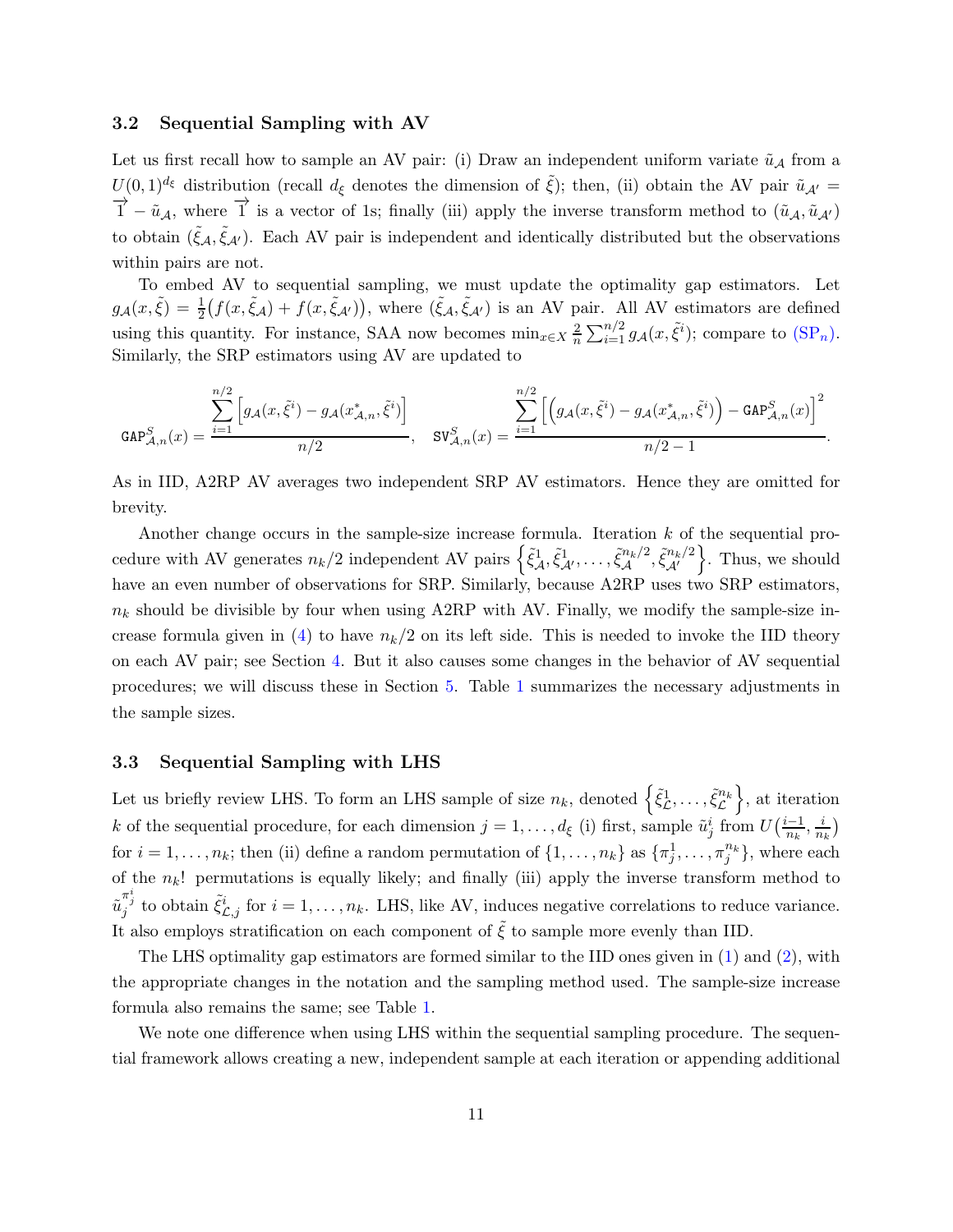| Table 1. Dailipic blzcs used in bequeintal I rocedures |                                     |             |                                                                                            |  |  |  |  |  |  |  |
|--------------------------------------------------------|-------------------------------------|-------------|--------------------------------------------------------------------------------------------|--|--|--|--|--|--|--|
|                                                        | Sampling method Assessing procedure | Sample size | $n_{k}$                                                                                    |  |  |  |  |  |  |  |
| IID & LHS                                              | SRP / A2RP                          | $-$ / even  | $n_k \geq \left(\frac{1}{h-h'}\right)^2 (c_p + 2p \ln^2 k)$                                |  |  |  |  |  |  |  |
| AV                                                     | SRP / A2RP                          |             | even / multiple of $4 \frac{n_k}{2} \geq \left(\frac{1}{h-h'}\right)^2 (c_p + 2p \ln^2 k)$ |  |  |  |  |  |  |  |

<span id="page-11-1"></span>Table 1: Sample Sizes used in Sequential Procedures

observations to the existing ones. While AV allows any type of sampling (appended or entirely new AV pairs or mixture like appending AV pair of scenarios for a number of iterations followed by an entirely new sample), this is not true of LHS. Increasing the LHS sample size requires a completely new LHS sample. Therefore, LHS sequential procedure generates a new set of observations at each iteration.

<span id="page-11-0"></span>LHS requires essential changes to the assumptions and proofs. We will discuss these in the next section.

# 4 Theoretical Analysis

We now examine the theoretical properties of the proposed procedures. Before we begin the analysis, let us introduce some results and properties used in the proofs.

### <span id="page-11-3"></span>4.1 Preliminaries

Assumptions  $(A_{\text{SP}})(i)$ -[\(iii\)](#page-8-4) ensure that  $(\text{SP})$  has a finite optimal solution; so  $X^*$  is nonempty. Similarly, all SAAs—formed with any sampling method—have finite optimal solutions, w.p.1. The asymptotic properties of the optimality gap estimators with IID, AV, and LHS have been studied in the non-sequential setting by, e.g., [Bayraksan and Morton](#page-33-4) [\[2006\]](#page-33-4), [Drew](#page-33-1) [\[2007](#page-33-1)], [Stockbridge](#page-36-15) [\[2013\]](#page-36-15). These studies show that, under  $(A_{\text{SP}})$ , the optimality gap estimators are strongly consistent. For instance,  $\text{GAP}_{s,n}^a(x) \to \mathcal{G}_x$  as  $n \to \infty$ , w.p.1 for all sampling methods  $s = \mathcal{I}, \mathcal{A}, \mathcal{L}$  using any assessment procedure SRP or A2RP  $(a = A, S)$ .

For the theoretical analysis of sequential sampling, we need a somewhat stronger result for the GAP estimators—albeit we need this condition to hold in probability, not w.p.1. Specifically, let  $n_k$ satisfy  $n_k \to \infty$  as  $k \to \infty$ , and let  $x_k \in X$  be a sequence of candidate solutions with x as one of its limit points, i.e., there exists a subsequence K of  $\{1, 2, 3, \ldots\}$  such that  $\lim_{k \to \infty, k \in \mathcal{K}}$  $x_k = x$ . Then, for any  $(s, a)$  pair and  $\delta > 0$ ,

<span id="page-11-2"></span>
$$
\liminf_{k \to \infty} \mathbb{P}\left\{ |\mathsf{GAP}_{s,n_k}^a(x_k) - \mathcal{G}_x)| > \delta \right\} = 0. \tag{5}
$$

Given assumption  $(A_{\text{SP}})$ , a sufficient condition to ensure [\(5\)](#page-11-2) is that a *uniform* Strong Law of Large Numbers (SLLN) holds. This means that, in the case of LHS,  $\frac{1}{n} \sum_{i=1}^{n} f(x, \tilde{\xi}_{k}^{i})$  $_{\mathcal{L}}^{i}$  –and, in the case of AV,  $\frac{2}{n} \sum_{i=1}^{n/2} g_{\mathcal{A}}(x, \tilde{\xi}^i)$  converges to  $\mathbb{E}\left[f(x, \tilde{\xi})\right]$  uniformly in X.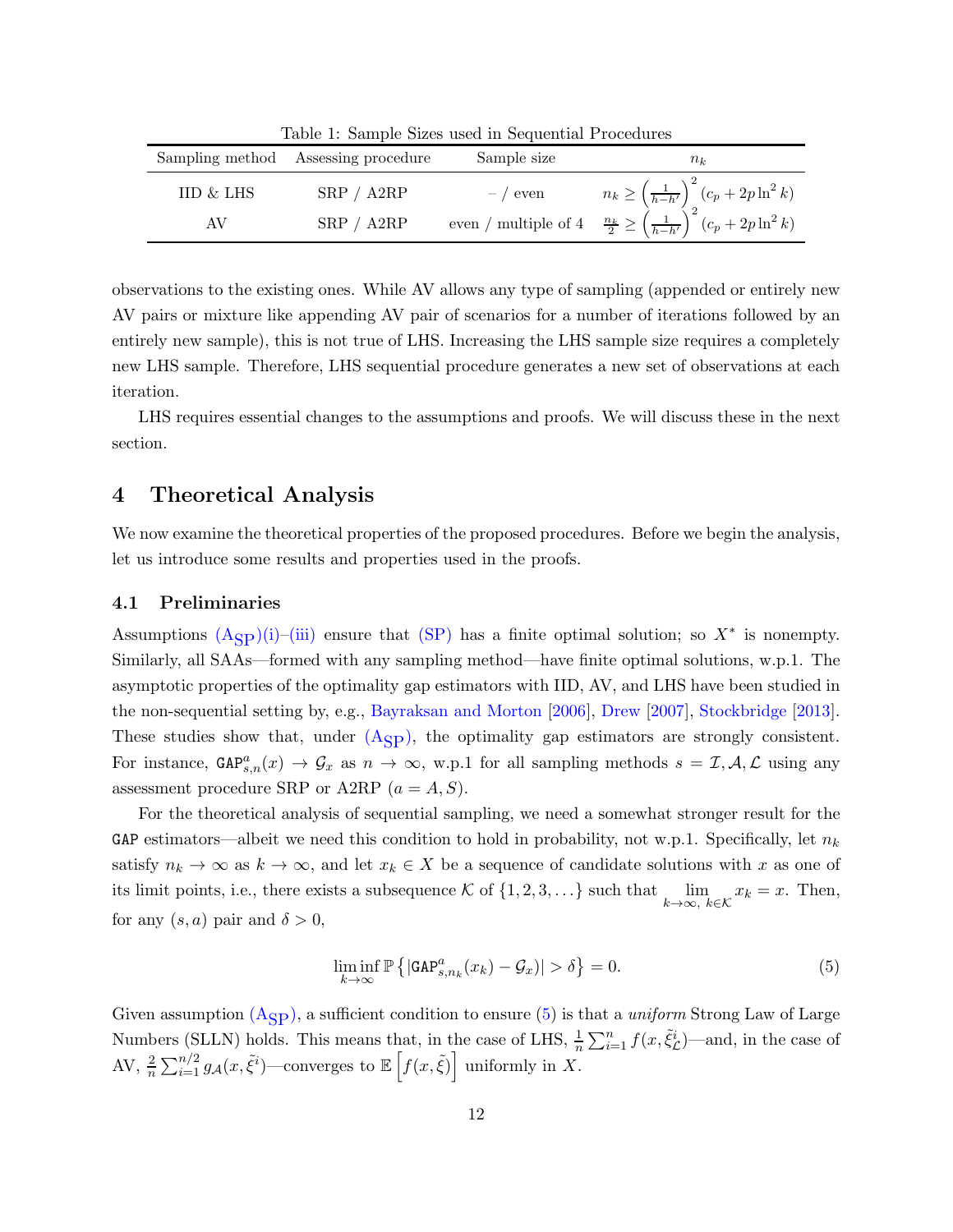The uniform SLLN can be obtained for stochastic programs satisfying  $(A_{\rm SP})$  by invoking Propo-sition 7 of [Shapiro](#page-36-16) [\[2003](#page-36-16)]. Conditions  $(A_{SP})(i)$  $(A_{SP})(i)$ [–\(iii\)](#page-8-4) satisfy the requirements of this proposition, but in the proof of that proposition, we must use a pointwise SLLN for AV and LHS instead of IID. Pointwise SLLN holds for AV by considering two IID subsets  $\left\{ \tilde{\xi}_\mathcal{A}^1, \ldots, \tilde{\xi}_\mathcal{A}^{n/2} \right\}$ A  $\Big\}$  and  $\Big\{ \tilde{\xi}^{1}_{\mathcal{A}'}, \ldots, \tilde{\xi}^{n/2}_{\mathcal{A}'} \Big\}$  $\}$ , and it holds for LHS under the boundedness assumption of  $(A_{\text{SP}})(ii)$  $(A_{\text{SP}})(ii)$  [\[Loh](#page-35-14), [1996](#page-35-14)].

The consistency of the variance estimator is slightly different. To see this, observe that the optimality gap of  $x \in X$  can be written as  $\mathcal{G}_x = \mathbb{E}\left[f(x,\tilde{\xi}) - f(x^*,\tilde{\xi})\right]$  for any  $x^* \in X^*$ . The value of  $\mathcal{G}_x$  remains the same for *all* optimal solutions  $x^* \in X^*$  for a given  $x \in X$ . However, the variance  $var\left(f(x,\tilde{\xi})-f(x^*,\tilde{\xi})\right)$  might change for different optimal solutions  $x^* \in X^*$ . To correctly handle the consistency of the sample variance estimators, for a given  $x \in X$ , define

<span id="page-12-1"></span>
$$
\sigma_s^2(x) = \begin{cases} \n\text{var}\left(f(x,\tilde{\xi}) - f(x_{s,\min}^*,\tilde{\xi})\right) & \text{if } s = \mathcal{I}, \mathcal{L} \\
\text{var}\left(g_{\mathcal{A}}(x,\tilde{\xi}) - g_{\mathcal{A}}(x_{\mathcal{A},\min}^*,\tilde{\xi})\right) & \text{if } s = \mathcal{A},\n\end{cases} \tag{6}
$$

 $\text{where } x^*_{s,\text{min}} \in \arg\min_{y \in X^*} \text{var}\left(f(x,\tilde{\xi}) - f(y,\tilde{\xi})\right) \text{ if } s = \mathcal{I}, \mathcal{L} \text{ and } x^*_{\mathcal{A},\text{min}} \in \arg\min_{y \in X^*} \text{var}\left(g_{\mathcal{A}}(x,\tilde{\xi}) - g_{\mathcal{A}}(y,\tilde{\xi})\right)$ if  $s = A$ . Above, we suppress the dependence of x on  $x_{s,\min}^*$  for simplicity. Similarly, define  $\sigma_{s,\max}^2(x)$ for each sampling method  $s = \mathcal{I}, \mathcal{A}, \mathcal{L}$ . For brevity, we only formally define it for IID and LHS:

<span id="page-12-2"></span>
$$
\sigma_{s,\max}^2(x) = \text{var}\left(f(x,\tilde{\xi}) - f(x_{s,\max}^*,\tilde{\xi})\right),\tag{7}
$$

where  $x^*_{s,\max} \in \text{argmax}_{y \in X^*} \text{var}\left(f(x,\tilde{\xi}) - f(y,\tilde{\xi})\right)$  for  $s = \mathcal{I}, \mathcal{L}$ . The variance  $\sigma^2_{\mathcal{A},\max}(x)$  for AV is defined similarly using the preceding construct.

With the above definitions, under  $(A_{\text{SP}})$ , the consistency of the sample variance estimator is given by

<span id="page-12-0"></span>
$$
\sigma_s^2(x) \le \liminf_{n \to \infty} \mathbf{SV}_{s,n}^a(x) \le \limsup_{n \to \infty} \mathbf{SV}_{s,n}^a(x) \le \sigma_{s,\max}^2(x),\tag{8}
$$

w.p.1, for all  $x \in X$ , using any assessment procedure SRP or A2RP  $(a = A, S)$  and any sampling method  $s = \mathcal{I}, \mathcal{A}, \mathcal{L}$ . When [\(SP\)](#page-0-0) has a unique optimal solution  $X^* = \{x^*\}$ , the above consistency result reverts to the usual case:  $\mathbf{S}V_{s,n}^a(x) \to \sigma_s^2(x)$ , w.p.1 as  $n \to \infty$  for all  $(s, a)$  pairs. Analyzing the sequential procedures requires a stronger version of consistency given in [\(5\)](#page-11-2) for the GAP estimators but only a regular version of consistency given in [\(8\)](#page-12-0) for the SV estimators.

Before we present the theoretical results, we introduce another set of optimality gap estimators and discuss their properties. These will be used in the proofs. We refer to these estimators as 'nonoptimized' counterparts of the GAP estimators because the GAP estimators require optimization of an SAA problem (see the second term in [\(1a\)](#page-5-3)), but the estimators below do not. Instead, they directly use an optimal solution. We will further discuss the differences between the GAP estimators and their non-optimized counterparts after their definition.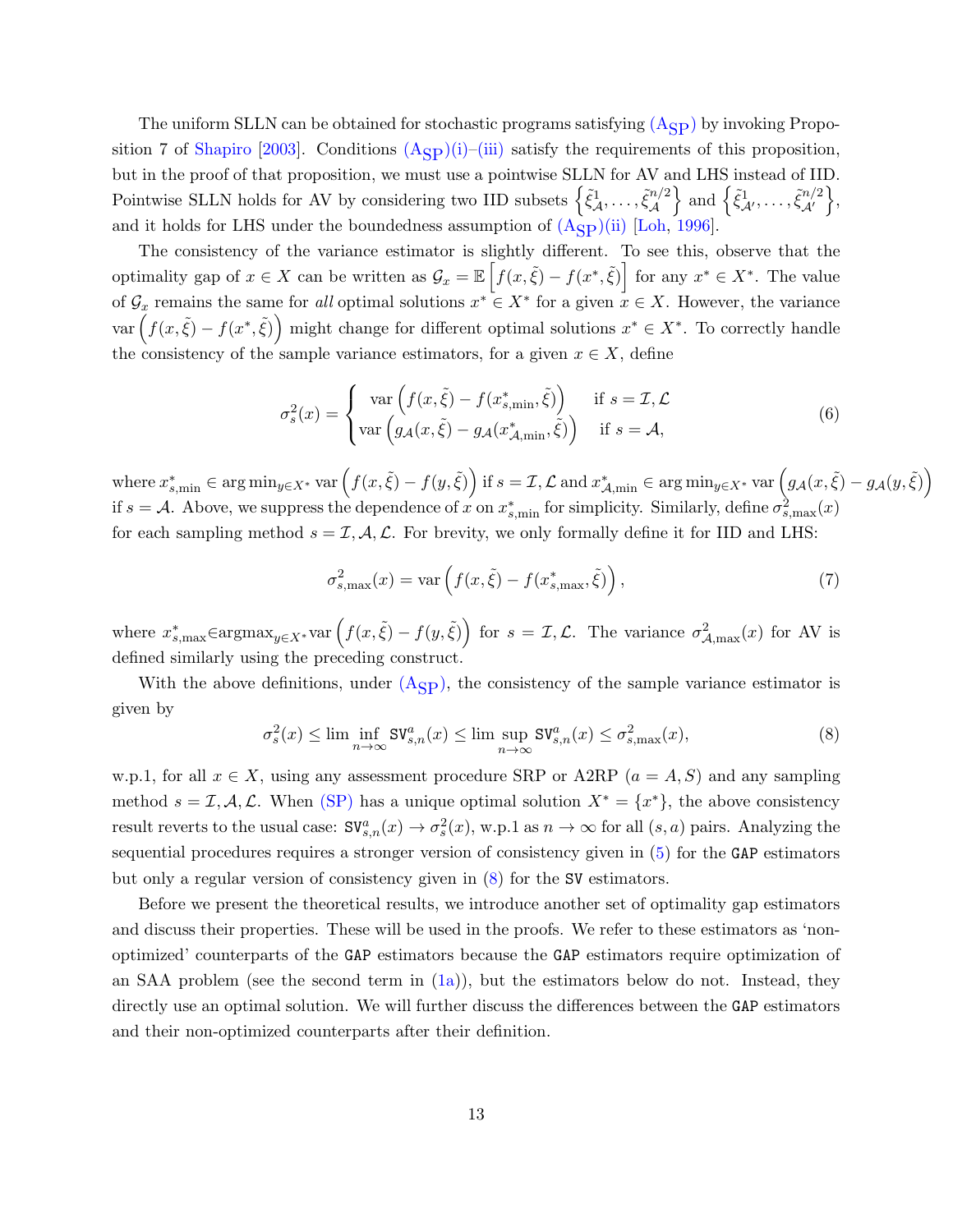For SRP, given  $x \in X$ , let

$$
D_{s,n}^{S}(x) = \begin{cases} \frac{1}{n} \sum_{i=1}^{n} \left( f(x, \tilde{\xi}_s^i) - f(x_{s,\min}^*, \tilde{\xi}_s^i) \right) & \text{if } s = \mathcal{I}, \mathcal{L} \\ \frac{2}{n} \sum_{i=1}^{n/2} \left( g_{\mathcal{A}}(x, \tilde{\xi}^i) - g_{\mathcal{A}}(x_{\mathcal{A},\min}^*, \tilde{\xi}^i) \right) & \text{if } s = \mathcal{A}, \end{cases}
$$
(9)

where above we use  $\tilde{\xi}_{\mathcal{I}} = \tilde{\xi}$  for notational convenience. Recall that elsewhere we simply use  $\tilde{\xi}$  within  $f(\cdot, \tilde{\xi})$ —instead of  $\tilde{\xi}_{\mathcal{I}}$ —for IID. The A2RP non-optimized optimality gap estimator is simply the average of two independent SRP non-optimized estimators:

<span id="page-13-0"></span>
$$
D_{s,n}^A(x) = \frac{D_{s,n/2}^{S,1}(x) + D_{s,n/2}^{S,2}(x)}{2}, \ s = \mathcal{I}, \mathcal{A}, \mathcal{L}.
$$

For each  $(s, a)$  pair, we assume the same set of observations are used to form both  $D_{s,n}^a(x)$  and  $\mathsf{GAP}^a_{s,n}(x)$  for a fixed  $x \in X$ .

Observe the differences between  $\text{GAP}_{s,n}^S(x)$  given, e.g., in [\(1a\)](#page-5-3) for the IID case and  $D_{s,n}^S(x)$  given in [\(9\)](#page-13-0):  $\text{GAP}_{s,n}^S(x)$  uses an optimal solution to SAA  $x_{s,n}^*$ , which is a random variable because it depends on the whole sample. In contrast,  $D_{s,n}^S(x)$  uses  $x_{s,\min}^*$ , which is an unknown but *fixed* (non-random) optimal solution. Because both x and  $x_{s,\min}^*$  are fixed,  $D_{s,n}^S(x)$ —unlike GAP—is a regular sample mean. As such, D is unbiased for all  $(s, a)$  pairs:  $\mathbb{E}\left[D_{s,n}^a(x)\right] = \mathcal{G}_x$ . Furthermore, for all  $x \in X$ ,  $n \geq 2$ , and  $(s, a)$  pairs, we have

<span id="page-13-1"></span>
$$
GAP_{s,n}^a(x) \ge D_{s,n}^a(x),\tag{10}
$$

w.p.1. The above inequality is a consequence of  $x^*_{s,\text{min}}$  being suboptimal (or at best optimal) to the SAA problem solved to form  $\text{GAP}_{s,n}^a(x)$ . Let us illustrate by SRP IID; see [\(1a\)](#page-5-3). Because  $z_{\mathcal{I},n}^*$ in [\(1a\)](#page-5-3) is the optimal value, for any  $y \in X$ , we have  $z_{\mathcal{I},n}^* \leq \frac{1}{n} \sum_{i=1}^n f(y,\tilde{\xi}^i)$ . Replacing y in this inequality by  $x^*_{\mathcal{I},min} \in X^*$ , we obtain [\(10\)](#page-13-1) for  $(s,a) = \mathcal{I}, S$ . Other pairs follow by similar arguments with appropriate changes to notation.

Finally, the sequential proofs rely on CLT. That is, assuming finite and non-zero variances, for any  $(s, a)$  pair and any  $x \in X$ ,

<span id="page-13-2"></span>
$$
\left(D_{s,n}^a(x) - \mathcal{G}_x\right) \bigg/ \sqrt{\text{var}\left(D_{s,n}^a(x)\right)} \Rightarrow N(0,1) \text{ as } n \to \infty,\tag{11}
$$

where  $\Rightarrow$  denotes convergence in distribution. The above CLT holds for AV by reverting to the IID case, and it holds for LHS by the boundedness assumption  $(A_{\rm SP})$ [\(ii\)](#page-8-2) [\[Owen,](#page-35-11) [1992](#page-35-11)].

In [\(11\)](#page-13-2), we assumed finite, non-zero variances. Finiteness of the variance term is guaranteed by  $(A_{\text{SP}})(ii)$ . However, it may happen that var  $(D_{s,n}^a(x)) = 0, \forall n$ . For instance, this could happen when [\(SP\)](#page-0-0) has a unique optimal solution  $x^*$  and  $x = x^*$ . This yields  $\mathcal{G}_x = \sigma_s^2(x) = 0$  and  $D_{s,n}^a(x) =$ 0, w.p.1 for all sampling methods. Or, in the case of LHS, if  $f(x, \cdot)$  and its corresponding  $f(x_{\mathcal{L},\min}^*, \cdot)$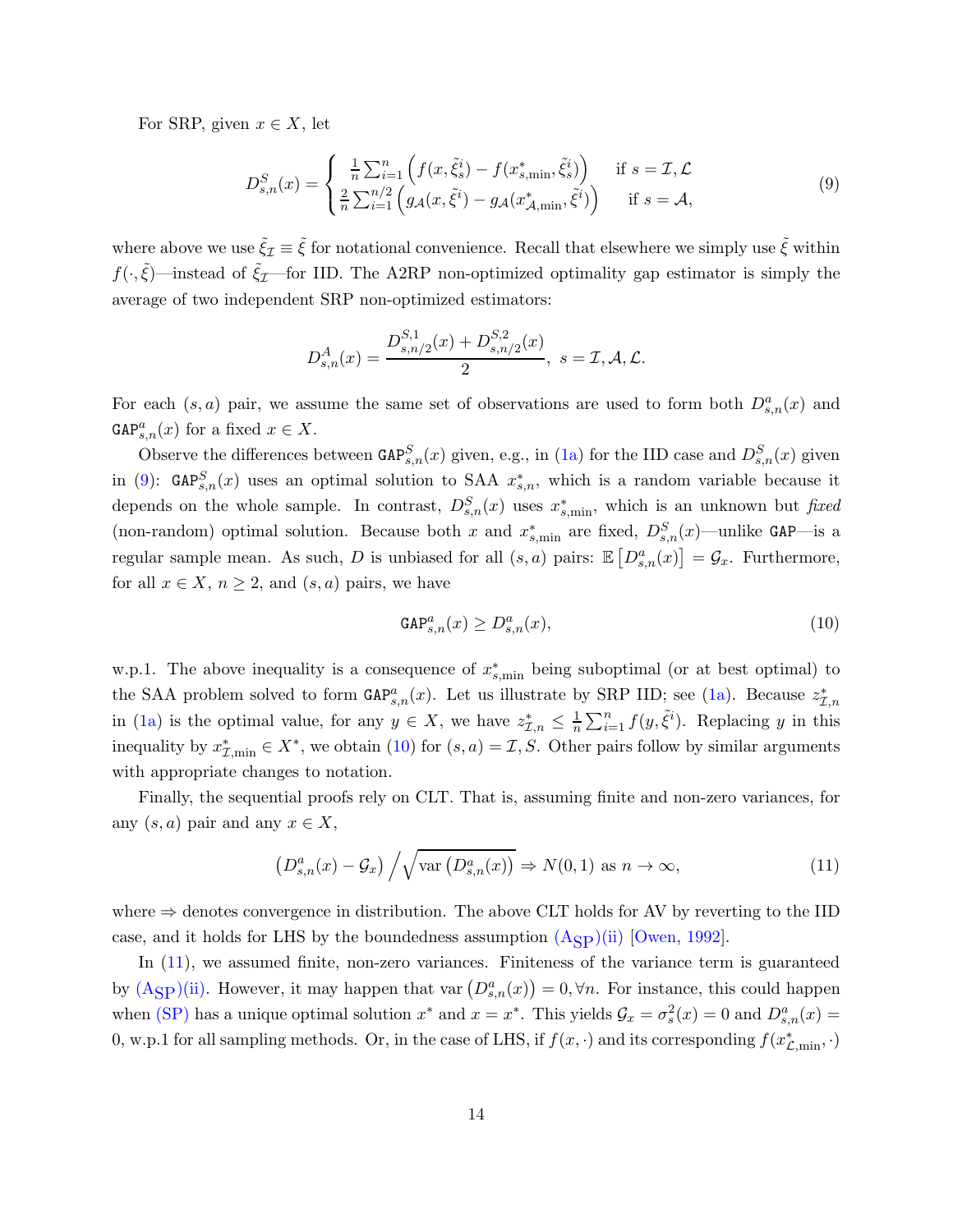are additive functions—to be defined precisely in Section [4.2—](#page-14-0)we have  $n \cdot \text{var}\left(D_{\mathcal{L},n}^a(x)\right) \to 0$  as  $n \to 0$ . Then, a CLT in the form of [\(11\)](#page-13-2) cannot be used for LHS. But  $\sqrt{n}\left(D_{\mathcal{L},n}^a(x) - \mathcal{G}_x\right)$  converges in distribution, and hence in probability, to zero in this case [\[Stein](#page-36-14), [1987](#page-36-14)]. Fortunately, our analysis remains unaffected by these 'degenerate' cases; see, e.g., Step 2 of the proof in Section [4.2.](#page-14-0)

#### <span id="page-14-0"></span>4.2 Finite Stopping and Asymptotic Validity under Sublinear Sample Sizes

We first show conditions under which the sequential sampling procedures with AV and LHS stop in a finite number of iterations and produce asymptotically valid confidence intervals using the sample-size increases of Table [1,](#page-11-1) with  $c_p$  defined in Section [2.2.](#page-6-0) Table [1](#page-11-1) indicates that the sample sizes must be increased at least at a sublinear rate in the iteration number  $k$ , specifically of order  $O(\ln^2 k)$ . Similar results have been shown under an assumption that is not straightforward to establish for LHS (but relatively simple for IID) [\[Bayraksan and Morton,](#page-33-7) [2011](#page-33-7)]. So, we bypass this assumption and directly work with another assumption based on known properties of LHS large deviation probabilities. Proofs must be adjusted to accommodate LHS and this alternative assumption.

For any  $\theta \in \mathbb{R}$ , let

$$
\Phi_{\mathcal{L},n}(x,\theta) = \mathbb{E}\left[\exp\left(\theta \sum_{i=1}^n \left(f(x,\tilde{\xi}_{\mathcal{L}}^i) - \mathbb{E}\left[f(x,\tilde{\xi})\right]\right)\right)\right], \text{ and}
$$

$$
\Phi_{\mathcal{I},n}(x,\theta) = \mathbb{E}\left[\exp\left(\theta \left(f(x,\tilde{\xi}) - \mathbb{E}\left[f(x,\tilde{\xi})\right]\right)\right)\right]^n.
$$

In the first quantity  $\Phi_{\mathcal{L},n}(x,\theta)$ , we could have equivalently used  $\mathbb{E}\left[f(x,\tilde{\xi}^i_{\mathcal{L}})\right]$  $\left[i_c\right]$ ,  $i=1,2,\ldots,n.$  Because each observation in the LHS sample has distribution  $P$  [\[McKay et al.](#page-35-15), [1979\]](#page-35-15), LHS produces unbiased estimators and we have  $\mathbb{E}\left[f(x,\tilde{\xi}^i)\right]$  $\mathcal{L} \left[ f(x, \tilde{\xi}) \right] = \mathbb{E} \left[ f(x, \tilde{\xi}) \right]$  for all  $i = 1, 2, \dots, n$ .

Consider the following assumption for LHS:

<span id="page-14-1"></span>(A2) For all  $\theta \in \mathbb{R}$ ,  $x \in X$  and  $n \geq 2$ ,  $\Phi_{\mathcal{L},n}(x,\theta) \leq \Phi_{\mathcal{L},n}(x,\theta)$ .

Assumption [\(A2\)](#page-14-1) implies the upper bound on large deviation probabilities can go to zero faster for LHS than for IID by increasing n [\[Drew and Homem-de-Mello](#page-33-9), [2012](#page-33-9)]. That is, given  $x \in X$ , for any  $l < 0 < u$ , [\(A2\)](#page-14-1) implies

$$
\mathbb{P}\left\{\frac{1}{n}\sum_{i=1}^{n}\left(f(x,\tilde{\xi}_{\mathcal{L}}^{i})-\mathbb{E}\left[f(x,\tilde{\xi})\right]\right)\leq l\right\}\leq \exp\left(-nI_{\mathcal{L},n}(x,l)\right)\leq \exp\left(-nI_{\mathcal{I}}(x,l)\right),
$$
  

$$
\mathbb{P}\left\{\frac{1}{n}\sum_{i=1}^{n}\left(f(x,\tilde{\xi}_{\mathcal{L}}^{i})-\mathbb{E}\left[f(x,\tilde{\xi})\right]\right)\geq u\right\}\leq \exp\left(-nI_{\mathcal{L},n}(x,u)\right)\leq \exp\left(-nI_{\mathcal{I}}(x,u)\right),
$$

where  $I_{\mathcal{L},n}(x,z) := \sup_{\theta \in \mathbb{R}} \left[ \theta z - \frac{1}{n} \right]$  $\frac{1}{n} \log \Phi_{\mathcal{L},n}(x,\theta)$  and  $I_{\mathcal{I}}(x,z) := \sup_{\theta \in \mathbb{R}} \left[ \theta z - \frac{1}{n} \right]$  $\frac{1}{n} \log \Phi_{\mathcal{I},n}(x,\theta)$ . In the sequential sampling framework, we want to show deviation probabilities similar to above are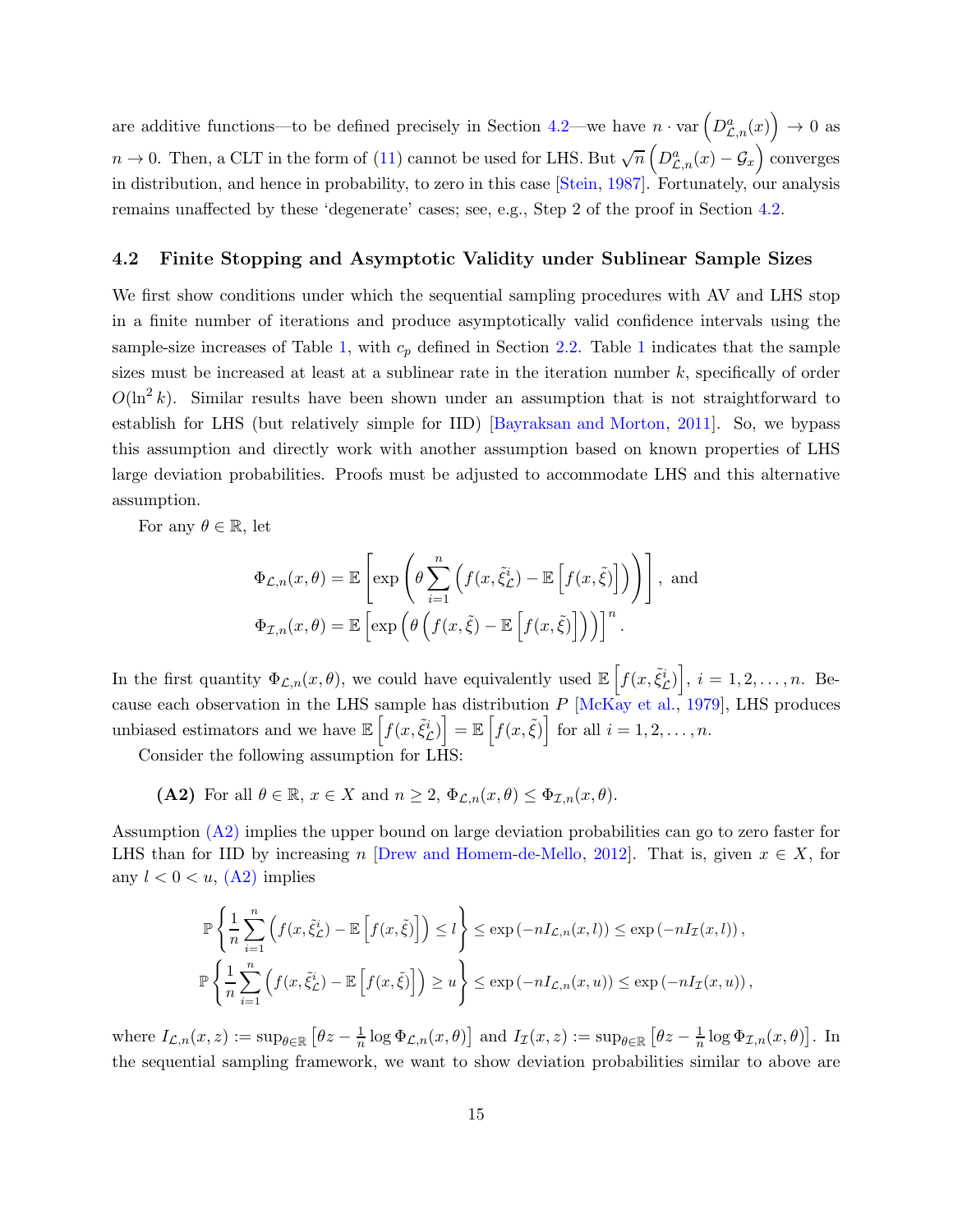bounded—but over all possible candidate solutions  $x_k$  and iterations k because both the candidate solution and the iteration when the procedures stop are random variables. We use specific values of  $\theta$  for this purpose. This can be seen through equations [\(14\)](#page-17-0)–[\(17\)](#page-17-1) in the proof of Theorem [1.](#page-16-0)

When is assumption  $(A2)$  satisfied? We narrow our focus to problems satisfying  $(A_{\text{SP}})$  and provide some examples.

- 1. First, if  $d_{\xi} = 1$  and for all  $x \in X$   $f(x, \cdot)$  is continuous on  $\Xi$  or the set of points at which  $f(x, \cdot)$  is discontinuous has Lebesgue measure zero,  $(A2)$  is satisfied. For instance, under mild conditions, a traditional single-product newsvendor problem fits this case.
- 2. When  $d_{\xi} > 1$ , if for all  $x \in X$   $f(x, \cdot)$  is an additive function—i.e.,  $f(x, \cdot)$  w.p.1 can be written as  $f(x,\tilde{\xi}) = K + \sum_{j=1}^{d_{\xi}} f_j(x,\tilde{\xi}_j)$ , where K is a constant and  $f_j(x,\cdot), j = 1,\ldots,d_{\xi}$  are univariate functions—then f satisfies  $(A2)$  by extension of the one-dimensional case. Here, we assume  $f_j(x, \cdot), j = 1, \ldots, d_\xi$  are continuous or the set of points at which they are discontinuous has Lebesgue measure zero. This continuity assumption is satisfied, for instance, if  $\tilde{\xi}_j$  are finite discrete random variables.
- 3. Otherwise—when  $d_{\xi} > 1$  but f is not additive— $f(x, \xi)$  that is monotone in each component of  $\xi$  (while other components are fixed) satisfies  $(A2)$ . Monotone functions preserve the negative dependence of LHS observations [\[Jin et al.,](#page-34-16) [2003](#page-34-16)], and consequently [\(A2\)](#page-14-1) holds.

A well-known problem class with monotone functions is two-stage stochastic linear programs with fixed recourse, given by

<span id="page-15-0"></span>
$$
\min_{x} \left\{ cx + \mathbb{E} \left[ h(x, \tilde{\xi}) \right] : Ax = b, x \ge 0 \right\},\tag{12}
$$

where  $h(x,\tilde{\xi}) = \min_y \left\{ \tilde{q}y : Wy \leq \tilde{R} - \tilde{T}x, y \geq 0 \right\}$  and  $\tilde{\xi}$  is comprised of random elements of  $\tilde{q}, \tilde{R}$  and T. The objective function of [\(12\)](#page-15-0), written as  $f(x, \tilde{\xi}) = cx + h(x, \tilde{\xi})$  for each  $x \in X$ , is monotone in each component of  $\tilde{\xi}$  because components of  $\tilde{\xi}$  are independent, W is non-random (fixed recourse),  $x \geq 0, y \geq 0$ , and the second-stage constraints  $\left(Wy \leq \tilde{R} - \tilde{T}x\right)$  are inequalities [\[Higle,](#page-34-4) [1998](#page-34-4), [Bailey et al.,](#page-32-1) [1999](#page-32-1), [Drew and Homem-de-Mello](#page-33-9), [2012](#page-33-9)].

When the random parameters of  $(SP)$  are functions of  $\xi$ , the situation is more delicate. For simplicity, assume for the above problem [\(12\)](#page-15-0) that q and T are fixed and components of vector  $\tilde{R}$ are functions of  $\tilde{\xi}$ . We denote this as  $R(\tilde{\xi})$ . Then,  $h(x,\tilde{\xi})$  is updated to  $h(x,\tilde{\xi}) = \min_y \{qy : Wy \leq \xi\}$  $R(\tilde{\xi}) - Tx$ ,  $y \ge 0$ . Instead of  $R(\tilde{\xi}) = \tilde{\xi}$  discussed above, suppose now  $R(\tilde{\xi})$  is defined through  $R_j(\tilde{\xi}) = \gamma_j \tilde{\xi}_0 + \tilde{\xi}_j$  for each constraint  $j = 1, 2, \ldots, m_2$ , where  $\tilde{\xi}_0, \tilde{\xi}_1, \tilde{\xi}_2, \ldots, \tilde{\xi}_{m_2}$  are independent random variables. Here, the dimension of  $\tilde{\xi}$  is  $d_{\xi} = m_2 + 1$ . If  $\gamma_j > 0$  for all  $j = 1, 2, ..., m_2$ , increasing  $\tilde{\xi}_0$  (while all other random parameters are fixed) results in all constraints to be more relaxed. This means that the optimal value either only decreases or stays the same. As a result, we have monotonicity in  $\tilde{\xi}_0$ . However, if some  $\gamma_j$  were positive while others were negative, we couldn't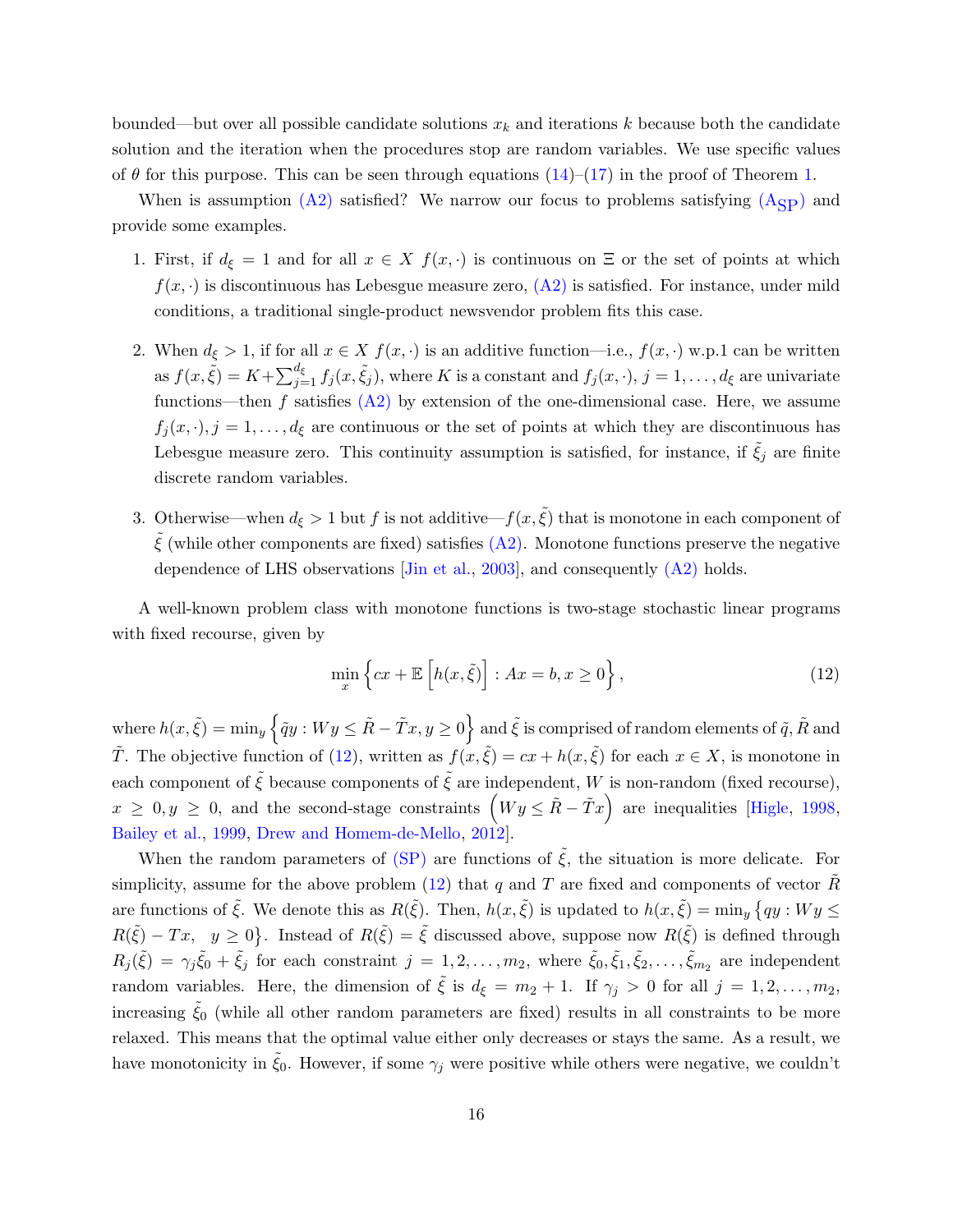have concluded monotonicity in  $\zeta_0$ . This is because some constraints might become more relaxed while others become tighter, and so we cannot determine the direction of the optimal value.

The theorem below establishes finite stopping and asymptotic validity of the sequential procedures with AV and LHS.

<span id="page-16-0"></span>Theorem 1. *Suppose [\(A1\)](#page-9-0) and [\(ASP\)](#page-8-0) hold. For LHS, additionally suppose [\(A2\)](#page-14-1) holds. Let*  $\varepsilon > \varepsilon' > 0$ ,  $h' > 0$ ,  $p > 0$ , and  $0 < \alpha < 1$  be fixed. Consider the sequential sampling procedure *where the sample sizes are increased according to Table [1.](#page-11-1) If the procedure stops at iteration* T *according to* [\(3\)](#page-6-1), then for all  $(s, a) = (A, S), (A, A), (L, S), (L, A)$ ,

- *(i)*  $P(T < \infty) = 1$ ,
- $(iii)$   $\liminf_{h \downarrow h'} \mathbb{P} \left\{ \mathcal{G}_{x_T} \leq h \sqrt{S \mathcal{V}_{s,n_T}^a(x_T)} + \varepsilon \right\} \geq 1 \alpha.$

*Proof.* (i) Under [\(A1\),](#page-9-0) the proof follows the proof of [\[Bayraksan and Morton](#page-33-7), [2011](#page-33-7), Proposition 1] by noting that  $(5)$  holds for all  $(s, a)$  pairs.

 $(iii)$  Let  $\Delta h = h - h'$  and  $\Delta \varepsilon = \varepsilon - \varepsilon'$ . For any given  $(s, a)$  pair, we have  $\mathbb{P}\left\{\mathcal{G}_{x_T} > h\sqrt{\text{SV}_{s, n_T}^a(x_T)} + \varepsilon\right\} \leq$  $\sum_{k=1}^{\infty} \mathbb{P} \left\{ D_{s,n_k}^a(x_k) - \mathcal{G}_{x_k} \leq -\Delta h \sqrt{\mathsf{SV}_{s,n_k}^a(x_k)} - \Delta \varepsilon \right\}$  by using the stopping rule [\(3\)](#page-6-1) and the inequality  $\text{GAP}_{s,n}^a(x) \geq D_{s,n}^a(x)$  in [\(10\)](#page-13-1). So, it suffices to show

<span id="page-16-1"></span>
$$
\limsup_{\Delta h \downarrow 0} \sum_{k=1}^{\infty} \mathbb{P} \left\{ D_{s,n_k}^a(x_k) - \mathcal{G}_{x_k} \le -\Delta h \sqrt{\text{SV}_{s,n_k}^a(x_k)} - \Delta \varepsilon \right\} \le \alpha \tag{13}
$$

for all  $(s, a) = (\mathcal{A}, S), (\mathcal{A}, A), (\mathcal{L}, S), (\mathcal{L}, A)$ . The rest of the proof consists of two main steps to show inequality [\(13\)](#page-16-1). Step 1 shows boundedness of the infinite summation in [\(13\)](#page-16-1) to apply Fatou's Lemma for sufficiently small  $\Delta h$ . Step 2 applies Fatou's Lemma, exchanging lim sup and the infinite summation in [\(13\)](#page-16-1), and verifies the asymptotic validity of the resulting confidence interval. Below, we provide a detailed proof for SRP LHS, i.e.,  $(s, a) = (\mathcal{L}, S)$ , and mention any necessary changes for the other pairs.

Step 1. Consider the sequential procedure that uses SRP with LHS. First, observe that although  $(A2)$ —which will be used shortly—holds for f, an analogous result may not hold for D. To see this, suppose  $f(x, \tilde{\xi})$  is monotone in each component of  $\tilde{\xi}$  for all  $x \in X$ . Although  $f(x, \tilde{\xi})$  is monotone, because the difference of monotone functions is not necessarily monotone,  $D_{\mathcal{L},n}^S(x)$  may not be. Therefore, we split  $D_{\mathcal{L},n}^S(x)$  into two and consider each (e.g., monotone) part separately through a probability inequality. For all  $\gamma > 0$ , the left-hand side of [\(13\)](#page-16-1) is bounded above by

$$
\sum_{k=1}^{\infty} \mathbb{P} \left\{ D_{\mathcal{L}, n_k}^S(x_k) - \mathcal{G}_{x_k} \le -\Delta \varepsilon \right\}
$$
\n
$$
\le \sum_{k=1}^{\infty} \int_{x_k} \mathbb{P} \left\{ \frac{1}{n_k} \sum_{i=1}^{n_k} f(x_k, \tilde{\xi}_\mathcal{L}^i) - \mathbb{E} \left[ f(x_k, \tilde{\xi}) \right] \le -\frac{\Delta \varepsilon}{2} \middle| x_k \right\} dP_{x_k}
$$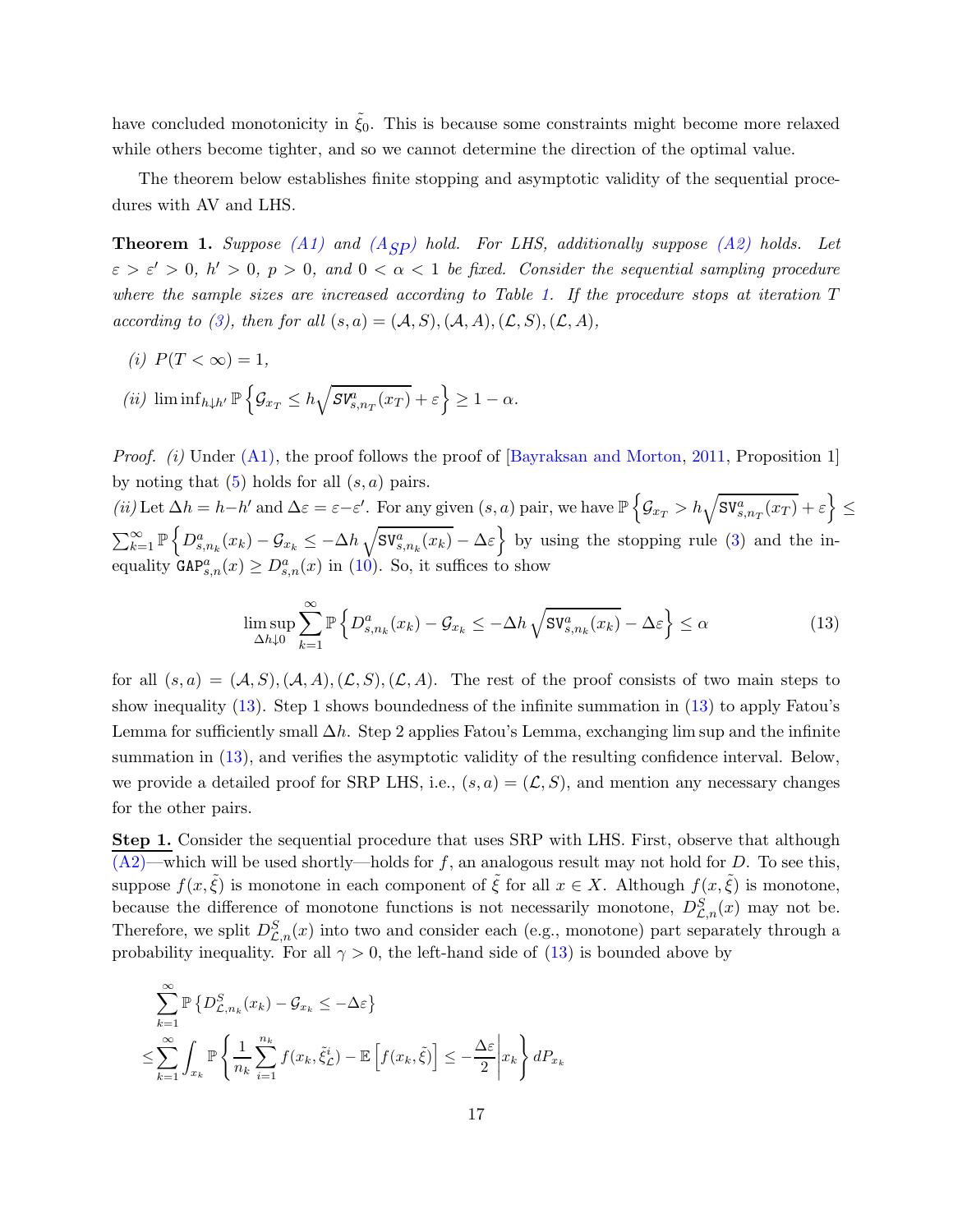<span id="page-17-0"></span>
$$
+\sum_{k=1}^{\infty} \int_{x_k} \mathbb{P}\left\{\frac{1}{n_k} \sum_{i=1}^{n_k} f(x_{\mathcal{L},\min}^*, \tilde{\xi}_{\mathcal{L}}^i) - \mathbb{E}\left[f(x_{\mathcal{L},\min}^*, \tilde{\xi})\right] \ge \frac{\Delta\varepsilon}{2} \middle| x_k \right\} dP_{x_k} \tag{14}
$$

$$
\leq \sum_{k=1}^{\infty} \int_{x_k} \mathbb{E} \left[ \exp \left( -\frac{\gamma}{\sqrt{n_k}} \sum_{i=1}^{n_k} \left( f(x_k, \tilde{\xi}_{\mathcal{L}}^i) - \mathbb{E} \left[ f(x_k, \tilde{\xi}) \right] \right) \right) \Big| x_k \right] dP_{x_k} \exp \left( -\gamma \frac{\Delta \varepsilon \sqrt{n_k}}{2} \right) + \sum_{k=1}^{\infty} \int_{x_k} \mathbb{E} \left[ \exp \left( \frac{\gamma}{\sqrt{n_k}} \sum_{i=1}^{n_k} \left( f(x_{\mathcal{L},\min}^*, \tilde{\xi}_{\mathcal{L}}^i) - \mathbb{E} \left[ f(x_{\mathcal{L},\min}^*, \tilde{\xi}) \right] \right) \right) \Big| x_k \right] dP_{x_k} \exp \left( -\gamma \frac{\Delta \varepsilon \sqrt{n_k}}{2} \right) \tag{15}
$$

<span id="page-17-3"></span><span id="page-17-2"></span>
$$
\leq \sum_{k=1}^{\infty} \sup_{x \in X} \Phi_{\mathcal{L}, n_k} \left( x, -\frac{\gamma}{\sqrt{n_k}} \right) \exp \left( -\gamma \frac{\Delta \varepsilon \sqrt{n_k}}{2} \right) + \sum_{k=1}^{\infty} \sup_{x \in X} \Phi_{\mathcal{L}, n_k} \left( x, \frac{\gamma}{\sqrt{n_k}} \right) \exp \left( -\gamma \frac{\Delta \varepsilon \sqrt{n_k}}{2} \right) \tag{16}
$$

<span id="page-17-1"></span>
$$
\leq \sum_{k=1}^{\infty} \sup_{x \in X} \Phi_{\mathcal{I}, n_k} \left( x, -\frac{\gamma}{\sqrt{n_k}} \right) \exp \left( -\gamma \frac{\Delta \varepsilon \sqrt{n_k}}{2} \right) + \sum_{k=1}^{\infty} \sup_{x \in X} \Phi_{\mathcal{I}, n_k} \left( x, \frac{\gamma}{\sqrt{n_k}} \right) \exp \left( -\gamma \frac{\Delta \varepsilon \sqrt{n_k}}{2} \right) \tag{17}
$$

<span id="page-17-4"></span>
$$
\leq 2 \exp\left(2(\gamma C)^2\right) \sum_{k=1}^{\infty} k^{-\gamma \left(\frac{\Delta \varepsilon \sqrt{p}}{\sqrt{2}\Delta h}\right)},\tag{18}
$$

where  $P_{x_k}$  denotes the distribution function of  $x_k$ .

Inequality [\(14\)](#page-17-0) is a consequence of  $P(A + B \le c) \le P({A \le c/2} \cup {B \le c/2}) \le P(A \le c)$  $c/2$  +  $P(B \le c/2)$  for two random variables A and B and constant c. Inequality [\(15\)](#page-17-2) follows from an application of the Chernoff bound and splitting  $n_k$  to two  $\sqrt{n_k}$ s. Inequality [\(16\)](#page-17-3) takes supremum over X and leaves out  $\int_{x_k} dP_{x_k} = 1$ . Inequality [\(17\)](#page-17-1) invokes [\(A2\).](#page-14-1) An application of Hoeffding's lemma [\[Hoeffding,](#page-34-17) [1963\]](#page-34-17) yields an upper bound on  $\sup_{x\in X} \Phi_{\mathcal{I},n}(x,\theta)$  with  $\theta = \gamma/\sqrt{n}$ or  $\theta = -\gamma/\sqrt{n}$  as  $\exp(2(\gamma C)^2)$ . Recall that C is defined in  $(A_{\text{SP}})(ii)$ . Finally, the right-hand side of [\(18\)](#page-17-4) is bounded for all sufficiently small  $\Delta h$ :  $0 < \Delta h < \gamma \frac{\Delta \varepsilon \sqrt{p}}{\sqrt{2}}$ .

The proof of Step 1 for A2RP LHS follows from above because  $\sum_{k=1}^{\infty}\mathbb{P}\left\{D_{\mathcal{L},n_{k}}^{A}(x_{k})-\mathcal{G}_{x_{k}}\leq-\Delta\varepsilon\right\}\leq$  $\sum_{k=1}^\infty \mathbb{P} \left\{ D_{\mathcal{L},n}^{S,1} \right\}$  $\left\{ \mathcal{L}_{\mathcal{L},n_{k}/2}(x_{k})-\mathcal{G}_{x_{k}}\leq-\Delta\varepsilon\right\} +\sum_{k=1}^{\infty}\mathbb{P}\left\{ D_{\mathcal{L},n_{k}}^{S,2}\right\}$  $\mathcal{L}_{\mathcal{L},n_k/2}(x_k) - \mathcal{G}_{x_k} \leq -\Delta \varepsilon$  by the same probability inequality used in [\(14\)](#page-17-0).

For SRP AV, there is no need to split and one could use the fact that  $g_A(x, \tilde{\xi}^i) - g_A(x^*_{A,\min}, \tilde{\xi}^i)$ is bounded by 4C and independent and identically distributed for all  $i = 1, \ldots, n_k/2$ . So, one could directly invoke Hoeffding's inequality after applying the Chernoff bound and taking supremum over X. The proof of AV with A2RP is essentially the same because two independent sets of  $n_k/4$  AV pairs form a set of  $n_k/2$  AV pairs.

**Step 2.** For a given  $(s, a)$  pair, suppose var  $(D_{s,n_k}^a(x_k)) = 0$  for some k. Then  $D_{s,n_k}^a(x_k) = G_{x_k}$ , w.p.1. In this case, the probability in  $(13)$  is zero, and this term does not contribute to the summation. Therefore, we continue with positive-variance terms below. Consider first  $(s, a)$  =  $(\mathcal{L}, S)$ . Suppose CLT for LHS in the form of [\(11\)](#page-13-2) holds for the remaining terms. Then, the left-hand side of  $(13)$  is bounded above by

<span id="page-17-5"></span>
$$
\sum_{k=1}^{\infty} \limsup_{\Delta h \downarrow 0} \mathbb{P}\left\{ D_{\mathcal{L},n_k}^S(x_k) - \mathcal{G}_{x_k} \le -\Delta h \sqrt{\text{SV}_{\mathcal{L},n_k}^S(x_k)} \right\} \tag{19}
$$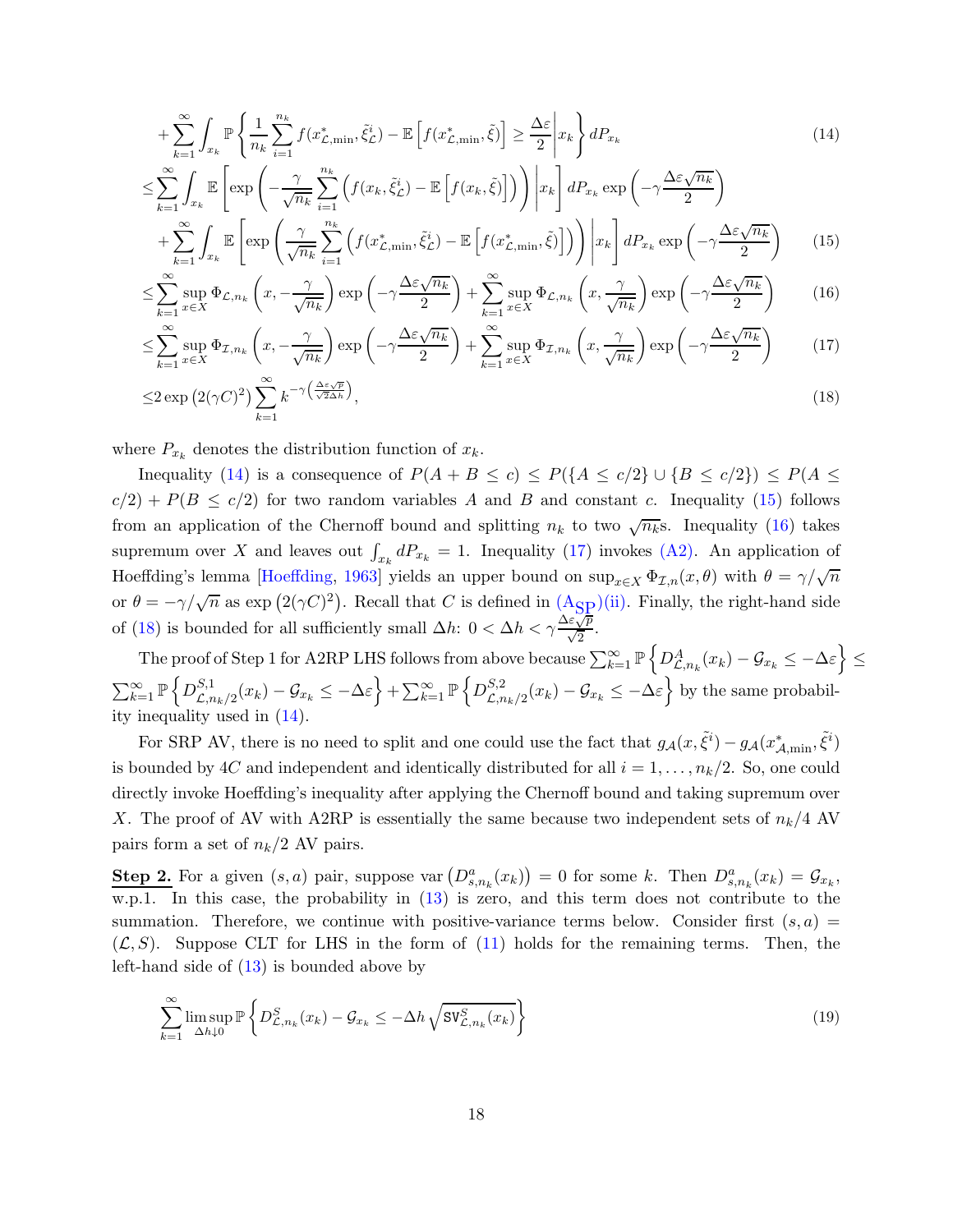<span id="page-18-1"></span>
$$
\leq \sum_{k=1}^{\infty} \limsup_{\Delta h \downarrow 0} \int_{x_k} \mathbb{P}\left\{\frac{D_{\mathcal{L},n_k}^S(x_k) - \mathcal{G}_{x_k}}{\sqrt{\text{var}\left(D_{\mathcal{L},n_k}^S(x_k)\right)}} \leq -\Delta h \sqrt{n_k - 1} \frac{\sqrt{\text{SV}_{\mathcal{L},n_k}^S(x_k)}}{\sigma_{\mathcal{I}}(x_k)} \middle| x_k \right\} dP_{x_k} \tag{20}
$$

<span id="page-18-0"></span>
$$
\leq \sum_{k=1}^{\infty} \int_{x_k} \limsup_{\Delta h \downarrow 0} \mathbb{P}\left\{ \frac{D_{\mathcal{L},n_k}^S(x_k) - \mathcal{G}_{x_k}}{\sqrt{\text{var}\left(D_{\mathcal{L},n_k}^S(x_k)\right)}} \leq -\sqrt{c_p + 2p \ln^2 k} \frac{\sqrt{n_k - 1}}{\sqrt{n_k}} \frac{\sqrt{\text{SV}_{\mathcal{L},n_k}^S(x_k)}}{\sigma_{\mathcal{I}}(x_k)} \right| x_k \right\} dP_{x_k} \qquad (21)
$$
  

$$
\leq \alpha,
$$

where  $(19)$  and  $(21)$  invoke Fatou's Lemma. Inequality  $(20)$  holds because the variance of an LHS sample mean with sample size  $n_k$  is at most the variance of an IID sample mean with sample size  $n_k - 1$ : var  $\left(D_{\mathcal{L},n_k}^S(x_k)\right) \leq \frac{\sigma_{\mathcal{I}}^2(x_k)}{n_k - 1}$  $\frac{f_1(x_k)}{n_k-1}$  [\[Owen,](#page-35-16) [1998](#page-35-16)]. And, [\(21\)](#page-18-0) uses the  $n_k$  inequality from Table [1.](#page-11-1) The rest of the proof follows by noting that (i)  $\Delta h \downarrow 0$  ensures  $n_k \to \infty$ , (ii)  $\liminf_{\Delta h \downarrow 0} (\sqrt{\text{SV}^S_{\mathcal{L},n_k}(x_k)}/\sigma_{\mathcal{I}}(x_k)) \geq 1$ , w.p.1 by [\(6\)](#page-12-1) and [\(8\)](#page-12-0), (iii) by using asymptotic normality through [\(11\)](#page-13-2), combined with a known bound  $\mathbb{P}\left\{ Z \geq t \right\} \leq \frac{1}{\sqrt{2}}$  $2\pi$  $\frac{\exp(-t^2/2)}{t}$  where Z follows a standard normal distribution with  $t > 0$ , and (iv) from the definition of  $c_p$ .

Recall that CLT for LHS given in [\(11\)](#page-13-2) cannot be used when  $f(x_k, \cdot)$  and  $f(x_{\mathcal{L},\text{min}}^*, \cdot)$  are additive functions; remember the discussion at the end of Section [4.1.](#page-11-3) In this case, the proof can be modified to multiply each side of the inequality inside the probability in [\(19\)](#page-17-5) by  $\sqrt{n_k}/\sigma_{\mathcal{I}}(x_k)$ , continuing along the same lines, and using the fact that  $\sqrt{n}\left(D_{\mathcal{L},n}^S(x)-\mathcal{G}_x\right)$  converges in probability to zero as  $n \to \infty$  in this case [\[Stein,](#page-36-14) [1987](#page-36-14)]. This gives the probability to be zero, and again such terms do not contribute.

For A2RP LHS, the proof is similar to above with modifications to [\(20\)](#page-18-1) and appropriate changes to notation. In particular, for A2RP,  $var(D_{\mathcal{L},n_k}^A(x_k)) = \frac{1}{2}$  $\frac{1}{2}$ var  $\left(D_{\mathcal{L},n_k/2}^S(x_k)\right) \leq \frac{1}{2}$ 2  $\sigma^2_{\mathcal{I}}(x_k)$  $\frac{\sigma_{\mathcal{I}}(x_k)}{n_k/2-1}$ .

The proof of Step 2 using AV with SRP/A2RP follows along the same lines but considers  $n_k/2$ AV pairs as IID observations—e.g.,  $var\left(D_{\mathcal{A},n_k}^S(x_k)\right) = \frac{\sigma_{\mathcal{A}}^2(x_k)}{n_k/2}$ —and is therefore omitted. □

Before we move forward, we present another set of conditions under which the sublinear sample sizes can be used within the LHS sequential sampling procedure. This set of conditions does not require assumption  $(A2)$ , but, as we shall see shortly, it is more restrictive in other aspects. To begin, recall the partial ANOVA decomposition of  $f(x, \tilde{\xi})$  for a given  $x \in X$ 

$$
f(x,\tilde{\xi}) = \mathbb{E}\left[f(x,\tilde{\xi})\right] + f_{add}(x,\tilde{\xi}) + f_{resid}(x,\tilde{\xi}),
$$

where  $f_{add}(x,\tilde{\xi}) = \sum_{j=1}^{d_{\xi}} f_j(x,\tilde{\xi}_j)$  is the additive term and  $f_{resid}$  is the residual term, which includes higher-order terms [\[Stein,](#page-36-14) [1987](#page-36-14)].

In the above ANOVA decomposition,  $f_j(x,\xi_j) = \mathbb{E}\left[f(x,\tilde{\xi})\Big|\tilde{\xi}_j = \xi_j\right] - \mathbb{E}\left[f(x,\tilde{\xi})\right]$ , and we have  $\mathbb{E}\left[f_j(x,\tilde{\xi}_j)\right] = \mathbb{E}\left[f_{resid}(x,\tilde{\xi})\right] = 0.$  With  $f_j$  defined as above,  $\mathbb{E}\left[f(x,\tilde{\xi})\right] + f_{add}(x,\tilde{\xi})$  provides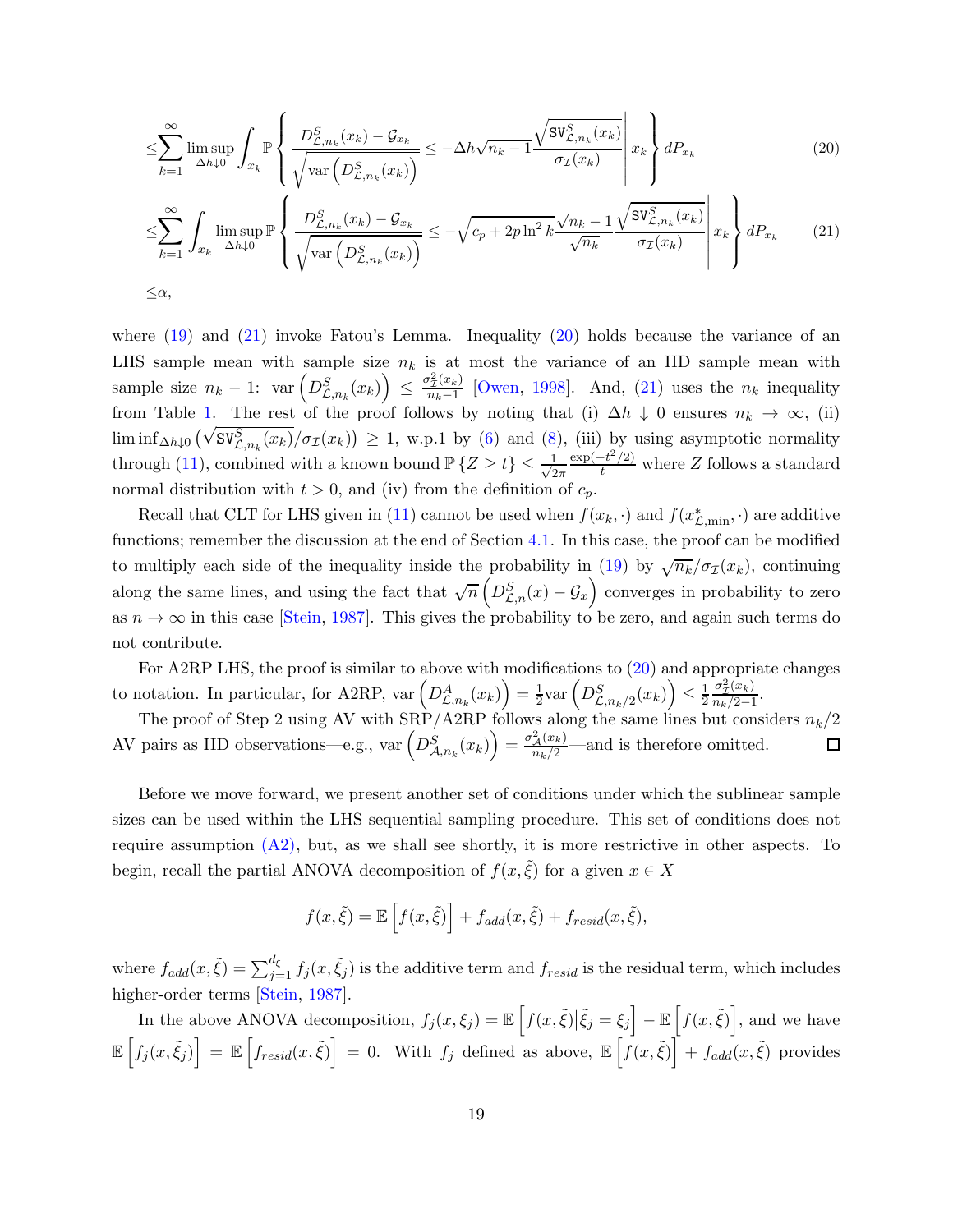the best additive fit to  $f(x,\tilde{\xi})$  in the sense that it minimizes  $\mathbb{E}\left[\left(f(x,\tilde{\xi})-g_{add}(x,\tilde{\xi})\right)^2\right]$  among all additive functions  $g_{add}(x, \tilde{\xi})$ . So,  $f(x, \tilde{\xi})$  being additive is equivalent to having a zero residual term in its ANOVA decomposition, w.p.1. As discussed, additive functions satisfy [\(A2\)](#page-14-1) under certain continuity conditions in  $\xi$ .

When  $f_{resid}$  is not w.p.1 zero and f is not monotone, on the other hand, we cannot guarantee [\(A2\).](#page-14-1) However, by  $(A_{\text{SP}})(ii)$ , we are guaranteed to have a bounded residual term  $-\infty < -m \le$  $f_{resid}(x, \tilde{\xi}) \leq M < \infty$  for all  $x \in X$ , w.p.1 for some  $m, M > 0$ . Consequently,  $f(x, \tilde{\xi}) - \mathbb{E}\left[f(x, \tilde{\xi})\right]$ is bounded below and above by additive functions  $f_{add}(x, \tilde{\xi}) - m$  and  $f_{add}(x, \tilde{\xi}) + M$ . In this case, our main results hold under an additional condition on the difference of parameters  $\varepsilon - \varepsilon'$ .

<span id="page-19-1"></span>Theorem 2. *Suppose [\(A1\)](#page-9-0) and [\(ASP\)](#page-8-0) hold. Let* m, M *be two finite constants such that at least one of*  $m > 0$  *or*  $M > 0$ , and they give the range of the residual terms in ANOVA decompositions *of*  $f$ *:* −m ≤ inf<sub>x∈X, $\xi$ ∈Ξ  $f_{resid}(x, \xi)$  ≤ sup<sub>x∈X, $\xi$ ∈Ξ  $f_{resid}(x, \xi)$  ≤ M. Suppose the univariate functions</sub></sub>  $f_i(x, \cdot)$  *in ANOVA decompositions are continuous or the set of points they are discontinuous has Lebesgue measure zero for all*  $x \in X$ *. Let*  $\varepsilon > \varepsilon' > 0$ ,  $p > 0$ , and  $0 < \alpha < 1$  be fixed. Suppose  $\varepsilon - \varepsilon' >$ m + M*. Consider the sequential sampling procedure where the sample sizes are increased according to Table [1.](#page-11-1) If the procedure stops at iteration* T *according to* [\(3\)](#page-6-1), then for  $(s, a) = (\mathcal{L}, S), (\mathcal{L}, A)$ ,

- *(i)*  $P(T < \infty) = 1$ ,
- $(iii)$   $\liminf_{h \downarrow h'} \mathbb{P} \left\{ \mathcal{G}_{x_T} \leq h \sqrt{S \mathcal{V}_{s,n_T}^a(x_T)} + \varepsilon \right\} \geq 1 \alpha.$

*Proof.* We only mention differences to the proof of Theorem [1;](#page-16-0) so we only focus on part *(ii)*. Let  $\Delta \varepsilon = \varepsilon - \varepsilon'$ . For any  $x \in X$ ,  $n \ge 2$ , and  $(s, a)$  pair, using the ANOVA decomposition of f, we can write  $D_{s,n}^a(x)$  in a similar form:  $D_{s,n}^a(x) = \mathcal{G}_x + D_{s,n,add}^a(x) + D_{s,n,redis}^a(x)$ . Here,  $-(m+M) \leq D_{s,n,redis}^a(x) \leq m+M$  for all  $x \in X$ , w.p.1. Using this notation and the lower bound on  $D^a_{s,n,redis}(x)$ , we obtain

<span id="page-19-0"></span>
$$
\sum_{k=1}^{\infty} \mathbb{P} \left\{ D_{s,n_k}^a(x_k) - \mathcal{G}_{x_k} \le -\Delta \varepsilon \right\} \le \sum_{k=1}^{\infty} \mathbb{P} \left\{ D_{s,n,add}^a(x_k) \le -\left(\Delta \varepsilon - (m+M)\right) \right\}.
$$
 (22)

Because  $D_{s,n,add}^a(x)$  is an additive function with  $\mathbb{E}\left[D_{s,n,add}^a(x)\right] = 0$  and  $\Delta\varepsilon - (m+M) > 0$ , [\(22\)](#page-19-0) is bounded above for all sufficiently small positive  $\Delta h$  by Step 1 of Theorem [1'](#page-16-0)s proof. Observe that if  $\Delta \varepsilon - (m + M) \leq 0$ , we cannot establish an analogous inequality [\(18\)](#page-17-4), and the resulting infinite sum diverges. The rest of the proof is similar to that of Theorem [1.](#page-16-0)  $\Box$ 

Theorem [2](#page-19-1) implies that if  $m + M$  is sufficiently small—so f is mostly additive—it may be reasonable to use the sublinear sample sizes of Table [1.](#page-11-1) However, when  $m + M$  is large, the additional condition  $\varepsilon - \varepsilon' > m + M$  may yield impractically large confidence intervals for many problems. Furthermore, the values of  $m, M$  may not be known. Then, an alternative way discussed next can be used.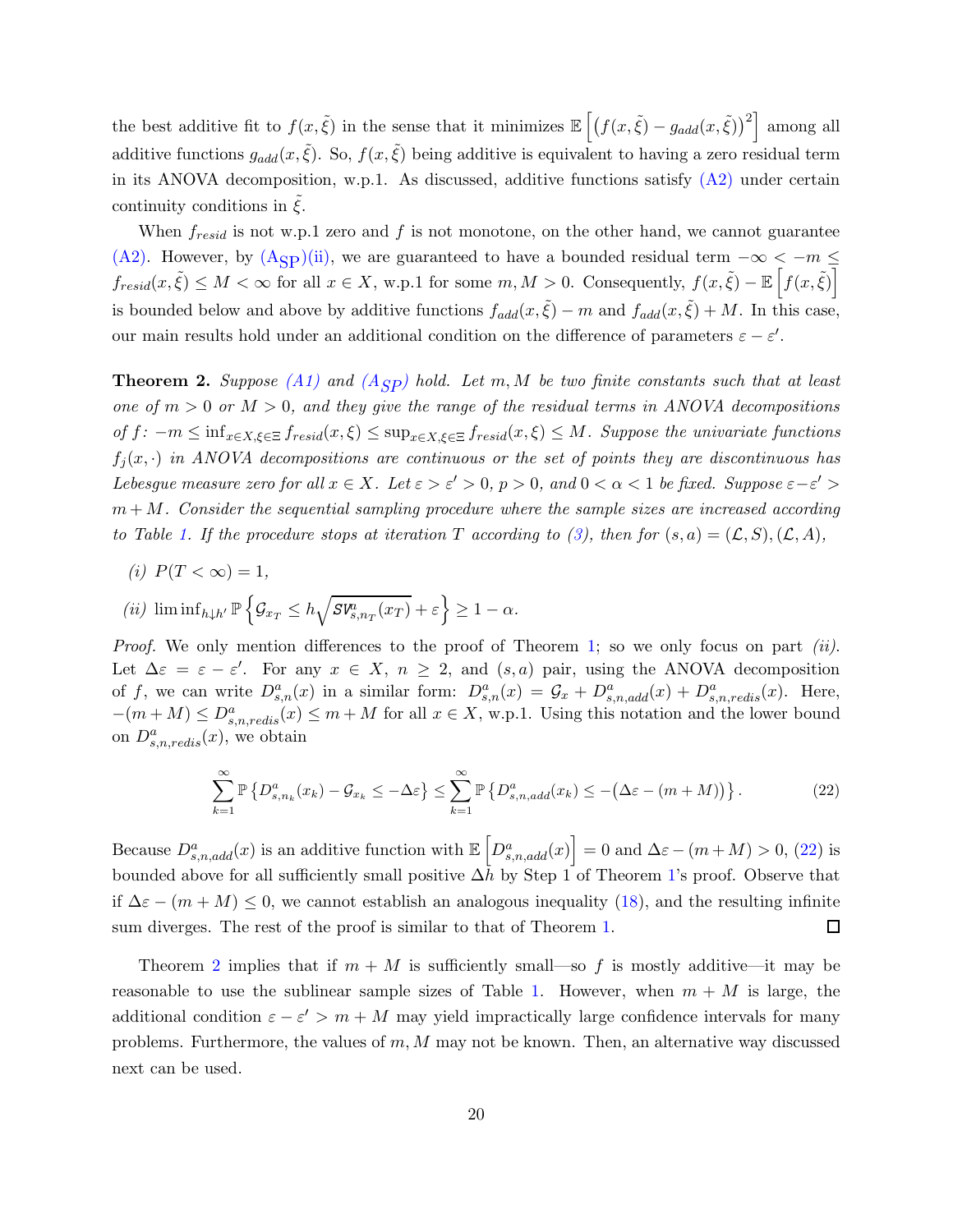### <span id="page-20-5"></span>4.3 Finite Stopping and Asymptotic Validity under Superlinear Sample Sizes

We provide a variant of Theorem [1](#page-16-0) under less restrictive assumptions. The price to pay for the less restrictive assumptions is that, now, the sample sizes must be increased at a higher rate. In particular, for a given  $q > 1$ , the sample-size increases are updated to

<span id="page-20-1"></span>
$$
\frac{n_k}{2} \ge \left(\frac{1}{h-h'}\right)^2 (c_{p,q} + 2pk^q) \quad \text{for } s = \mathcal{A}, \quad \text{and} \quad n_k \ge \left(\frac{1}{h-h'}\right)^2 (c_{p,q} + 2pk^q) \quad \text{for } s = \mathcal{L}, \tag{23}
$$

where  $p > 0$  and  $c_{p,q} = \max\left\{2\ln\left(\sum_{j=1}^{\infty} \exp(-pj^q)/\sqrt{2\pi}\alpha\right), 1\right\}$ . For A2RP and procedures that use AV, we again assume the sample sizes obey the 'even' and 'multiple of four' requirements summarized in Table [1.](#page-11-1) Unlike before, the above sample sizes are increased of order  $O(k^{q})$ ; so they are superlinear in the iteration number k. A typical value of  $q = 1.5$  is used in many applications.

For the less restrictive assumptions, we update the following: For LHS, we remove assumption  $(A2)$ . For AV, we replace the boundedness assumption of  $(A_{\text{SP}})(ii)$  $(A_{\text{SP}})(ii)$  by the less restrictive finite second moment assumption of

<span id="page-20-0"></span>(A3) 
$$
\sup_{x \in X} E[f(x, \tilde{\xi})]^2 < \infty.
$$

We still need the boundedness condition  $(A_{\text{SP}})(ii)$  $(A_{\text{SP}})(ii)$  for LHS to invoke CLT for LHS. Of course, if  $(A_{\rm SP})$ [\(ii\)](#page-8-2) is satisfied,  $(A3)$  holds. The following theorem establishes asymptotic validity of AV and LHS under the above less restrictive assumptions.

<span id="page-20-6"></span>**Theorem 3.** *Suppose*  $(A1)$  *and*  $(A_{SP})$  *hold, where for AV*  $(A_{SP})(ii)$  $(A_{SP})(ii)$  *is replaced by*  $(A3)$ *. Let*  $\varepsilon > \varepsilon' > 0$ ,  $p > 0$ ,  $q > 1$ , and  $0 < \alpha < 1$  be fixed. Consider the sequential sampling procedure where *the sample sizes are increased according to [\(23\)](#page-20-1). If the procedure stops at iteration* T *according to [\(3\)](#page-6-1), then for all*  $(s, a) = (A, S), (A, A), (L, S), (L, A)$ *,* 

- *(i)*  $P(T < \infty) = 1$ ,
- $(iii)$   $\liminf_{h \downarrow h'} \mathbb{P} \left\{ \mathcal{G}_{x_T} \leq h \sqrt{S \mathcal{V}_{s,n_T}^a(x_T)} + \varepsilon \right\} \geq 1 \alpha.$

*Proof.* The proof follows the same steps of the proof of Theorem [1](#page-16-0) except Step 1 of part *(ii)*. Let  $(s, a) = (\mathcal{L}, S)$ . Step [1](#page-16-0) of Theorem 1 is changed starting from [\(14\)](#page-17-0):

$$
\sum_{k=1}^{\infty} \mathbb{P} \left\{ D_{\mathcal{L},n_k}^S(x_k) - \mathcal{G}_{x_k} \le -\Delta \varepsilon \right\} \le \sum_{k=1}^{\infty} \int_{x_k} \mathbb{P} \left\{ \left( D_{\mathcal{L},n_k}^S(x_k) - \mathcal{G}_{x_k} \right)^2 \ge \Delta \varepsilon^2 \middle| x_k \right\} dP_{x_k} \n\le \sum_{k=1}^{\infty} \int_{x_k} \mathbb{E} \left[ \left( D_{\mathcal{L},n_k}^S(x_k) - \mathcal{G}_{x_k} \right)^2 \middle| x_k \right] dP_{x_k} \Delta \varepsilon^{-2}
$$
\n(24)

<span id="page-20-3"></span><span id="page-20-2"></span>
$$
\leq \sum_{k=1}^{\infty} \int_{x_k} \frac{1}{n_k - 1} \text{var}\left(f(x_k, \tilde{\xi}) - f(x_{\mathcal{I}, \min}^*, \tilde{\xi}) \middle| x_k\right) dP_{x_k} \Delta \varepsilon^{-2} \tag{25}
$$

<span id="page-20-4"></span>
$$
\leq \sup_{x \in X} \left\{ \sigma_{\mathcal{I}, \max}^2(x) \right\} \Delta \varepsilon^{-2} \sum_{k=1}^{\infty} \frac{1}{n_k - 1},\tag{26}
$$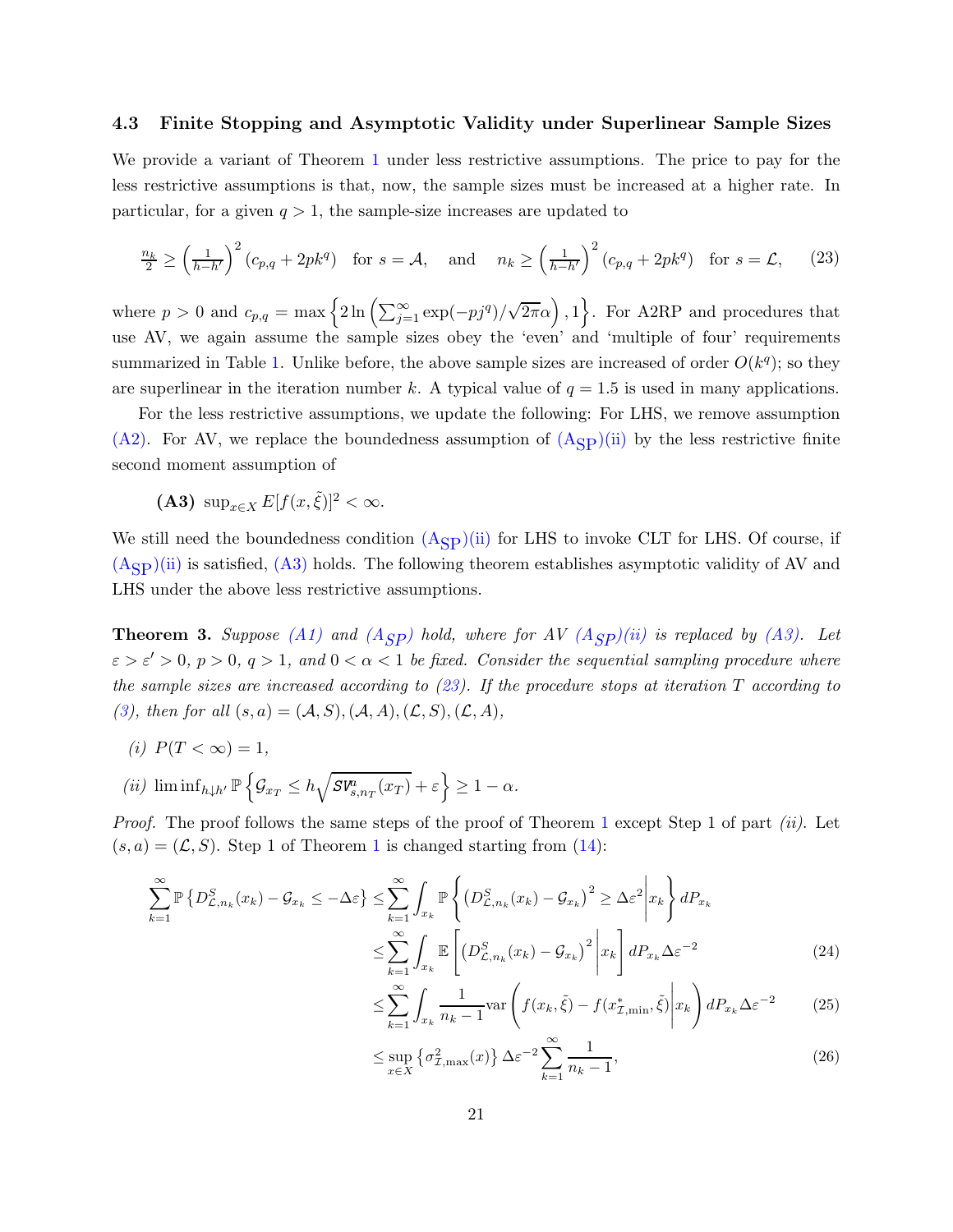where  $(24)$  follows from Markov's inequality, and  $(25)$  holds by using a conditional version of the fact var  $\left(D_{\mathcal{L},n}^S(x)\right) \leq \frac{\sigma_{\mathcal{I}}^2(x)}{n-1}$  $\frac{f_1(x)}{n-1}$  [\[Owen,](#page-35-16) [1998](#page-35-16)]. The right-hand side of [\(26\)](#page-20-4) is bounded because (i)  $\sup_{x\in X}\left\{\sigma_{\mathcal{I},\max}^2(x)\right\}$  is bounded by [\(A3\),](#page-20-0) and (ii) the infinite sum is bounded by  $n_k\geq 2$  and [\(23\)](#page-20-1). The proof of LHS with A2RP follows from above, and the proofs with AV follow with minor  $\Box$ modifications to notation and the variance term as discussed before.

The above analysis showed the validity of the resulting confidence intervals asymptotically, i.e., as  $h \downarrow h'$  or equivalently as  $n_k \to \infty$ . Even in much simpler settings of forming confidence intervals on population means, validity of sequential confidence intervals have been shown asymptotically [\[Chow and Robbins,](#page-33-15) [1965](#page-33-15), [Nadas](#page-35-17), [1969\]](#page-35-17). But they have been successfully used in many real-world applications. Furthermore, due to the nature of the optimality gap estimators—which contain differences of correlated random variables, where the correlations occur because of the dependence of optimal solutions  $x_{s,n}^*$  to all the sample points—it is not straightforward to establish conditions on [\(SP\)](#page-0-0) under which AV and LHS guarantee variance reduction. Nevertheless, these sampling methods have been empirically observed to reduce both variance and bias for many problems. Therefore, in the next section, we conduct numerical experiments to test the small-sample behavior of the procedures and the effectiveness of AV and LHS in the sequential setting.

# <span id="page-21-0"></span>5 Computational Experiments and Further Analysis

### 5.1 Test Problems

We performed experiments on eight test problems from the literature. Table [2](#page-22-1) summarizes the characteristics of these problems. All test problems are two-stage stochastic linear programs with recourse, and they all satisfy  $(A_{\text{SP}})$ . The first three problems in Table [2—](#page-22-1)APL1P [\[Infanger,](#page-34-5) [1992\]](#page-34-5), PGP2 [\[Higle and Sen,](#page-34-14) [1996a\]](#page-34-14) and LandS3 [\[Sen and Liu,](#page-36-10) [2016](#page-36-10)]—are power generation and expansion problems. They can be solved to optimality; so, we can calculate optimality gaps and variances exactly. They allow us to fully analyze the results.

The next five problems are large scale, and they have no known exact optimal solutions. DB1 [\[Donohue and Birge](#page-33-16), [1995,](#page-33-16) [Mak et al.,](#page-35-2) [1999](#page-35-2)] and 20TERM [\[Mak et al.,](#page-35-2) [1999](#page-35-2)] are vehicle allocation problems. SSN [\[Sen et al.,](#page-36-12) [1994](#page-36-12)] is a large-scale telecommunications network optimization problem, and STORM Mulvey and Ruszczyński, [1995](#page-35-1) is an aircraft scheduling problem. All the aforementioned problems satisfy the monotonicity property. Therefore, we use the smaller samplesize formula of Section [4.2.](#page-14-0) On the other hand, BAA99-20 [\[Sen and Liu,](#page-36-10) [2016](#page-36-10)]—a twenty-product version of a two-product inventory model of [Bassok et al.](#page-33-17) [\[1999](#page-33-17)]—does not satisfy the monotonicity property, and we use the larger sample-size formula of Section [4.3;](#page-20-5) see column 'Case' of Table [2.](#page-22-1)

The different characteristics of these test problems allow us to experiment under varying conditions. Both PGP2 and DB1 appear to have flat objective function values. They tend to produce a small number of optimal solutions to the SAA problem. When a candidate solution that is not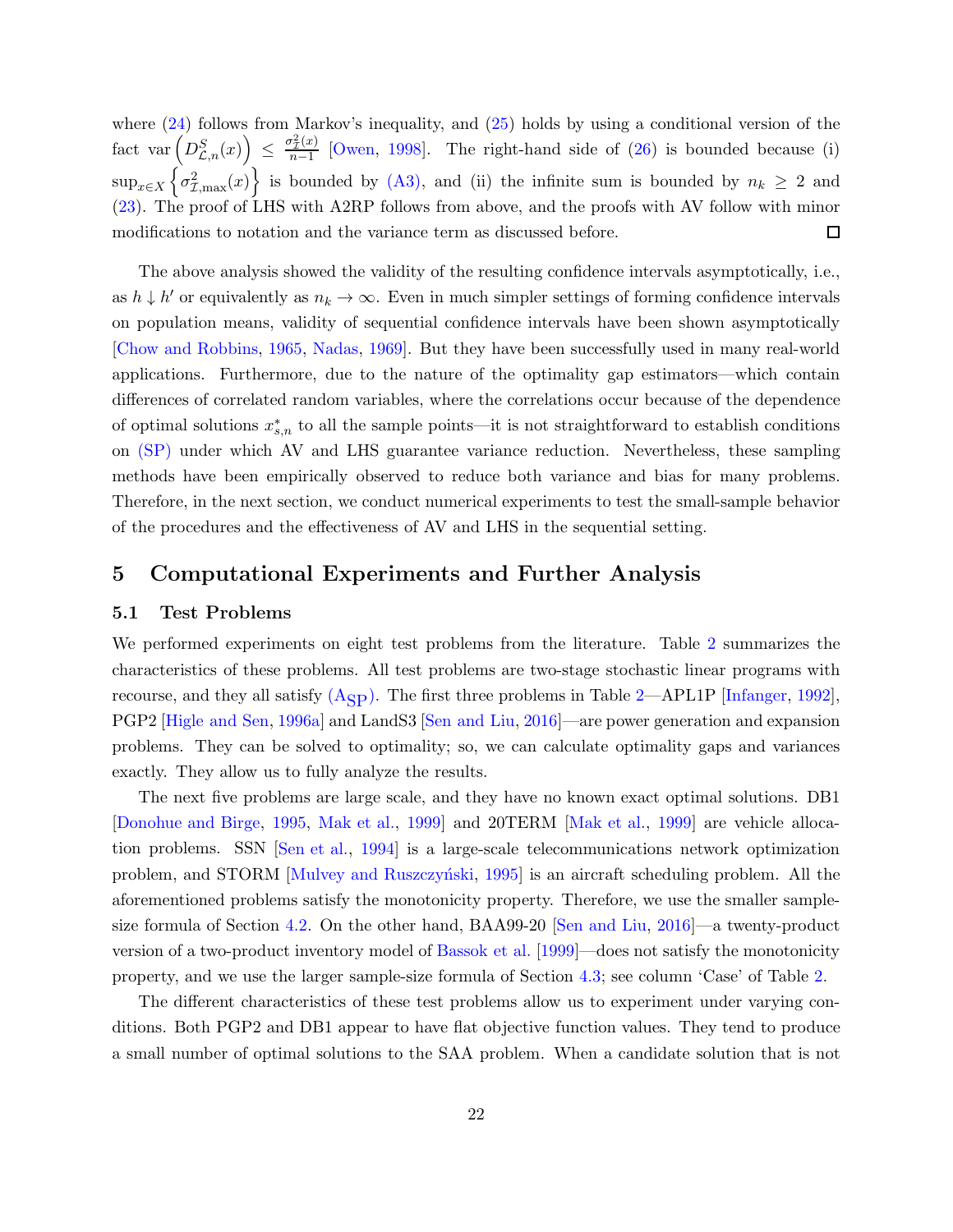| Problem          | Application            | $1st$ -/2nd-stage<br>$#$ of variables | $#$ of Random<br>Parameters | $#$ of Total<br>Scenarios | Case |
|------------------|------------------------|---------------------------------------|-----------------------------|---------------------------|------|
| APL1P            | power expansion        | 2/9                                   | 5                           | 1,280                     |      |
| PGP <sub>2</sub> | power generation       | 4/16                                  | 3                           | 576                       |      |
| LandS3           | power generation       | 4/12                                  | 3                           | $10^{6}$                  | 84.2 |
| D <sub>B1</sub>  | vehicle allocation     | 5/102                                 | 46                          | $4.5 \times 10^{25}$      |      |
| <b>SSN</b>       | telecommunications     | 89/706                                | 86                          | $10^{70}$                 |      |
| <b>STORM</b>     | air freight scheduling | 121/1259                              | 118                         | $5^{118}$                 |      |
| 20TERM           | vehicle allocation     | 63/764                                | 40                          | $1.1 \times 10^{12}$      |      |
| <b>BAA99-20</b>  | inventory model        | 20/250                                | 20                          | $10^{34}$                 | §4.3 |

<span id="page-22-1"></span>Table 2: Characteristics of Test Problems

optimal coincides with one of these solutions, then optimality gap estimators incorrectly estimate zero optimality gaps. This reduces the effectiveness of the quality assessment procedures for these two problems. STORM, on the other hand, produces a near-optimal solution with a relatively small number of scenarios. Consequently, STORM is not expected to have large bias, and it allows us to test our results under low bias. In contrast, it is harder to obtain optimal solutions to SNN even with large sample sizes, allowing us to conduct tests when there may be high bias. As mentioned, we use BAA99-20 to test when monotonicity cannot be verified.

#### <span id="page-22-0"></span>5.2 Experimental Setup

Sequential sampling procedures need several input parameters. We set  $\alpha = 0.10$ ,  $\varepsilon = 2 \times 10^{-7}$ and  $\varepsilon' = 1 \times 10^{-7}$  for all problems and procedures. For the smaller sample-size formula of Section [4.2,](#page-14-0) we use  $p = 1.91 \times 10^{-1}$  and  $c_p = 8.146$ . For the larger sample size of Section [4.3,](#page-20-5) we use  $p = 4.67 \times 10^{-3}$ ,  $q = 1.5$ , and  $c_{p,q} = 9.69945$ . Next, we set  $n_k$  as the smallest integer that is a multiple of four satisfying the AV formulas in Table [1](#page-11-1) and [\(23\)](#page-20-1). This way, all procedures use the same number of observations  $n_k$  at each iteration k for a given test problem. Hence, we can evaluate the procedures under similar conditions.

A desired initial sample size  $n_1$  dictates a value of  $\Delta h = h - h'$ . For PGP2, we use  $n_1 = 100$ . For the other small-scale problems, we set  $n_1 = 200$ , and for all large-scale problems, we use  $n_1 = 500$ . Given  $\Delta h$ , we need to select h'—an important component of stopping rule [\(3\)](#page-6-1). For a problem, we perform 25 replications for each procedure with the desired  $n_1$  for 5 iterations ignoring the stopping rule [\(3\)](#page-6-1). Then, h' is estimated as  $h' = 0.8 \times (\text{GAP}_{s,avg}^a/\sqrt{\text{SV}_{s,avg}^a})$ , where  $\text{GAP}_{s,avg}^a$  and  $\text{SV}_{s,avg}^a$  are the average of 25  $\text{GAP}_s^a(x_5)$  and  $\text{SV}_s^a(x_5)$  estimates, respectively, for a given  $(s, a)$  pair. The factor 0.8 aims to make the stopping rule [\(3\)](#page-6-1) tighter.

Table [3](#page-23-0) summarizes  $\Delta h$ ,  $n_1$ , and  $h'$  for all problems and procedures. Generally,  $h'$  of AV is the largest among  $s = \mathcal{I}, \mathcal{A}, \mathcal{L}$  for a fixed  $a = S, A$ . This is because AV tends to have a smaller sample variance. We will discuss this issue further soon. Similarly,  $h'$  of A2RP estimators are larger than their SRP counterparts for each  $s = \mathcal{I}, \mathcal{A}, \mathcal{L}$ . This is because A2RP GAP estimators tend to be more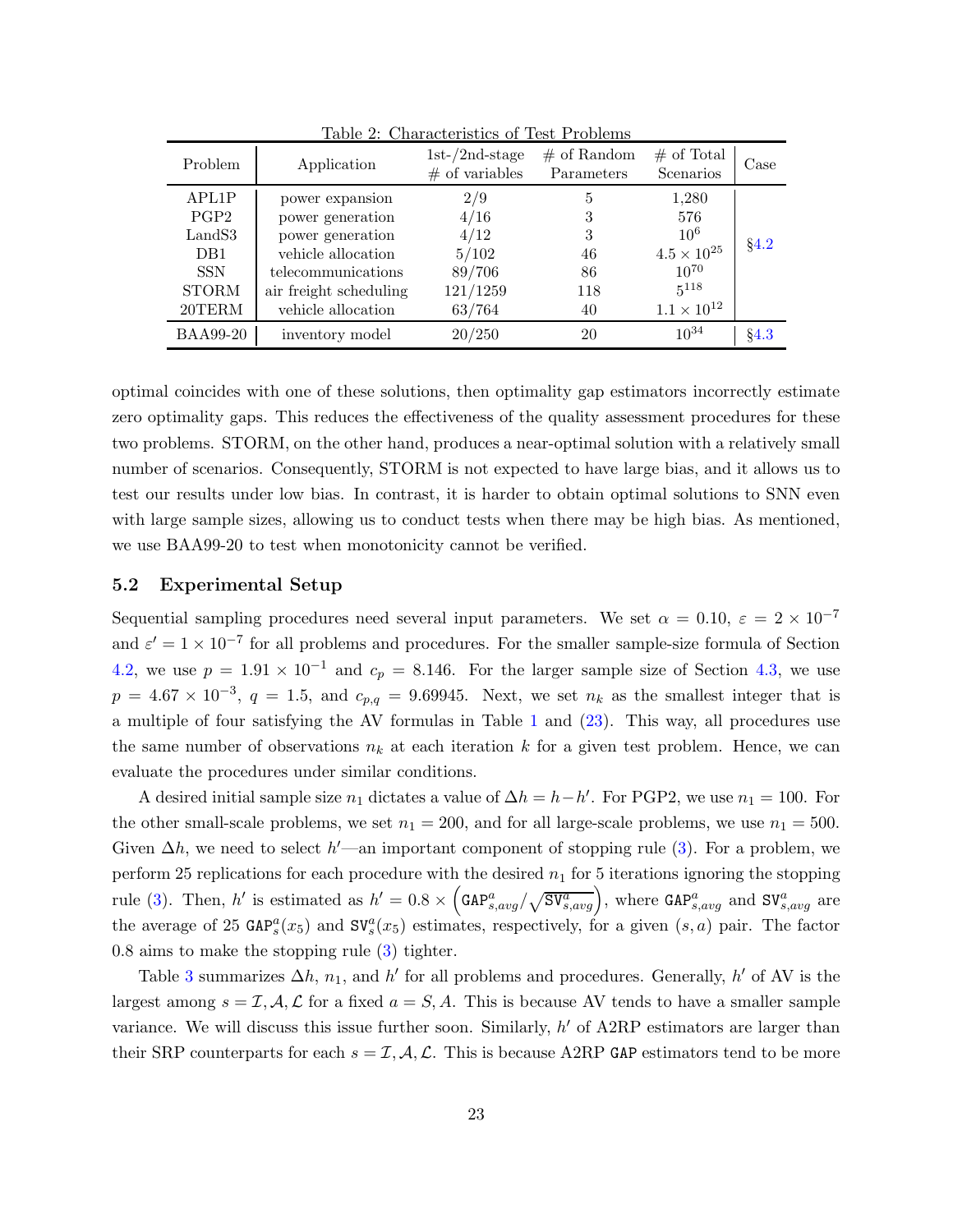conservative.

| таріс о, принцався п<br>TOT.<br>$\alpha$ and $\alpha$                                                 |                                                                              |                                                                    |                                                                      |                                                                      |                                                                      |                                                                      |                                                                      |                                                                      |  |  |  |  |
|-------------------------------------------------------------------------------------------------------|------------------------------------------------------------------------------|--------------------------------------------------------------------|----------------------------------------------------------------------|----------------------------------------------------------------------|----------------------------------------------------------------------|----------------------------------------------------------------------|----------------------------------------------------------------------|----------------------------------------------------------------------|--|--|--|--|
|                                                                                                       | $\Delta h$                                                                   | n <sub>1</sub>                                                     | $(\mathcal{I},S)$                                                    | (A, S)                                                               | $(\mathcal{L}, S)$                                                   | h' for $(s,a)^{1}$ =<br>$(\mathcal{I}, A)$                           | $(\mathcal{A},A)$                                                    | $(\mathcal{L}, A)$                                                   |  |  |  |  |
| APL1P<br>PGP <sub>2</sub><br>LandS3<br>DB1<br><b>SSN</b><br><b>STORM</b><br>20TERM<br><b>BAA99-20</b> | 0.2855<br>0.4039<br>0.2855<br>0.1806<br>0.1806<br>0.1806<br>0.1806<br>0.1971 | <b>200</b><br>100<br><b>200</b><br>500<br>500<br>500<br>500<br>500 | 0.036<br>0.073<br>0.047<br>0.025<br>0.087<br>0.032<br>0.025<br>0.077 | 0.053<br>0.105<br>0.064<br>0.042<br>0.118<br>0.042<br>0.040<br>0.118 | 0.020<br>0.084<br>0.033<br>0.027<br>0.057<br>0.012<br>0.022<br>0.070 | 0.049<br>0.135<br>0.067<br>0.046<br>0.125<br>0.048<br>0.034<br>0.104 | 0.085<br>0.204<br>0.076<br>0.038<br>0.175<br>0.053<br>0.057<br>0.156 | 0.029<br>0.129<br>0.058<br>0.027<br>0.112<br>0.039<br>0.031<br>0.090 |  |  |  |  |
|                                                                                                       |                                                                              |                                                                    | $\sqrt{2}$                                                           |                                                                      |                                                                      |                                                                      |                                                                      |                                                                      |  |  |  |  |

<span id="page-23-0"></span>Table 3: Estimated  $h'$  for a Given  $\Delta h$ 

 $\frac{1}{h}$  of (2*I*, *a*) is set to  $\sqrt{2}h'$  of (*I*, *a*) for  $a = S$ , *A*; e.g., for APL1P, h' of (2*I*, *S*) =  $\sqrt{2} \times 0.036 = 0.051$ 

We performed 300 replications for the small-scale problems and 100 replications for the largescale problems. To further evaluate the procedures under similar conditions, each independent replication used the same stream of (i) pseudo-random numbers and (ii) candidate solutions  $x_k$ ,  $k = 1, 2, \ldots$  across the procedures. The candidate solutions  $x_k$  were generated independently by solving SAAs with  $n_k$  IID observations. At each iteration k, the solution-generating SAAs used new  $n_k$  IID observations. Finally, because LHS must generate a new LHS sample every time the sample size is increased, all variants generate new samples when assessing solution quality.

All experiments were performed on the Oakley cluster of [Ohio Supercomputer Center](#page-35-18) [\[1987\]](#page-35-18), which consists of 8,328 total cores, Intel Xeon  $\times 5650$  CPUs and 4.0 gigabytes memory per core. The problems were solved in a non-parallel fashion with the regularized decomposition algorithm of Ruszczyński [\[1986\]](#page-36-17) and Ruszczyński and Świetanowski [\[1997\]](#page-36-18) written in C++. We used Mersenne Twister [\[Matsumoto and Nishimura](#page-35-19), [1998\]](#page-35-19) random number generator for all experiments.

### <span id="page-23-3"></span>5.3 Results and Analysis

Before we present the results of our computational experiments, let us first examine the variances  $\sigma_s^2(x)$  defined in [\(6\)](#page-12-1) for the three sampling methods  $s = \mathcal{I}, \mathcal{A}, \mathcal{L}$  in more detail. Let  $x \in X$  be given, and suppose all variances are finite. If  $(SP)$  has a unique optimal solution, i.e.,  $X^*$  is a singleton set, then  $x^*_{\mathcal{A},min}$  and  $x^*_{\mathcal{I},min}$ , defined right after equation [\(6\)](#page-12-1), are both equal to the optimal solution  $x^*$  and

$$
\sigma_{\mathcal{A}}^{2}(x) = \text{var}\left(\frac{1}{2}\left[f(x,\tilde{\xi}_{\mathcal{A}}) - f(x_{\mathcal{A},\min}^{*},\tilde{\xi}_{\mathcal{A}}) + f(x,\tilde{\xi}_{\mathcal{A}'}) - f(x_{\mathcal{A},\min}^{*},\tilde{\xi}_{\mathcal{A}'})\right]\right)
$$
\n
$$
= \frac{1}{2}\text{var}\left(f(x,\tilde{\xi}) - f(x^{*},\tilde{\xi})\right) + \frac{1}{2}\text{cov}\left(f(x,\tilde{\xi}_{\mathcal{A}}) - f(x^{*},\tilde{\xi}_{\mathcal{A}}),f(x,\tilde{\xi}_{\mathcal{A}'}) - f(x^{*},\tilde{\xi}_{\mathcal{A}'})\right) \tag{27}
$$
\n
$$
\leq \frac{1}{2}\sigma_{\mathcal{A}}^{2}(x) + \frac{1}{2}\sigma_{\mathcal{A}}^{2}(x) \tag{28}
$$

<span id="page-23-2"></span><span id="page-23-1"></span>
$$
\leq \frac{1}{2}\sigma_{\mathcal{I}}^2(x) + \frac{1}{2}\sigma_{\mathcal{I}}^2(x). \tag{28}
$$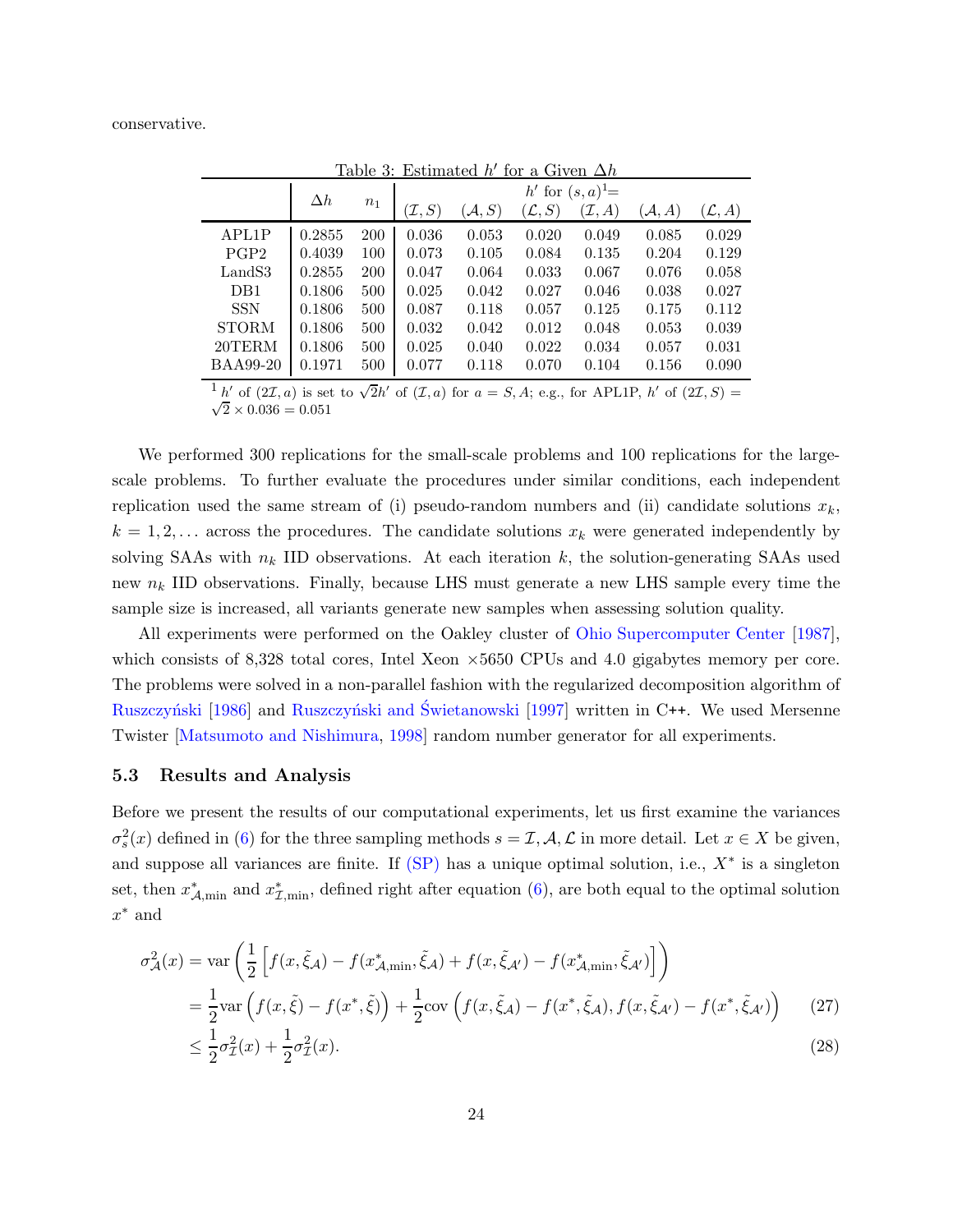The second term on the right-hand side of inequality [\(28\)](#page-23-1) follows from Cauchy-Schwarz inequality. So, when there is a unique optimal solution, we expect the variance of AV to be at most as large as those of IID and LHS:  $\sigma_{\mathcal{A}}^2(x) \leq \sigma_{\mathcal{I}}^2$  $\frac{2}{\mathcal{I}}(x) = \sigma_{\mathcal{L}}^2$  $L^2(\mathcal{L})$ . On the other hand, if [\(SP\)](#page-0-0) has multiple optimal solutions, by a similar reasoning we obtain  $\sigma^2_{\mathcal{A}}(x) \leq \sigma^2_{\mathcal{I},\text{max}}(x) = \sigma^2_{\mathcal{L},\text{max}}(x)$ , where  $\sigma^2_{s,\text{max}}(x)$  for  $s = \mathcal{I}, \mathcal{L}$  are defined in [\(7\)](#page-12-2).

Unlike widely known properties of AV, the above results always hold regardless of the preservation of negative correlation through conditions like monotonicity. They hold even if the covariance is increased after applying  $f(x, \cdot) - f(x^*_{\mathcal{A},\min}, \cdot)$  to the antithetic pair. This is because the above analysis compares the variance of an averaged *pair* of antithetic observations to the variance of an *individual* observation. In contrast, classical AV variances are compared on sample means formed via AV or IID using the *same number* of observations.

Based on the above discussion, to have a fair comparison in our numerical results, we examined the performance of AV relative to the average of two IID pairs. We denote this sampling method as  $s = 2\mathcal{I}$ . For  $2\mathcal{I}$ , we used the same estimators defined for AV in Section [3.2](#page-10-0) but with two IID observations instead of an AV pair. That is, instead of  $g_{\mathcal{A}}(x,\tilde{\xi}) = \frac{1}{2}(f(x,\tilde{\xi}_{\mathcal{A}}) + f(x,\tilde{\xi}_{\mathcal{A'}}))$ , where  $(\tilde{\xi}_A, \tilde{\xi}_{A'})$  is an AV pair, we used  $g_{2\mathcal{I}}(x,\tilde{\xi}) = \frac{1}{2}(f(x,\tilde{\xi}_{\mathcal{I}}) + f(x,\tilde{\xi}_{\mathcal{I}'})$ , where  $(\tilde{\xi}_{\mathcal{I}}, \tilde{\xi}_{\mathcal{I}'})$  are two IID observations. All other notation is updated accordingly. Theorems [1](#page-16-0) and [3](#page-20-6) hold for this sampling scheme by the regular IID sequential theory with minor updates in notation.

Suppose for simplicity that [\(SP\)](#page-0-0) has a unique optimal solution  $x^*$ . Observe that  $\sigma_{2\mathcal{I}}^2(x) =$  $\text{var}\left(g_{2\mathcal{I}}(x,\tilde{\xi})-g_{2\mathcal{I}}(x^*,\tilde{\xi})\right)=\frac{1}{2}$  $rac{1}{2}\sigma_{\mathcal{I}}^2$  $\frac{2}{\mathcal{I}}(x)$ . So, the variance of AV is reduced with respect to 2*T* only if the covariance term in  $(27)$  is negative. To illustrate these results numerically, we picked two candidate solutions  $x \in X$  from APL1P and PGP2 and calculated their variances. Both problems have unique optimal solutions and are small-scale; so we can calculate these quantities exactly.

<span id="page-24-0"></span>

| Table 4: True Standard Deviations for Given $x$ |                                                |          |                                                                                                                                                     |       |  |  |  |  |  |  |
|-------------------------------------------------|------------------------------------------------|----------|-----------------------------------------------------------------------------------------------------------------------------------------------------|-------|--|--|--|--|--|--|
|                                                 |                                                |          | $\sigma_{\mathcal{I}}(x) = \sigma_{\mathcal{L}}(x)$ $\sigma_{2\mathcal{I}}(x) = \frac{\sigma_{\mathcal{I}}(x)}{\sqrt{2}}$ $\sigma_{\mathcal{A}}(x)$ |       |  |  |  |  |  |  |
|                                                 | $\overline{\text{APL1P}}$ $(1111.11, 2300.00)$ | 1,893.03 | 1,338.57 860.05                                                                                                                                     |       |  |  |  |  |  |  |
|                                                 | PGP2 $(1.5, 5.5, 5, 4.5)$                      | 82.69    | 58.47                                                                                                                                               | 58.25 |  |  |  |  |  |  |

Table [4](#page-24-0) lists the specific candidate solutions x for APL1P and PGP2, along with their corresponding standard deviations  $\sigma_s(x)$  for each sampling method  $s = \mathcal{I}, \mathcal{L}, 2\mathcal{I}, \mathcal{A}$ . Table [4](#page-24-0) shows that, for these candidate solutions, the AV standard deviation is indeed quite smaller than its IID or LHS counterparts. However, compared to  $2\mathcal{I}$ , AV significantly reduces the standard deviation for APL1P, whereas it remains approximately the same for PGP2.

We end this discussion with a remark that so far we focused on 'asymptotic' variances; see [\(8\)](#page-12-0). Once again assume for simplicity of discussion that [\(SP\)](#page-0-0) has a unique optimal solution. Then,  $\mathsf{SV}_{s,n}^a(x) \to \sigma_s^2(x)$ , w.p.1 as  $n \to \infty$  for all  $(s,a)$  pairs. This is similar to sample means formed by IID, 2Z, AV, and LHS *all* converging to the true population mean. In the context of  $\mathsf{SV}_{s,n}^a(x)$ ,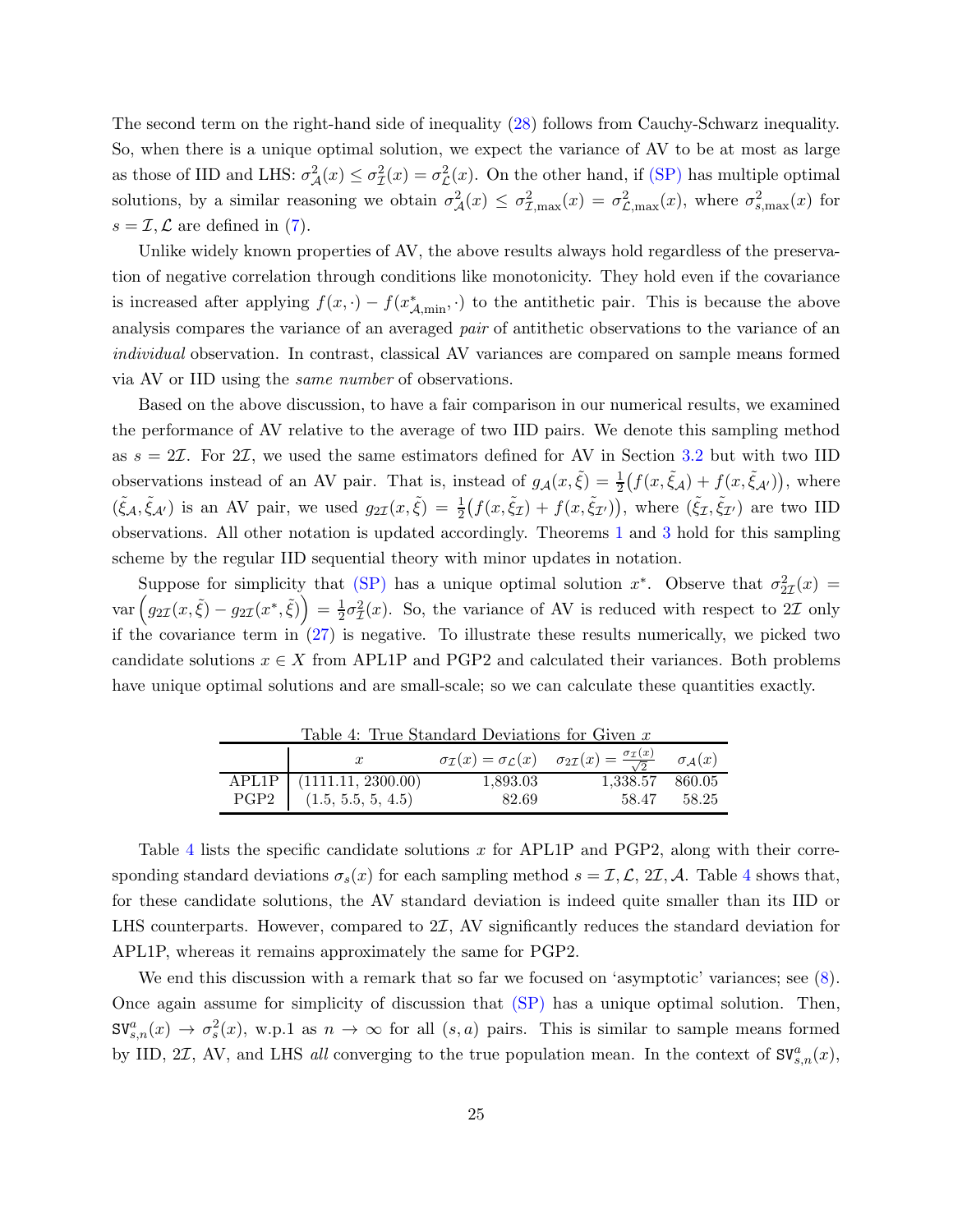though, we find that IID and LHS converge to the same value, whereas AV may converge to a smaller value relative to  $2\mathcal{I}$  depending on the problem and the candidate solution for that problem. Note that the variance and bias of the estimator  $\mathbf{S}V_{s,n}^a(x)$  might differ by sampling method; we will examine this in the next section.

We are now ready to present the computational results. Before we do so, let us briefly mention the experimental setup for the sampling method  $2\mathcal{I}$ . We ran the sequential procedures with  $2\mathcal{I}$ using the same parameter settings discussed in the previous section. The only exception is that we adjusted the h' values for  $2\mathcal{I}$  by simply scaling the h' values obtained for IID with  $\sqrt{2}$ . That is, h' of  $(2\mathcal{I},a)$  is set to  $\sqrt{2} \times h'$  of  $(\mathcal{I},a)$  for both solution quality assessment methods  $a = S, A$ . As an example, h' of  $(2\mathcal{I}, S)$  for APL1P is set to  $\sqrt{2} \times 0.036 = 0.051$ ; see Table [3.](#page-23-0) This is because, given the same observations and using the same optimal solutions to the relevant SAA problems, the GAP estimators for 2Z and IID will be the same, whereas their standard deviations  $\sqrt{SV}$  will differ approximately by  $\sqrt{2}$ .

Table [5](#page-26-0) presents the results of the experiments. The left portion of Table [5](#page-26-0) compares LHS with IID, and the right portion compares AV with  $2\mathcal{I}$ . In each portion, column  $T'$  lists the number of iterations to stop,  $h\sqrt{SV^a_{s,n_T}(x_T)}+\varepsilon$ ' tabulates the confidence interval width on  $\mathcal{G}_{x_T}$ , and 'Coverage' presents the empirical coverage probability of this interval. For each of these three quantities, average values along with 90% half-widths are provided. Finally, to facilitate the comparison of alternative sampling methods LHS and AV, column 'CI Ratio' lists the ratio of the average confidence interval widths of IID to LHS (left portion) and of  $2\mathcal{I}$  to AV (right portion).

To find the empirical coverage probabilities listed in Table [5,](#page-26-0) we need the optimality gaps of  $x_T$ . For small-scale problems, we calculated  $\mathcal{G}_{x_T}$  exactly. For large-scale problems, we solved an SAA with 50,000 LHS observations and used its optimal value as an estimate of the true optimal value. Then, for each solution  $x_T$ , we estimated  $\mathcal{G}_{x_T}$  by using the same 50,000 LHS observations. These  $\mathcal{G}_{x_T}$  estimates are used to find the empirical coverage probabilities. To calculate the half-widths for the coverage probabilities, we used the binomial proportion confidence intervals.

Table [5](#page-26-0) reveals the following observations. First, both AV and LHS reduce confidence interval widths compared to IID. Second, AV typically has the higher CI ratios—hence the lower relative confidence interval widths—when either SRP or A2RP is fixed. We will examine this in more detail in the next section. The large CI ratio (or relatively tight confidence interval width) of AV comes with a caveat. When SRP is used, the coverage probability can drop below  $2\mathcal{I}$ ; see, e.g., APL1P, DB1, and STORM. The low coverage probability can typically be alleviated by using A2RP.

Table [5](#page-26-0) also shows that LHS and AV sequential procedures can take a longer time to stop relative to IID and  $2\mathcal{I}$  when SRP is used. With A2RP, when we compare the stopping iteration  $T$ of LHS and AV sequential procedures with each other, we observe that (i) when LHS stops later, it typically takes slightly longer time to stop than AV, however (ii) when AV stops later than LHS, it can do so by a large margin. This can be seen in the test problems LandS3, SSN, and STORM.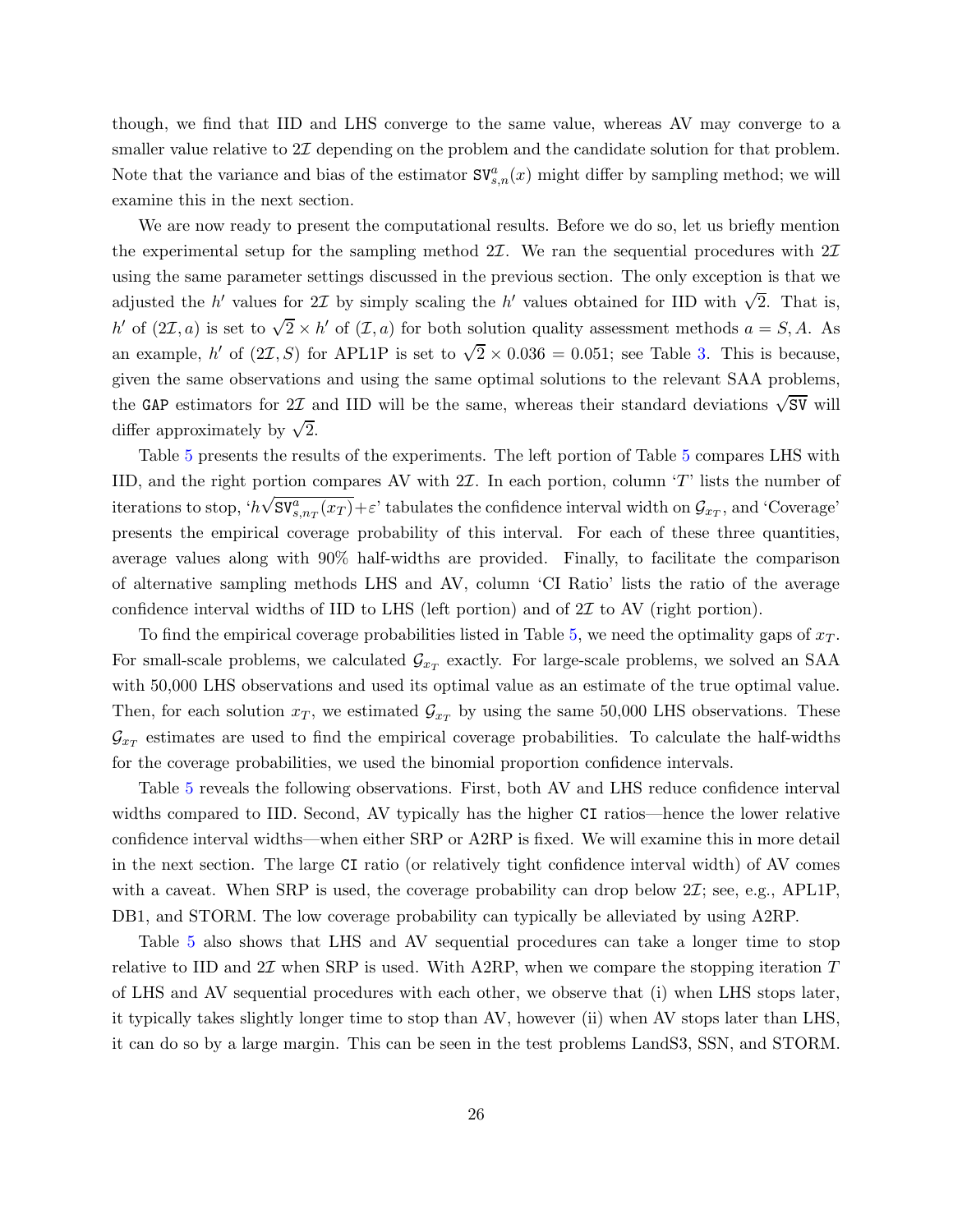| Problem          | (s,a)                                    | $\cal T$                                                                | $h\sqrt{\mathrm{SV}^a_{s,n_T}(x_T)}+\varepsilon$ | CI<br>Ratio                      | Coverage                           | (s,a)                                     | $\cal T$                                                    | $h\sqrt{\mathrm{SV}^a_{s,n_T}(x_T)}+\varepsilon$ | CI<br>$_{\rm Ratio}$             | Coverage                           |
|------------------|------------------------------------------|-------------------------------------------------------------------------|--------------------------------------------------|----------------------------------|------------------------------------|-------------------------------------------|-------------------------------------------------------------|--------------------------------------------------|----------------------------------|------------------------------------|
| APL1P            | $(\mathcal{I}, S)$<br>$(\mathcal{L}, S)$ | $2.55 \pm 0.20$<br>$6.42 \pm 0.64$                                      | $125.55 \pm 10.42$<br>$54.26 \pm 4.88$           | $2.31\,$                         | $0.92 \pm 0.03$<br>$0.94 \pm 0.02$ | $(2\mathcal{I}, S)$<br>(A, S)             | $2.57{\pm}0.20$<br>$4.06 \pm 0.39$                          | $92.65 \pm 7.77$<br>$37.09 \pm 3.12$             | L,<br>$2.50\,$                   | $0.89 + 0.03$<br>$0.88 \pm 0.03$   |
|                  | $(\mathcal{I}, A)$<br>$(\mathcal{L}, A)$ | $2.43 \pm 0.17$<br>$5.58 \pm 0.57$                                      | 204.85±11.76<br>$108.96 \pm 7.45$                | $\overline{\phantom{a}}$<br>1.88 | $0.99{\pm}0.01$<br>$1.00 \pm 0.00$ | $(2\mathcal{I}, A)$<br>(A, A)             | $2.47 \pm 0.19$<br>$3.19 \pm 0.28$                          | $154.56 \pm 9.04$<br>$71.52 \pm 4.25$            | $\overline{\phantom{a}}$<br>2.16 | $0.98 + 0.01$<br>$0.98 \pm 0.01$   |
| PGP2             | $(\mathcal{I}, S)$<br>$(\mathcal{L}, S)$ | $2.49 \pm 0.27$<br>$2.29 \pm 0.26$                                      | $22.04 \pm 2.80$<br>$25.30 \pm 3.28$             | $\Box$<br>0.87                   | $0.74 \pm 0.04$<br>$0.76 \pm 0.04$ | $(2\mathcal{I}, S)$<br>(A, S)             | $2.49 \pm 0.27$<br>$2.57{\pm}0.34$                          | $16.74 \pm 2.11$<br>$17.64 \pm 2.33$             | $\bar{\phantom{a}}$<br>0.95      | $0.73 \pm 0.04$<br>$0.76 \pm 0.04$ |
|                  | $(\mathcal{I}, A)$<br>$(\mathcal{L}, A)$ | $3.92 \pm 0.43$<br>$3.65 \pm 0.44$                                      | $47.94 \pm 3.68$<br>$42.49 \pm 3.81$             | 1.13                             | $0.84 \pm 0.03$<br>$0.84 \pm 0.04$ | $(2\mathcal{I}, A)$<br>$(\mathcal{A}, A)$ | $3.96 \pm 0.44$<br>$3.46 \pm 0.41$                          | $37.91 \pm 2.91$<br>$36.26 \pm 3.01$             | $\overline{\phantom{0}}$<br>1.05 | $0.84 \pm 0.04$<br>$0.86 \pm 0.03$ |
| LandS3           | $(\mathcal{I}, S)$<br>$(\mathcal{L}, S)$ | $4.05 \pm 0.32$<br>$6.81 \pm 0.62$                                      | $0.13 \pm 0.01$<br>$0.10 \pm 0.00$               | $\Box$<br>$1.31\,$               | $0.98 + 0.01$<br>$1.00 \pm 0.00$   | $(2\mathcal{I}, S)$<br>(A, S)             | $4.08 \pm 0.33$<br>$10.41 \pm 0.84$                         | $0.10 + 0.00$<br>$0.05 \pm 0.00$                 | $\Box$<br>1.87                   | $0.96 \pm 0.02$<br>$0.99 \pm 0.01$ |
|                  | $(\mathcal{I}, A)$<br>$(\mathcal{L}, A)$ | $3.34 \pm 0.25$<br>$3.79 \pm 0.33$                                      | $0.23 \pm 0.01$<br>$0.19 + 0.01$                 | 1.22                             | $0.99 \pm 0.01$<br>$1.00 \pm 0.00$ | $(2\mathcal{I}, A)$                       | $3.41 \pm 0.26$<br>$(A, A)$ 12.19 $\pm$ 0.93                | $0.18 \pm 0.01$<br>$0.08 + 0.00$                 | $\overline{a}$<br>2.18           | $0.99 \pm 0.01$<br>$1.00 \pm 0.00$ |
| DB1              | $(\mathcal{I}, S)$<br>$(\mathcal{L}, S)$ | $1.60 \pm 0.16$<br>$1.73 \pm 0.20$                                      | $6.54 \pm 1.32$<br>$5.97 \pm 1.32$               | $\overline{a}$<br>1.09           | $0.82 \pm 0.06$<br>$0.75 \pm 0.07$ | $(2\mathcal{I}, S)$<br>(A, S)             | $1.60 \pm 0.17$<br>$1.42 \pm 0.12$                          | $4.85 \pm 0.98$<br>$5.51 \pm 0.96$               | $\frac{1}{2}$<br>0.88            | $0.82 \pm 0.06$<br>$0.78 + 0.07$   |
|                  | $(\mathcal{I}, A)$<br>$(\mathcal{L}, A)$ | $1.62 \pm 0.16$<br>$2.40 \pm 0.43$                                      | $11.52 \pm 1.12$<br>$9.62 \pm 1.02$              | $\overline{\phantom{a}}$<br>1.20 | $0.89 + 0.05$<br>$0.94 \pm 0.04$   | $(2\mathcal{I}, A)$<br>(A, A)             | $1.64 \pm 0.16$<br>$2.27 \pm 0.30$                          | $8.88{\pm}0.87$<br>$5.80 \pm 0.77$               | $\frac{1}{2}$<br>1.53            | $0.84 + 0.06$<br>$0.90 \pm 0.05$   |
| SSN              | $(\mathcal{I}, S)$<br>$(\mathcal{L}, S)$ | $6.27 \pm 0.71$<br>$6.41 \pm 0.80$                                      | $3.28 \pm 0.13$<br>$2.51 \pm 0.08$               | $\equiv$<br>$1.31\,$             | $1.00 \pm 0.00$<br>$1.00 \pm 0.00$ | $(2\mathcal{I}, S)$<br>(A, S)             | $6.23 \pm 0.74$<br>$8.09 \pm 1.02$                          | $2.67 \pm 0.11$<br>$2.52{\pm}0.10$               | $\frac{1}{2}$<br>1.06            | $1.00 \pm 0.00$<br>$1.00 \pm 0.00$ |
|                  | $(\mathcal{I}, A)$<br>$(\mathcal{L}, A)$ | $5.94 \pm 0.62$<br>$1.78 \pm 0.35$                                      | $3.91 \pm 0.12$<br>$3.22 \pm 0.10$               | $\bar{\mathcal{L}}$<br>1.21      | $1.00 \pm 0.00$<br>$1.00 \pm 0.00$ | $(2\mathcal{I}, A)$<br>(A, A)             | $6.24 \pm 0.60$<br>$6.35 \pm 0.64$                          | $3.23 \pm 0.10$<br>$3.16 \pm 0.09$               | $\bar{\mathcal{L}}$<br>1.02      | $1.00 \pm 0.00$<br>$1.00 \pm 0.00$ |
| <b>STORM</b>     | $(\mathcal{I}, S)$<br>$(\mathcal{L}, S)$ | $2.25 \pm 0.29$<br>$6.54 \pm 0.95$                                      | $505.28 \pm 62.15$<br>$400.64 \pm 66.12$         | $\overline{a}$<br>1.26           | $0.91 \pm 0.05$<br>$0.94 \pm 0.04$ | $(2\mathcal{I}, S)$<br>(A, S)             | $2.32 \pm 0.31$<br>$3.67 \pm 0.48$                          | $386.10 \pm 46.73$<br>$184.43 \pm 29.91$         | $\overline{a}$<br>2.09           | $0.89 + 0.05$<br>$0.88 \pm 0.05$   |
|                  | $(\mathcal{I}, A)$<br>$(\mathcal{L}, A)$ | $2.69 \pm 0.40$<br>$1.92 \pm 0.27$                                      | 643.71±43.14<br>$576.93 \pm 48.47$               | 1.12                             | $0.99{\pm}0.02$<br>$0.99 \pm 0.02$ | $(2\mathcal{I},\,A)$<br>(A, A)            | $2.59 \pm 0.35$<br>$4.86 \pm 0.69$                          | $491.73 \pm 32.90$<br>$246.99 {\pm} 22.35$       | $\overline{a}$<br>1.99           | $0.98 \pm 0.02$<br>$0.98 + 0.02$   |
| $20 \text{TERM}$ | $(\mathcal{I}, S)$<br>$(\mathcal{L}, S)$ | $2.79 \pm 0.37$<br>$3.96 \pm 0.55$                                      | $65.80 \pm 5.67$<br>$54.33 \pm 4.31$             | $\overline{a}$<br>1.21           | $1.00 \pm 0.00$<br>$1.00 \pm 0.00$ | $(2\mathcal{I}, S)$<br>(A, S)             | $2.76 \pm 0.36$<br>$3.18 \pm 0.38$                          | $48.98 \pm 4.23$<br>$38.09 \pm 2.87$             | $\overline{\phantom{0}}$<br>1.29 | $0.97 + 0.03$<br>$1.00 \pm 0.00$   |
|                  | $(\mathcal{I}, A)$<br>$(\mathcal{L}, A)$ | $2.85 \pm 0.34$<br>$2.55 \pm 0.33$                                      | $81.38 \pm 5.50$<br>$76.10 \pm 5.29$             | $\sim$<br>1.07                   | $1.00 \pm 0.00$<br>$1.00 \pm 0.00$ | $(2\mathcal{I}, A)$<br>(A, A)             | $2.81 \pm 0.34$<br>$2.53 \pm 0.35$                          | $62.98 \pm 4.28$<br>$50.29 \pm 3.67$             | $\frac{1}{2}$<br>$1.25\,$        | $1.00 \pm 0.00$<br>$1.00{\pm}0.00$ |
|                  |                                          | BAA99-20 $(\mathcal{I}, S)$ 11.65±1.48<br>$(\mathcal{L}, S)$ 16.52±2.30 | 1876.71±103.87<br>1589.76±68.49                  | $\overline{\phantom{a}}$<br>1.18 | $1.00 \pm 0.00$<br>$1.00 \pm 0.00$ |                                           | $(2\mathcal{I}, S) 10.56 \pm 1.37$<br>$(A, S)$ 14.82±1.95   | $1452.68 \pm 74.15$<br>$1203.62 \pm 53.54$       | $\Box$<br>1.21                   | $1.00 \pm 0.00$<br>$1.00 \pm 0.00$ |
|                  | $(\mathcal{I}, A)$                       | $9.73 \pm 1.18$<br>$({\cal L}, A)$ 23.97 $\pm$ 2.51                     | 2919.57±127.62<br>2466.95±98.82                  | $\bar{\phantom{a}}$<br>1.18      | $1.00 \pm 0.00$<br>$1.00 \pm 0.00$ |                                           | $(2\mathcal{I}, A)$ 10.37 $\pm$ 1.13<br>$(A, A)$ 16.93±1.98 | $2323.75 \pm 93.62$<br>$1758.87 \pm 55.31$       | $\frac{1}{2}$<br>1.32            | $1.00 \pm 0.00$<br>$1.00 \pm 0.00$ |

<span id="page-26-0"></span>Table 5: Results of Computational Experiments

Let us now briefly discuss the performance of SRP versus A2RP in the sequential setting. SRP confidence interval widths are typically tighter than those of A2RP. However, for some problems like PGP2 and DB1, SRP's smaller confidence interval width causes a less-than-desired coverage probability. This is because, it can happen that, although  $\text{SV}_{s,n_T}^a(x_T)$  is zero (hence  $\text{GAP}_{s,n_T}^a(x_T)$  is zero), the optimality gap  $\mathcal{G}_{x_T}$  is not. In other words, the procedure sees  $x_T$  as an optimal solution even though it is not.

A2RP considerably lowers these false identifications compared to SRP because now two sample variances must be zero. Consequently, both the confidence interval width and the coverage probability of A2RP are higher than SRP's. These observations—with or without AV and LHS—remain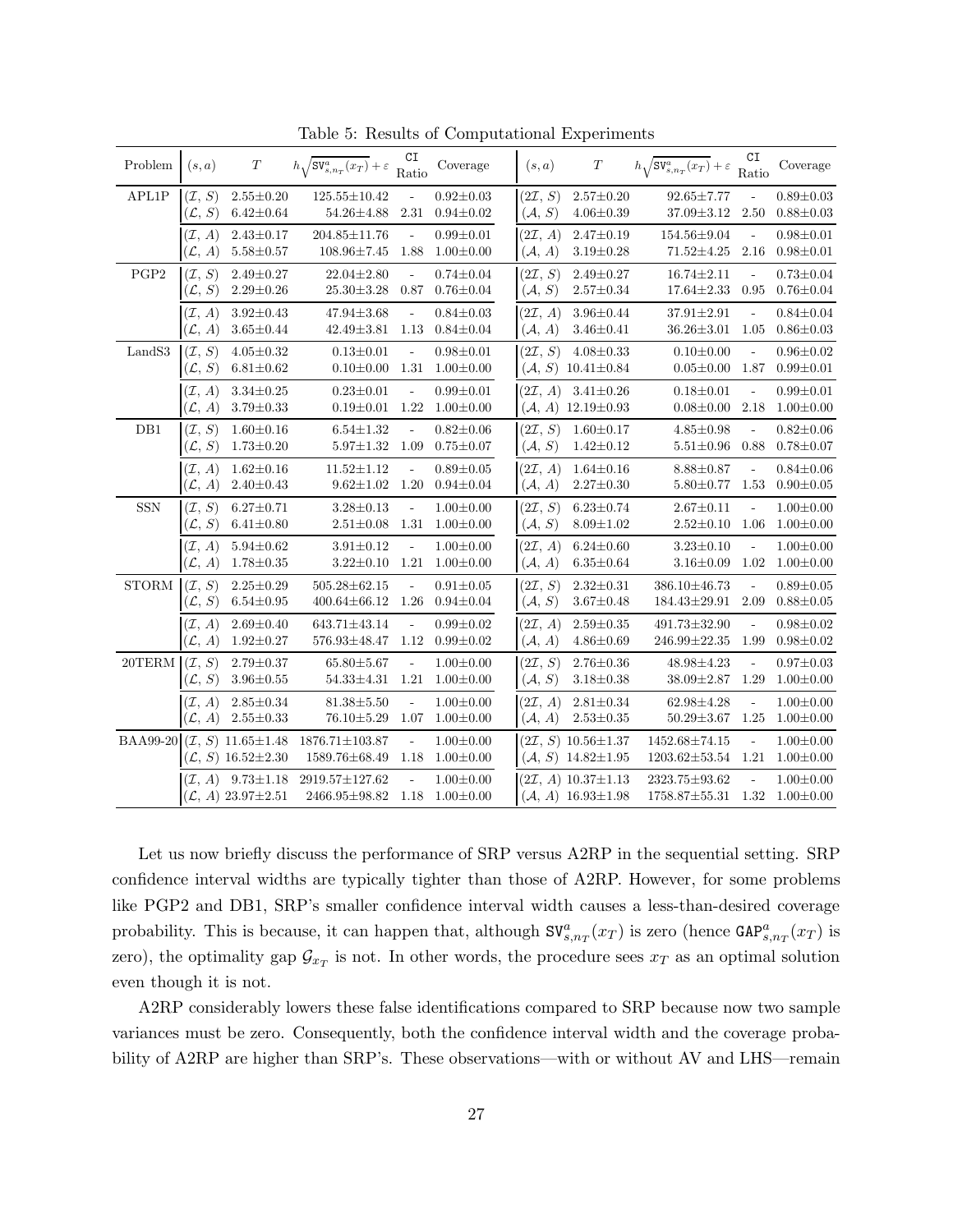consistent with the non-sequential setting. In our computational experiments, within A2RP, we observed that the LHS sequential procedure has fewer false identifications compared to AV.

### 5.4 Comparison of Non-Sequential and Sequential Approaches

We now compare the non-sequential and sequential approaches to solution quality assessment in more detail. Because A2RP has better small-sample behavior, we continue the analysis here focusing on A2RP.

The sequential approach is different from the non-sequential approach in a number of respects. A major difference is their purpose: The sequential approach aims to detect a high-quality solution, whereas the non-sequential approach just assesses the quality of a given solution. Although their purposes are different, both approaches share a final output, a confidence interval on the optimality gap. However, these confidence intervals are formed differently.

Table [6](#page-27-0) summarizes the non-sequential and the sequential confidence intervals with A2RP for a given  $\alpha$ , where  $z_{\alpha}$  is  $1 - \alpha$  quantile of the standard normal distribution. The non-sequential confidence interval width is sum of a GAP estimator plus its sampling error, whereas the sequential interval width is mainly based on  $\sqrt{SV}$ . While both intervals ensure an asymptotic  $(1 - \alpha)$ % confidence, the ' $\alpha$ ' in the sequential procedure is hidden in the sample-size formulas—see, e.g., [\(4\)](#page-7-2) and [\(23\)](#page-20-1)—and the 'GAP' in the sequential procedure appears in the stopping rule [\(3\)](#page-6-1).

Table 6: Non-Sequential and Sequential Approximate  $(1 - \alpha)$ % Confidence Intervals (CI) with A2RP

<span id="page-27-0"></span>

| Procedure  | Non-Sequential CI                                                                                                                                                                           | Sequential CI                                                               |
|------------|---------------------------------------------------------------------------------------------------------------------------------------------------------------------------------------------|-----------------------------------------------------------------------------|
| AV         | $\left[0, \text{GAP}_{\mathcal{A},n}^A(x)+z_{\alpha}\sqrt{\frac{\text{sv}_{\mathcal{A},n}^A(x)}{n/2}}\right].$                                                                              | $\left[0,h\sqrt{\mathtt{SV}^{A}_{\mathcal{A},n_T}(x_T)}+\varepsilon\right]$ |
| <b>LHS</b> | $\left[0, \text{GAP}_{\mathcal{L},n}^A(x) + z_\alpha \sqrt{\frac{\text{SV}_{\mathcal{L},n}^A(x)}{n}}\right] \quad \left[0, h\sqrt{\text{SV}_{\mathcal{L},n_T}^A(x_T)} + \varepsilon\right]$ |                                                                             |

For brevity, we illustrate the differences between non-sequential and sequential approaches in detail on one large-scale problem, BAA99-20. We then present a summary of results for all test problems. For each test problem, we picked a specific  $x \in X$  by solving an independent SAA problem. For large-scale problems, we used 50,000 LHS samples to estimate  $\mathcal{G}_x$  and  $\sigma_{\mathcal{L}}(x) = \sigma_{\mathcal{I}}(x)$ . We simply estimated  $\sigma_{2\mathcal{I}}(x)$  by dividing  $\sigma_{\mathcal{I}}(x)$  by  $\sqrt{2}$ . Similarly, we used 25,000 AV pairs to estimate  $\sigma_{\mathcal{A}}(x)$ . For small-scale problems, we directly calculated these quantities, except for  $\sigma_{\mathcal{A}}(x)$ of LandS3, for which we also used the above estimation approach. To have a more direct comparison, we forced the sequence of candidate solutions  $\{x_1, x_2, \ldots\}$  for the sequential procedure to be the same x at every iteration. This way, we only generate confidence intervals on the optimality gap of x and evaluate the effect of the stopping rule. We performed 300 independent replications for each test problem and set the sample size of the non-sequential interval and the initial sample size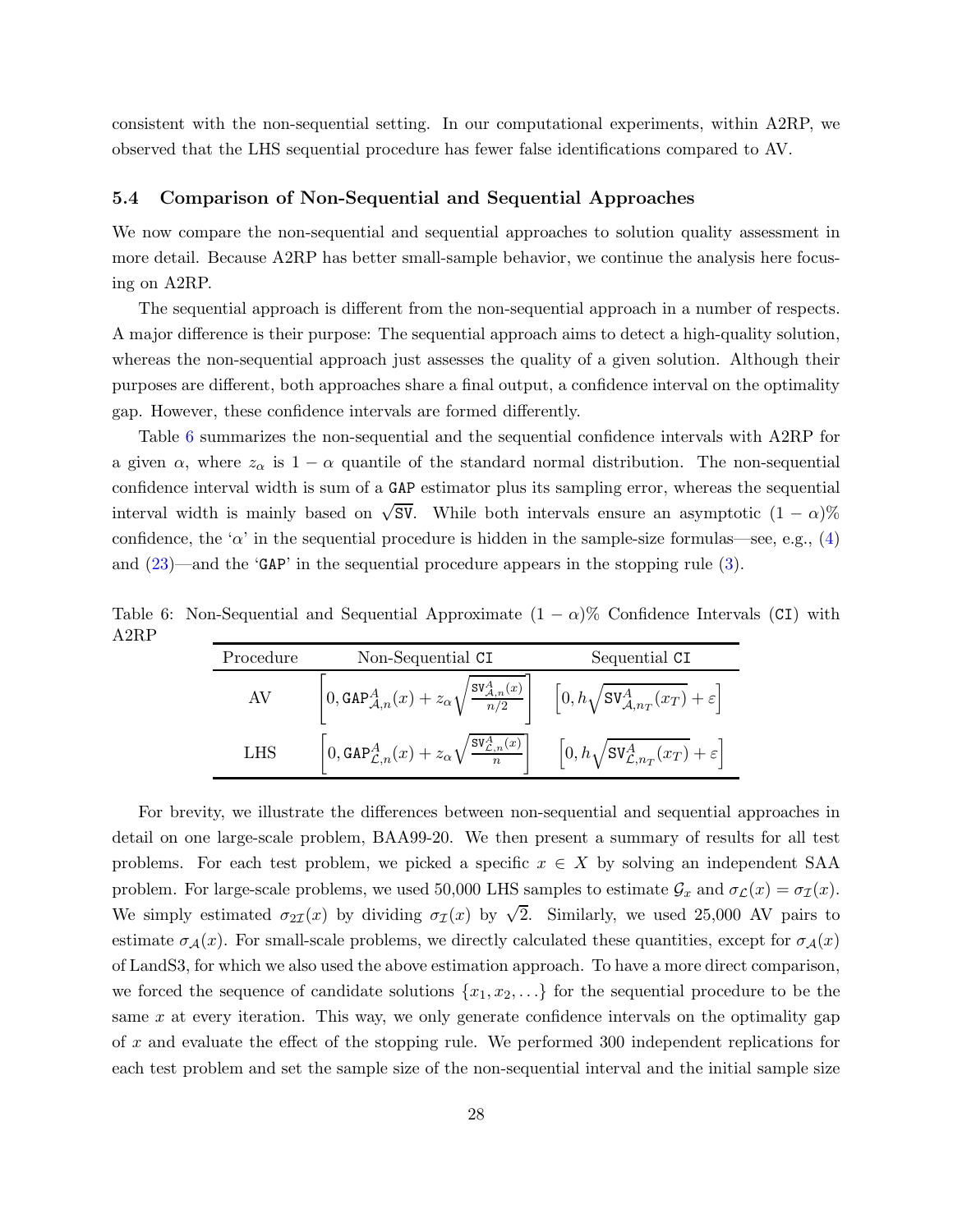of the sequential procedure as the  $n_1$  values listed in Table [3.](#page-23-0) For sequential procedures, we used the same parameter settings discussed before.

For BAA99-20, Table [7](#page-28-0) lists (i) the average values of  $GAP$ ,  $\sqrt{SV}$ , and CI estimators, along with their (ii) percentage reductions in average values, variance and bias. As before, we compare LHS to IID and AV to 2Z. Bias reductions are only presented for GAP and  $\sqrt{SV}$  estimators. For the  $\sqrt{SV}$ estimator, we list percentage reductions in *relative bias* instead of bias because true variances are different for different sampling methods. We calculate the relative bias for the  $\sqrt{SV}$  estimator by dividing its bias by its corresponding estimated values of  $\sigma_s(x)$ ,  $s = \mathcal{I}, 2\mathcal{I}, \mathcal{A}, \mathcal{L}$ . For the specific candidate solution  $x \in \mathbb{R}^{20}$  of BAA99-20, we estimated  $\mathcal{G}_x = 95.26$ ,  $\sigma_{\mathcal{L}}(x) = \sigma_{\mathcal{I}}(x) = 1,928.77$ ,  $\sigma_{2\mathcal{I}}(x) = 1,928.77/\sqrt{2} = 1,363.85$ , and  $\sigma_{\mathcal{A}}(x) = 1,269.23$  using the aforementioned methodology.

|                   |                                                                           |         | $\mathtt{GAP}^{A}_{s,n_T}(x)$ |                  |                          | $\sqrt{\texttt{SV}}^A_{s,n_T}(x)$ |                  |      |                          | СI       |     |                  |
|-------------------|---------------------------------------------------------------------------|---------|-------------------------------|------------------|--------------------------|-----------------------------------|------------------|------|--------------------------|----------|-----|------------------|
|                   | $\mathcal{S}_{\mathcal{S}}$                                               | average |                               | $%$ reduction of |                          |                                   | $%$ reduction of |      |                          |          |     | $%$ reduction of |
|                   |                                                                           |         | ave                           | var              | bias                     | average                           | ave              | var  | rel.bias                 | average  | ave | var              |
|                   | I                                                                         | 919.68  |                               |                  | $\overline{\phantom{a}}$ | 8,128.82                          |                  |      | $\overline{a}$           | 1,385.56 |     |                  |
| NonS <sup>1</sup> | $\mathcal{L}% _{G}=\mathcal{L}_{G}$                                       | 670.71  | 27%                           | 61\%             | 30%                      | 6,445.30                          | $21\%$           | 56%  | $27\%$                   | 1,040.11 | 25% | 62%              |
|                   | $2\mathcal{I}$                                                            | 919.68  |                               |                  | $\overline{\phantom{a}}$ | 5,733.58                          |                  |      | $\overline{\phantom{a}}$ | 1,384.40 |     |                  |
|                   | ${\cal A}$                                                                | 807.92  | 12%                           | 45%              | $14\%$                   | 4,596.79                          | 20%              | 67%  | 18%                      | 1,180.50 | 15% | 55%              |
|                   | $\mathcal I$                                                              | 802.05  |                               |                  | $\overline{\phantom{a}}$ | 8,561.53                          |                  |      | $\qquad \qquad -$        | 2,578.64 |     |                  |
|                   | $\mathcal{L}% _{G}(\theta)=\left( \mathcal{L}_{G}(\theta)\right) ^{\ast}$ | 613.26  | 24\%                          | 57%              | 27\%                     | 7,556.27                          | 12%              | 44\% | $15\%$                   | 2,169.53 | 16% | 49%              |
| Seq               | $2\mathcal{I}$                                                            | 803.13  |                               |                  | $\overline{\phantom{a}}$ | 6,063.16                          |                  |      | $\qquad \qquad -$        | 2,087.57 |     |                  |
|                   | ${\cal A}$                                                                | 671.66  | 16\%                          | 49%              | 19%                      | 4,741.53                          | 22%              | 60%  | $21\%$                   | 1,672.72 | 20% | 58\%             |

<span id="page-28-0"></span>Table 7: Results of BAA99-20 with Non-Sequential (NonS) and Sequential (Seq) Approaches

<sup>1</sup> For the non-sequential procedure,  $n_T$  in  $\text{GAP}_{s,n_T}^A(x)$  and  $\sqrt{\text{SV}_{s,n_T}^A(x)}$  is set to  $n_T = 500$ 

For all eight test problems, Table [8](#page-29-0) provides a summary based on the experiments conducted in this section. It lists the number of test problems that has a higher percentage reduction in average values, variance, and bias (or relative bias) among LHS and AV. As in previous results, we compare LHS with IID and AV with  $2\mathcal{I}$  and pick the winner according to their relative performances. For example, looking at Table [7,](#page-28-0) we record one win for LHS in the category "% reduction of relative bias of  $\sqrt{SV}$  in the non-sequential setting" because  $27\% > 18\%$ .

Let us first look at the individual GAP and  $\sqrt{SV}$  estimators in the non-sequential setting. LHS performs superior for the GAP estimator in this setting, yielding higher percentage reductions in all three metrics—average values, variance, and bias—for all problems tested. We also find that LHS is more effective in reducing the average values and relative bias of  $\sqrt{SV}$  in the non-sequential setting. Conversely, AV is more effective in reducing the variance of  $\sqrt{SV}$ .

For the candidate solutions  $x \in X$  picked in this experiment, we estimate  $\sigma_{\mathcal{A}}(x) \approx \sigma_{2\mathcal{I}}(x)$  for five problems and find that  $\sigma_{\mathcal{A}}$  reduces  $\sigma_{2\mathcal{I}}$  to a considerable degree for three. In the latter case, we may expect AV to be more effective for the  $\sqrt{SV}$  estimator. For BAA99-20, this appears to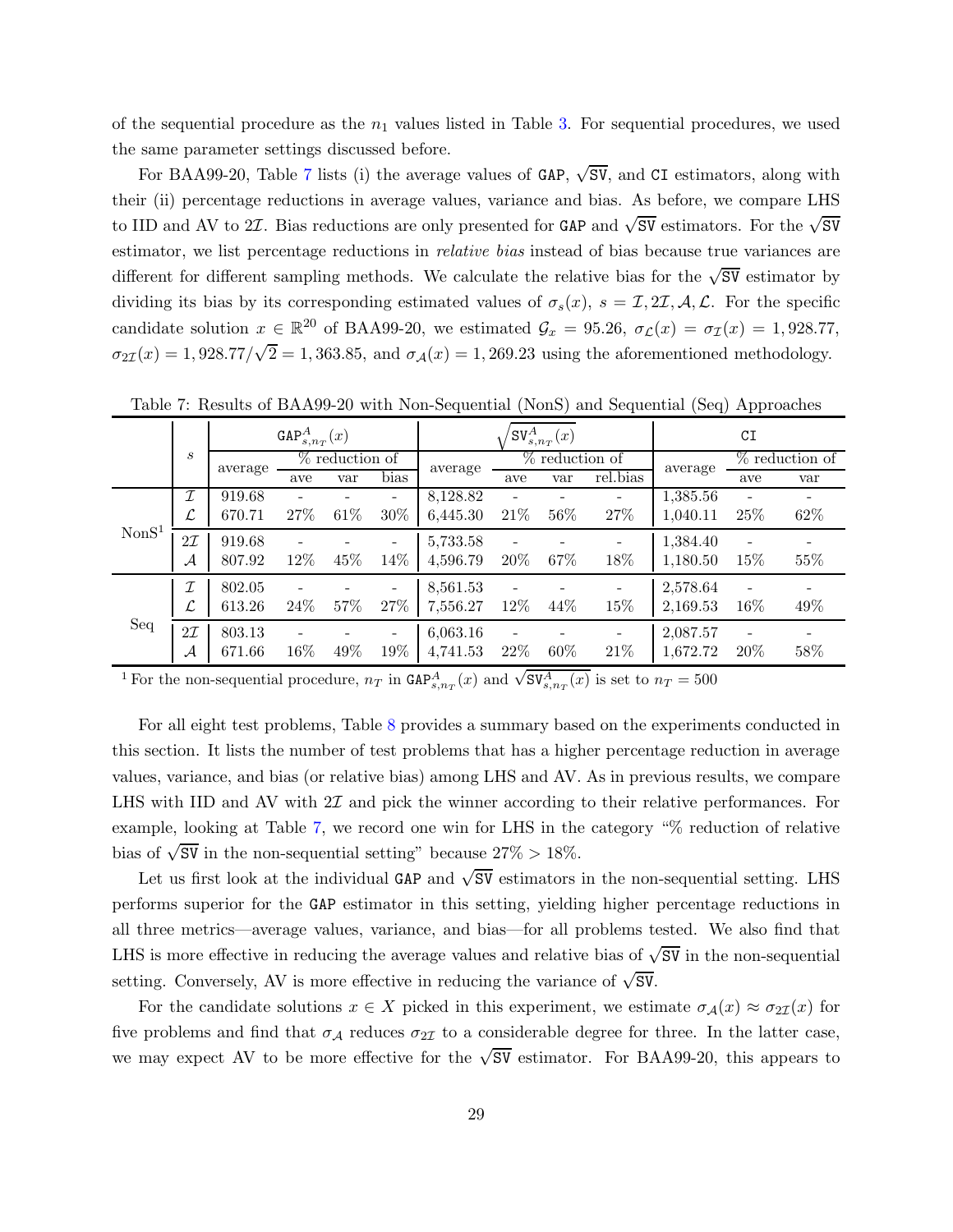|                   |                                        |                  | $\mathtt{GAP}^{A}_{s,n_T}(x)$ |      |         | $/\mathtt{SV}^A_{s,n_T}(x)$ | СI             |         |          |
|-------------------|----------------------------------------|------------------|-------------------------------|------|---------|-----------------------------|----------------|---------|----------|
|                   |                                        | $%$ reduction of |                               |      |         | $%$ reduction of            | % reduction of |         |          |
|                   |                                        | average          | variance                      | bias | average | variance                    | rel.bias       | average | variance |
|                   | $#$ of $L$ better<br>$#$ of $A$ better |                  |                               | 8    |         |                             |                |         |          |
| $\mathrm{NonS}^1$ |                                        |                  |                               |      |         |                             |                |         |          |
|                   | # of $\mathcal L$ better               |                  |                               |      |         |                             |                |         |          |
| Seq               | # of $A$ better                        |                  |                               |      |         |                             |                |         |          |

<span id="page-29-0"></span>Table 8: Summary of Results for All Test Problems with Non-Sequential (NonS) and Sequential (Seq) Approaches

<sup>1</sup> For the non-sequential procedure,  $n_T$  in  $\text{GAP}_{s,n_T}^A(x)$  and  $\sqrt{\text{SV}_{s,n_T}^A(x)}$  is set to  $n_T = n_1$  listed in Table [3](#page-23-0)

be true, as indicated by our estimates  $\sigma_{\mathcal{A}}(x) = 1,269.23 < \sigma_{2\mathcal{I}}(x) = 1,363.85$  whereas  $\sigma_{\mathcal{L}}(x) =$  $\sigma_{\mathcal{I}}(x) = 1,928.77$ . However,  $\sigma_s^2(x)$  involves an optimal solution  $x^*$ ; see [\(6\)](#page-12-1). In contrast, SV uses an *estimate* of an optimal solution  $x_n^*$ ; see [\(1b\)](#page-5-4) for an example SV that uses IID with SRP. In addition, even if we replace  $x_n^*$  by an appropriate optimal solution  $x^*$ , SV still has error due to sampling. For BAA99-20 and in general for this computational experiment, it appears that LHS improves estimates of optimal solutions and thus reduces the bias of  $\sqrt{SV}$  (relative to IID) more than AV (relative to  $2\mathcal{I}$ ) in the non-sequential setting.

Comparison of results on GAP and  $\sqrt{SV}$  estimators between the sequential and non-sequential procedures indicate that LHS loses some effectiveness and AV gains some advantages going from non-sequential to sequential setting. Let us investigate this more. First, we numerically observe that GAP and  $\sqrt{SV}$  estimators are positively correlated in both settings. This is similar to sample means and sample variances being positively correlated in the classical settings [e.g., [Glynn and Whitt](#page-34-11), [1992\]](#page-34-11). We also find that correlation between the two estimators when the sequential procedures stop is typically higher than the non-sequential setting. Furthermore, LHS estimators tend to have less correlation.

Next, recall the stopping rule

$$
GAP \leq h' \sqrt{SV} + \varepsilon'.
$$

As discussed above, in the non-sequential setting, GAP of AV is relatively larger. This is because it has a larger bias. Also,  $\sqrt{SV}$  of AV frequently takes the smallest value among all the sampling methods. This is because (i) it is estimating a typically smaller variance than that of LHS and sometimes of  $2\mathcal{I}$  (recall  $(28)$  and Table [4\)](#page-24-0) and (ii) it tends to reduce bias compared to  $2\mathcal{I}$ .

In the sequential setting, due to the above stopping rule, having a smaller  $\sqrt{SV}$  value forces the sequential procedure to find a smaller value of GAP. If the GAP is also relatively small—like for LHS—then this does not cause that much of a difference. In contrast, we observe that especially when the GAP estimator of AV takes relatively large values, then the AV sequential procedure tends to take a longer time to stop, searching for a small GAP that satisfies a more restrictive condition.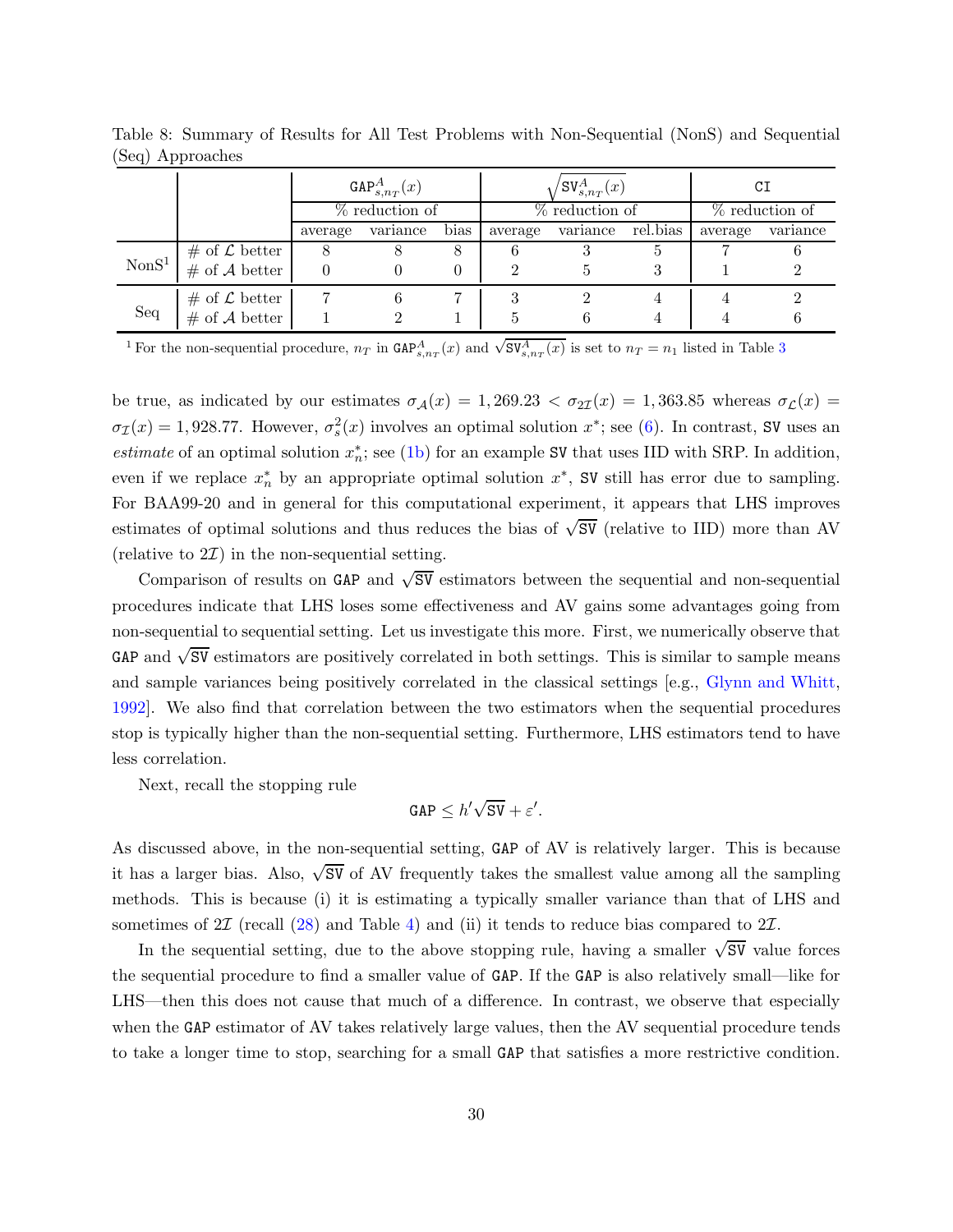This is true even though our selection of  $h'$  tries to balance these effects between different sampling methods.

Moreover, due to the positive correlation between GAP and  $\sqrt{SV}$ , when the AV sequential procedure stops, a smaller GAP tends to induce a smaller  $\sqrt{SV}$  relative its non-sequential counterpart. As a result, we conjecture the performance of AV on both GAP and  $\sqrt{SV}$  estimators in the sequential setting improves. AV's performance gains in the sequential setting is not enough to match the superior performance of LHS for the GAP estimator. On the other hand, AV does gain advantage for the  $\sqrt{SV}$  estimator in this setting.

Let us now investigate the confidence intervals. The non-sequential procedure has larger reductions in confidence interval widths using LHS. To see why this is happening, recall the following: The non-sequential CI consists of (i) GAP plus (ii) its standard error (SE) (see Table [6\)](#page-27-0). For GAP, LHS is significantly better. For SE, observe that SE of AV and 2Z have denominator  $n/2$  whereas SE of LHS and IID have denominator n. Therefore, the *relative* performances on SE are determined by the relative performances on  $\sqrt{SV}$ . Because LHS is also more effective in reducing the average  $\sqrt{\text{SV}}$  for these experiments, LHS has larger reductions in non-sequential CI widths.

In contrast, Table [8](#page-29-0) reveals that the performance of LHS and AV equalize in the sequential setting for reducing CI widths, with AV inducing more variance reduction. This is because CI of the sequential procedure relies mainly on the  $\sqrt{SV}$  estimator with constant h and  $\varepsilon$ . Recall that  $\varepsilon$  is insignificant (e.g.,  $2 \times 10^{-7}$ ). Because  $\sqrt{SV}$  forms the main part of this CI and AV tends to produce smaller  $\sqrt{SV}$  values in the sequential setting, AV may have an advantage in this respect.

The results in Table [5](#page-26-0) indicate that AV sequential procedures can be even more effective for these eight problems than Table [8](#page-29-0) suggests. Recall that in Table [5,](#page-26-0) AV often provided larger CI ratios than LHS for many test problems. The difference between the two tables is that the experiments summarized in Table [5](#page-26-0) have many distinct candidate solutions  $x_T$  when the sequential procedures stop, whereas the controlled experiments of Table [8](#page-29-0) have x fixed.

To further investigate this, we estimated  $\sigma_s^2(x_T)$  for  $s = \mathcal{I}, \mathcal{A}, 2\mathcal{I}, \mathcal{L}$  and various  $x_T$  obtained as a result of the experiments conducted in Section [5.3.](#page-23-3) We found that for the majority of  $x_T$ (but not for all),  $\sigma^2_A(x_T) < \sigma^2_{2I}(x_T)$ . In fact, AV increased the variance relative to 2*I* for some candidate solutions, but these were fewer in number for most problems. Our numerical results indicate that, even though LHS might provide more reliable estimators in small sample sizes, having  $\sigma_{\mathcal{A}}^2(x_T) < \sigma_{2\mathcal{I}}^2(x_T)$  can result in a similar behavior in their sample estimators SV for some problems and candidate solutions. This effect, combined with AV's performance gains in the sequential setting, helps explain AV's relatively tighter CI widths observed in Table [5.](#page-26-0)

#### 5.5 Recommendations

First, we recommend the use of A2RP over SRP. As discussed above, SRP can falsely identify an optimal solution. This lowers the coverage probabilities to less-than-desired values for some problems. A2RP largely remedies this issue, and it has comparable or sometimes faster solution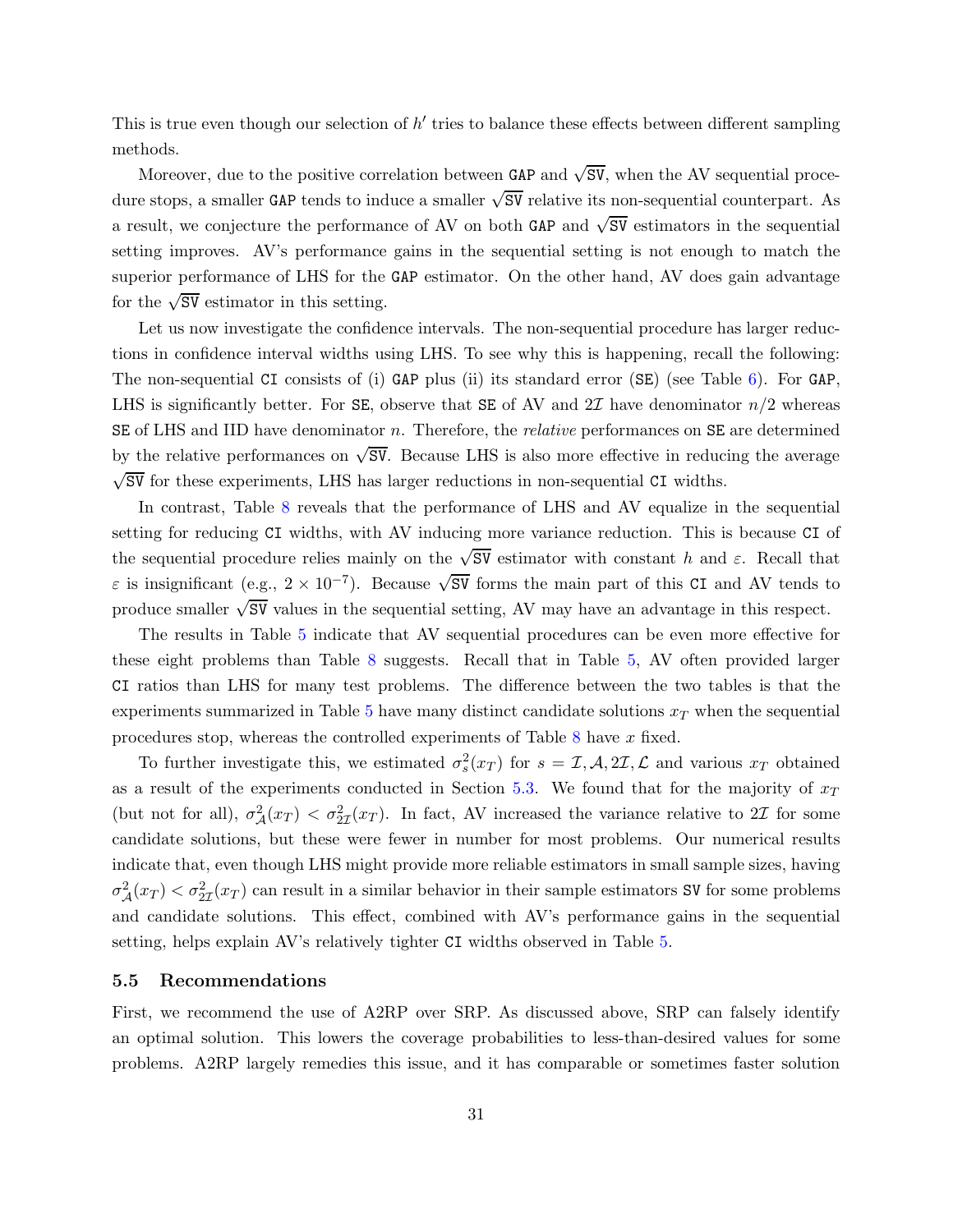times than SRP.

Within A2RP, if obtaining relatively tight confidence intervals is most important, then, we recommend using AV. However, this may come at the expense of longer solution times for some problems. If, on the other hand, high coverage probabilities with relatively small computation times are preferred, then LHS could be a better choice. LHS also can have fewer false identifications of optimal solutions and can have lower correlations between the point estimator GAP and its sample variance estimator SV, leading to more reliable results in a variety of settings.

# <span id="page-31-0"></span>6 Conclusions and Future Work

In this paper, we investigated the use of variance reduction techniques AV and LHS in sequential sampling procedures both theoretically and empirically. We also contrasted their use in the sequential and non-sequential settings. We highlight some insights gained from these results and computational experiments.

- Under conditions like additivity and monotonicity of the objective function  $f(x, \tilde{\xi})$  in each dimension of  $\tilde{\xi}$  for each  $x \in X$ , LHS can be used in the sequential setting with sublinear sample sizes. When such conditions cannot be verified, larger sample sizes must be used to guarantee asymptotic validity. Similar conclusions hold for AV, but under different conditions.
- LHS is very effective for the optimality gap point estimator GAP, reducing both its bias and variance in all settings. AV, on the other hand, is less effective on both accounts for the GAP estimator. When we switch to the sample variance estimator SV, we observe that, while LHS can provide reliable estimators in the finite-sample non-sequential setting, AV gains some advantage in the sequential setting.
- In the non-sequential setting, LHS provides higher reductions in confidence interval widths. This is because of the superior relative performance of LHS for both the GAP and sampling error portions of the non-sequential CI.
- In contrast, in the sequential setting, AV typically results in relatively smaller confidence interval widths—unlike the non-sequential setting. This is because the sequential confidence interval is largely based on the sample variance estimator, and AV performs relatively better for this estimator in the sequential setting.
- The sequential stopping rule appears to induce some changes in the estimators, especially for AV. For this sampling method, the smaller absolute value of SV together with relatively more biased and hence larger values of GAP can result in AV sequential procedures to stop later for some problems, in search of a small GAP. This effect, combined with the positive correlation between AV's GAP and SV estimators, appears to also lower the average SV values for AV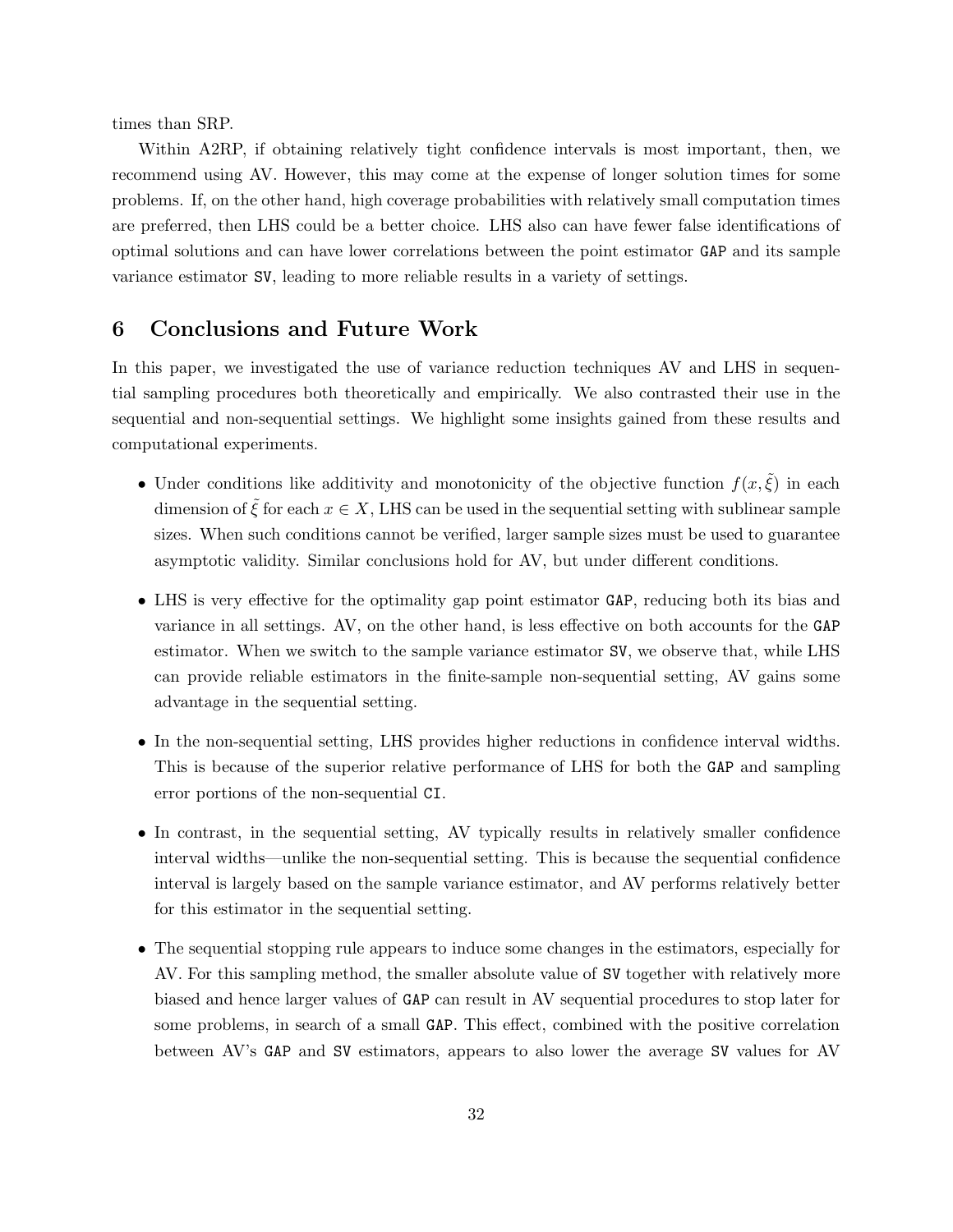sequential procedures. This, in turn, improves the relative performance of AV sequential confidence intervals.

- Furthermore, for some problems and candidate solutions, having  $\sigma_{\mathcal{A}}^2(x) < \sigma_{2\mathcal{I}}^2(x)$  appears to induce a similar behavior for the SV estimator in finite sample sizes. Consequently, for problems that have many solutions where AV reduces the variance relative to  $2\mathcal{I}$ , this effect gives AV an additional advantage—especially in the sequential setting. Because the nonsequential CI is composed of GAP plus the sampling error and LHS performs superior for GAP, this relative advantage of AV might be lessened in the non-sequential setting.
- Overall, the results of the paper show that both LHS and AV, when used for sequential sampling in stochastic programming, provide attractive alternatives : They possess the same desired theoretical properties but provide smaller confidence interval widths with comparable solution times. Of the two alternative sampling schemes, when relatively tighter confidence intervals are paramount, AV can be preferred. When earlier stopping times with reliable estimates are most important, LHS can be chosen.

Future work includes investigating sequential sampling procedures for other classes of problems and other variance reduction techniques than those considered in this paper. For instance, while some risk-averse problems can be put into the expectation framework presented in this paper (e.g., minimizing CVaR), sampling schemes that are aimed to find regular expectations might fail. Importance sampling can be useful in these cases. While there is some work in this area [\[Barrera et al.](#page-32-0), [2016,](#page-32-0) Kozmík and Morton, [2015](#page-35-3)], a thorough analysis of variance reduction schemes for sequential sampling of risk-averse and other classes of problems requires further investigation.

Another area that merits future research is devising LHS that is aimed to 'adapt' its partitioning to a particular problem. For instance, [Xi et al.](#page-37-0) [\[2004](#page-37-0)] consider drawing more samples in some important regions by considering the correlation structure, [Harris et al.](#page-34-18) [\[1995](#page-34-18)] aim to minimize correlations among the LHS cells, and [Zolan et al.](#page-37-1) [\[2017](#page-37-1)] study finding partitions that minimizes the sampling variance. [Etore et al.](#page-33-18) [\[2011](#page-33-18)] and [Pierre-Louis et al.](#page-36-8) [\[2011](#page-36-8)] consider adaptive stratification by adjusting the hyperrectangles and the number of samples allocated to each hyperrectangle during sequential sampling. It would be interesting to investigate such variants of LHS and other stratified sampling techniques for risk-averse problems.

# References

- <span id="page-32-1"></span>T.G. Bailey, P.A. Jensen, and D.P. Morton. Response surface analysis of two-stage stochastic linear programming with recourse. *Naval Research Logistics*, 46(7):753–776, 1999.
- <span id="page-32-0"></span>J. Barrera, T. Homem-de Mello, E. Moreno, B.K. Pagnoncelli, and G. Canessa. Chance-constrained problems and rare events: an importance sampling approach. *Mathematical Programming*, 157  $(1):153-189, 2016.$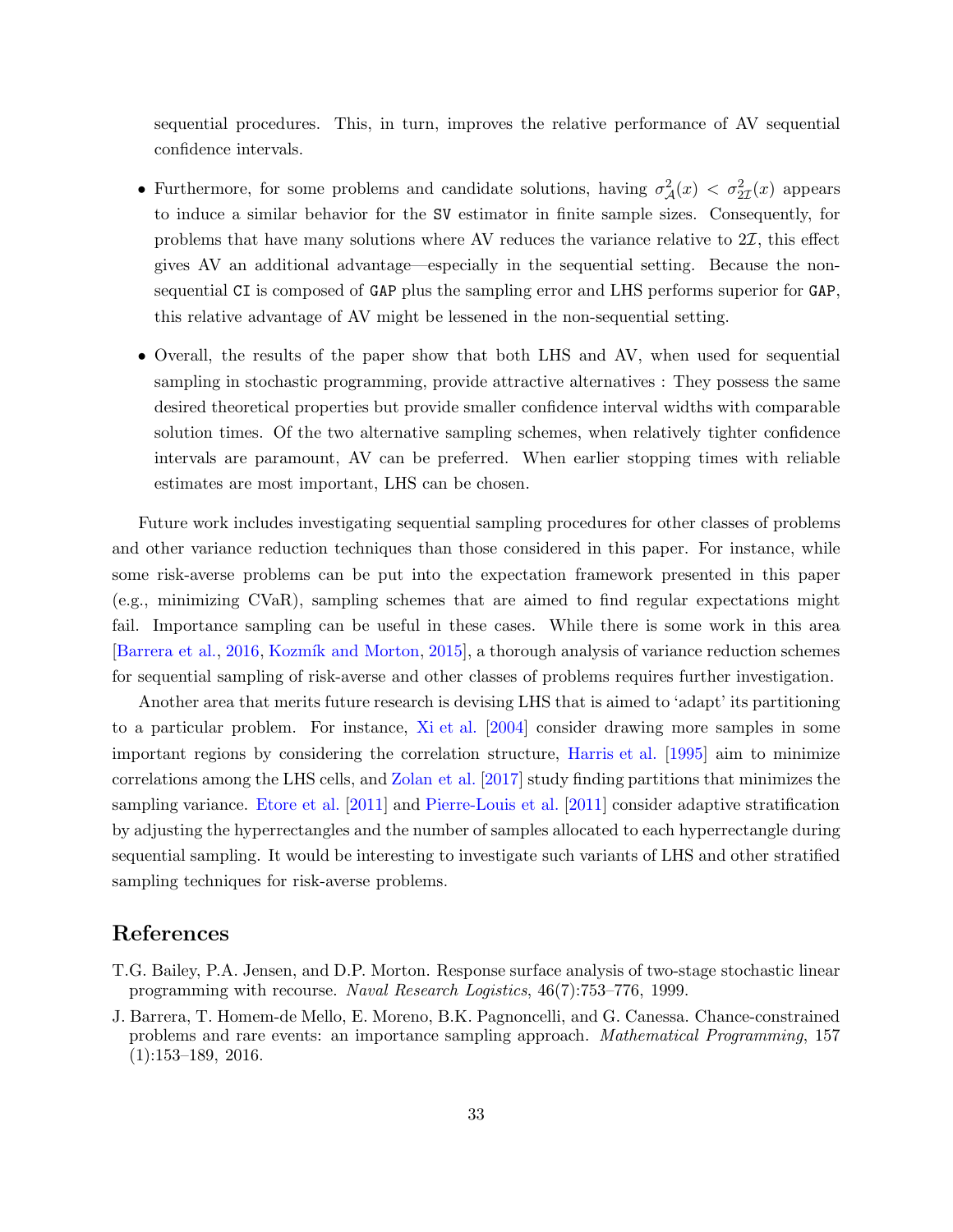- <span id="page-33-17"></span>Y. Bassok, R. Anupindi, and R. Akella. Single-period multiproduct inventory models with substitution. *Operations Research*, 47(4):632–642, 1999.
- <span id="page-33-12"></span>P. Battocchio, F. Menoncin, and O. Scaillet. Optimal asset allocation for pension funds under mortality risk during the accumulation and decumulation phases. *Annals of Operations Research*, 152(1):141–165, Jul 2007.
- <span id="page-33-6"></span>G. Bayraksan. An improved averaged two-replication procedure with latin hypercube sampling. *Operations Research Letters*, 46(2):173 – 178, 2018.
- <span id="page-33-4"></span>G. Bayraksan and D.P. Morton. Assessing solution quality in stochastic programs. *Mathematical Programming*, 108:495–514, 2006.
- <span id="page-33-7"></span>G. Bayraksan and D.P. Morton. A sequential sampling procedure for stochastic programming. *Operations Research*, 59:898–913, 2011.
- <span id="page-33-8"></span>G. Bayraksan and P. Pierre-Louis. Fixed-width sequential stopping rules for a class of stochastic programs. *SIAM Journal on Optimization*, 22:1518–1548, 2012.
- <span id="page-33-14"></span>B. Biller and S. Ghosh. Multivariate input processes. In S. G. Henderson and B. L. Nelson, editors, *Simulation*, volume 13 of *Handbooks in Operations Research and Management Science*, chapter 5. Elsevier Science Publishers B.V., Amsterdam, Netherlands, 2006.
- <span id="page-33-5"></span>J. Chen, C.H. Lim, P.Z. Qian, J. Linderoth, and S.J. Wright. Validating sample average approximation solutions with negatively dependent batches. Technical report, 2014. URL <http://arxiv.org/abs/1404.7208>.
- <span id="page-33-11"></span>S. Choi, A. Ruszczyński, and Y. Zhao. A multiproduct risk-averse newsvendor with law-invariant coherent measures of risk. *Operations Research*, 59(2):346–364, 2011.
- <span id="page-33-15"></span>Y. S. Chow and H. Robbins. On the asymptotic theory of fixed-width sequential confidence intervals for the mean. *Annals of Mathematical Statistics*, 36:457–462, 1965.
- <span id="page-33-0"></span>G.B. Dantzig and P.W. Glynn. Parallel processors for planning under uncertainty. *Annals of Operations Research*, 22:1–21, 1990.
- <span id="page-33-2"></span>V.L. de Matos, D.P. Morton, and E.C. Finardi. Assessing policy quality in a multistage stochastic program for long-term hydrothermal scheduling. *Annals of Operations Research*, 253:713–731, 2017.
- <span id="page-33-16"></span>C.J. Donohue and J.R. Birge. An upper bound on the network recourse function. Working Paper, Department of Industrial and Operations Engineering, University of Michigan, 1995.
- <span id="page-33-1"></span>S. Drew. *Quasi-Monte Carlo Methods for Stochastic Programming*. PhD thesis, Northwestern University, 2007.
- <span id="page-33-3"></span>S. Drew and T. Homem-de-Mello. Quasi-Monte Carlo strategies for stochastic optimization. In *Proceedings of the 2006 Winter Simulation Conference*, pages 774–782, 2006.
- <span id="page-33-9"></span>S. Drew and T. Homem-de-Mello. Some Large Deviations results for Latin hypercube sampling. *Methodology and Computing in Applied Probability*, 14(2):203–232, 2012.
- <span id="page-33-10"></span>V. Dumskis and L. Sakalauskas. Nonlinear Stochastic Programming Involving CVaR in the Objective and Constraints. *Informatica*, 26(4):569–591, 2016.
- <span id="page-33-13"></span>J. Dupačová, A. Gaivoronski, Z. Kos, and T. Szántai. Stochastic programming in water management: A case study and a comparison of solution techniques. *European Journal of Operational Research*, 52(1):28 – 44, 1991.
- <span id="page-33-18"></span>P. Etore, G. Fort, B. Jourdain, and E. Moulines. On adaptive stratification. *Annals of Operations Research*, 189(1):127—-154, 2011.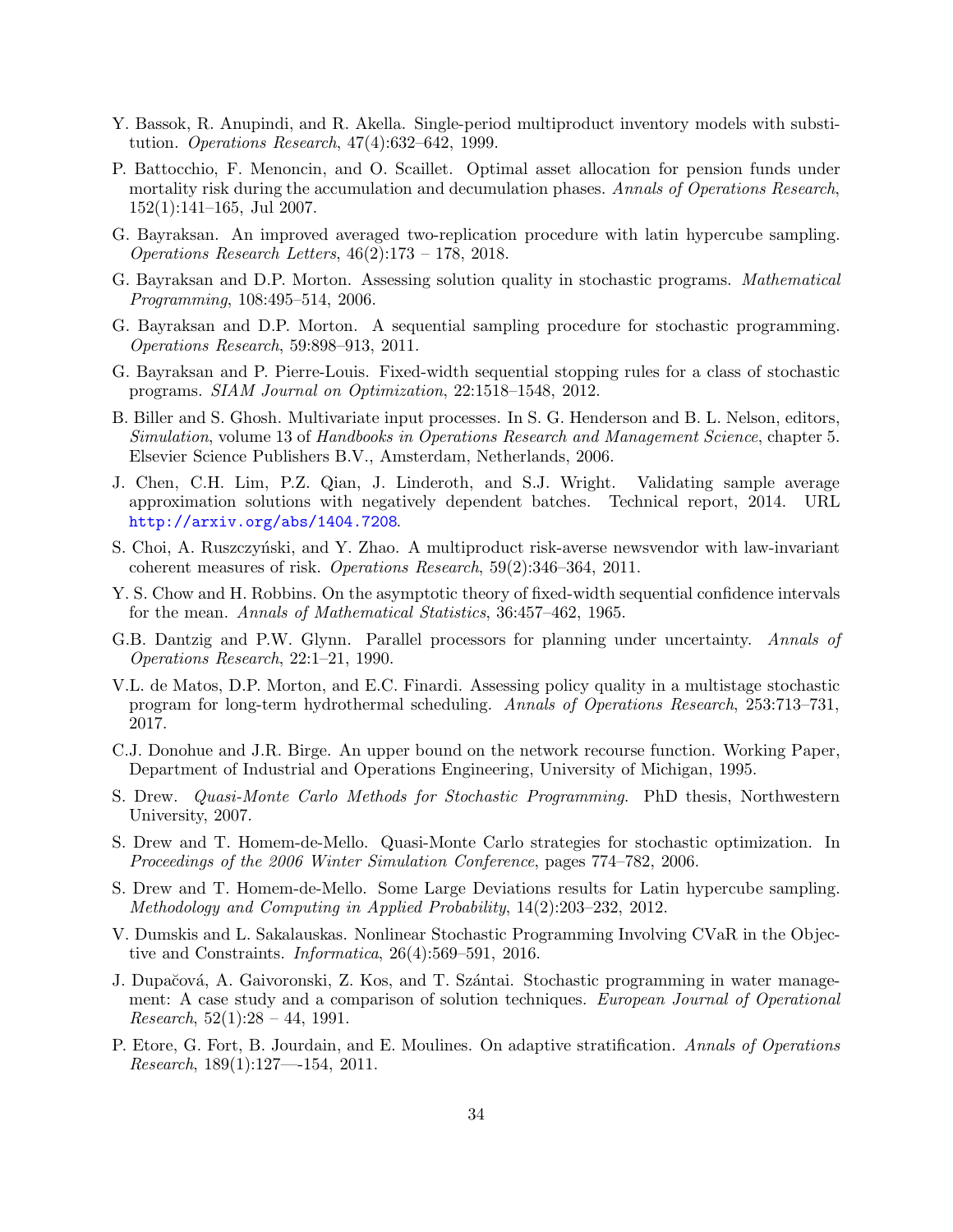- <span id="page-34-10"></span>M.B. Freimer, J.T. Linderoth, and D.J. Thomas. The impact of sampling methods on bias and variance in stochastic linear programs. *Computational Optimization and Applications*, 51(1): 51–75, 2012.
- <span id="page-34-15"></span>M.C. Fu, editor. *Handbook of Simulation Optimization*, volume 216 of *International Series in Operations Research and Management Science*. Springer New York, 2015.
- <span id="page-34-11"></span>P.W. Glynn and W. Whitt. The asymptotic validity of sequential stopping rules for stochastic simulations. *The Annals of Applied Probability*, 2:180–198, 1992.
- <span id="page-34-6"></span>P.W. Glynn and G. Infanger. Simulation-based confidence bounds for two-stage stochastic programs. *Mathematical Programming*, 138(1):15–42, 2013.
- <span id="page-34-18"></span>C.M. Harris, K.L. Hoffman, and L.-A. Yarrow. Using integer programming techniques for the solution of an experimental design problem. *Annals of Operations Research*, 58(3):243–260, 1995.
- <span id="page-34-9"></span>H. Heitsch, H. Leövey, and W. Römisch. Are Quasi-Monte Carlo algorithms efficient for two-stage stochastic programs? *Computational Optimization and Applications*, 65:567–603, 2016.
- <span id="page-34-4"></span>J.L. Higle. Variance reduction and objective function evaluation in stochastic linear programs. *INFORMS Journal on Computing*, 10:236–247, 1998.
- <span id="page-34-13"></span>J.L. Higle and S. Sen. Statistical verification of optimality conditions for stochastic programs with recourse. *Annals of Operations Research*, 30:215–240, 1991.
- <span id="page-34-14"></span>J.L. Higle and S. Sen. *Stochastic Decomposition: A Statistical Method for Large Scale Stochastic Linear Programming*. Kluwer Academic Publishers, Dordrecht, 1996a.
- <span id="page-34-0"></span>J.L. Higle and S. Sen. Duality and statistical tests of optimality for two stage stochastic programs. *Mathematical Programming*, 75:257–275, 1996b.
- <span id="page-34-17"></span>W. Hoeffding. Probability inequalities for sums of bounded random variables. *Journal of the American Statistical Association*, 58(301):13–30, 1963.
- <span id="page-34-7"></span>T. Homem-de-Mello. On rates of convergence for stochastic optimization problems under non-i.i.d. sampling. *SIAM Journal on Optimization*, 19:524–551, 2008.
- <span id="page-34-2"></span>T. Homem-de-Mello and G. Bayraksan. Monte Carlo sampling-based methods for stochastic optimization. *Surveys in Operations Research and Management Science*, 19(1):56–85, 2014.
- <span id="page-34-3"></span>T. Homem-de-Mello and G. Bayraksan. Stochastic constraints and variance reduction techniques. In Michael C Fu, editor, *Handbook of Simulation Optimization*, pages 245–276. Springer New York, 2015.
- <span id="page-34-8"></span>T. Homem-de-Mello, V.L. de Matos, and E. C. Finardi. Sampling strategies and stopping criteria for stochastic dual dynamic programming: a case study in long-term hydrothermal scheduling. *Energy Systems*, 2:1–31, 2011.
- <span id="page-34-5"></span>G. Infanger. Monte Carlo (importance) sampling within a Benders decomposition algorithm for stochastic linear programs. *Annals of Operations Research*, 39:69–95, 1992.
- <span id="page-34-16"></span>X. Jin, M.C. Fu, and X. Xiong. Probabilistic error bounds for simulation quantile estimators. *Management Science*, 49(2):230–246, 2003.
- <span id="page-34-1"></span>M. Kaut and S.W. Wallace. Evaluation of scenario-generation methods for stochastic programming. *Pacific Journal of Optimization*, 3(2):257–271, 2007.
- <span id="page-34-12"></span>B.D. Keller and G. Bayraksan. Scheduling jobs sharing multiple resources under uncertainty: A stochastic programming approach. *IIE Transactions*, 42:16–30, 2010.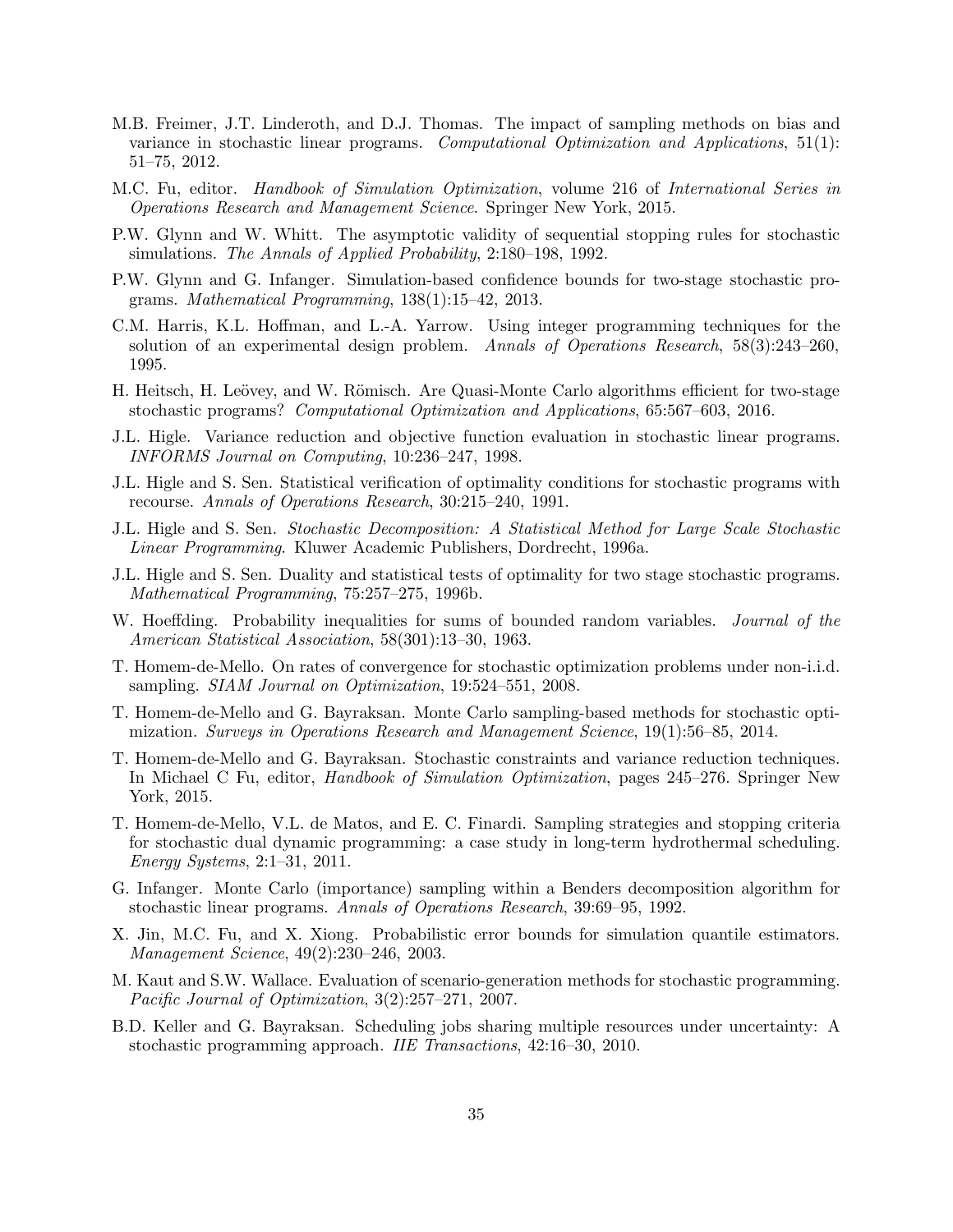- <span id="page-35-12"></span>G. Ket i and T. Szántai. Combinatorial results on the fitting problems of the multivariate gamma distribution introduced by Prékopa and Szántai. *Annals of Operations Research*, 200(1):265–278, Nov 2012.
- <span id="page-35-0"></span>A. Kleywegt, A. Shapiro, and T. Homem-de-Mello. The sample average approximation method for stochastic discrete optimization. *SIAM Journal on Optimization*, 12(2):479–502, 2002.
- <span id="page-35-5"></span>M. Koivu. Variance reduction in sample approximations of stochastic programs. *Mathematical Programming*, 103(3):463–485, 2005.
- <span id="page-35-3"></span>V. Kozmík and D.P. Morton. Evaluating policies in risk-averse multi-stage stochastic programming. *Mathematical Programming*, 152(1):275–300, 2015.
- <span id="page-35-10"></span>G. Lan, A. Nemirovski, and A. Shapiro. Validation analysis of mirror descent stochastic approximation method. *Mathematical Programming*, 134(2):425–458, 2012. ISSN 0025-5610.
- <span id="page-35-6"></span>J. Linderoth, A. Shapiro, and S. Wright. The empirical behavior of sampling methods for stochastic programming. *Annals of Operations Research*, 142(1):215–241, 2006.
- <span id="page-35-14"></span>W.L. Loh. On Latin hypercube sampling. *The Annals of Statistics*, 24(5):2058–2080, 1996.
- <span id="page-35-7"></span>D.K. Love and G. Bayraksan. Overlapping batches for the assessment of solution quality in stochastic programs. *ACM Transactions on Modeling and Computer Simulation*, 23(3), 2015. Article No.20.
- <span id="page-35-2"></span>W.K. Mak, D.P. Morton, and R.K. Wood. Monte Carlo bounding techniques for determining solution quality in stochastic programs. *Operations Research Letters*, 24:47–56, 1999.
- <span id="page-35-19"></span>M. Matsumoto and T. Nishimura. Mersenne twister: A 623-dimensionally equidistributed uniform pseudo-random number generator. *ACM Transactions on Modeling and Computer Simulation*, 8(1):3–30, 1998.
- <span id="page-35-15"></span>M.D. McKay, R.J. Beckman, and W.J. Conover. Comparison of three methods for selecting values of input variables in the analysis of output from a computer code. *Technometrics*, 21(2):239–245, 1979.
- <span id="page-35-8"></span>D.P. Morton. Stopping rules for a class of sampling-based stochastic programming algorithms. *Operations Research*, 24:47–56, 1998.
- <span id="page-35-1"></span>J.M. Mulvey and A. Ruszczyński. A new scenario decomposition method for large scale stochastic optimization. *Operations Research*, 43:477–490, 1995.
- <span id="page-35-17"></span>A. Nadas. An extension of a theorem of Chow and Robbins on sequential confidence intervals for the mean. *Annals of Mathematical Statistics*, 40:667–671, 1969.
- <span id="page-35-9"></span>V.I. Norkin, G.C. Pflug, and A. Ruszczynski. A branch and bound method for stochastic global optimization. *Mathematical Programming*, 83:425–450, 1998.
- <span id="page-35-18"></span>Ohio Supercomputer Center. <http://osc.edu/ark:/19495/f5s1ph73>, 1987.
- <span id="page-35-11"></span>A.B. Owen. A central limit theorem for Latin hypercube sampling. *Journal of the Royal Statistical Society, Series B*, 54:541–551, 1992.
- <span id="page-35-16"></span>A.B. Owen. Latin supercube sampling for very high-dimensional simulations. *ACM Transactions on Modeling and Computer Simulation (TOMACS)*, 8(1):71–102, 1998.
- <span id="page-35-13"></span>N. Packham and W.M. Schmidt. Latin hypercube sampling with dependenceand applications in finance. *The Journal of Computational Finance*, 13(3):81–111, 2010.
- <span id="page-35-4"></span>T. Pennanen and M. Koivu. Epi-convergent discretizations of stochastic programs via integration quadratures. *Numerische Mathematik*, 100:141–163, 2005.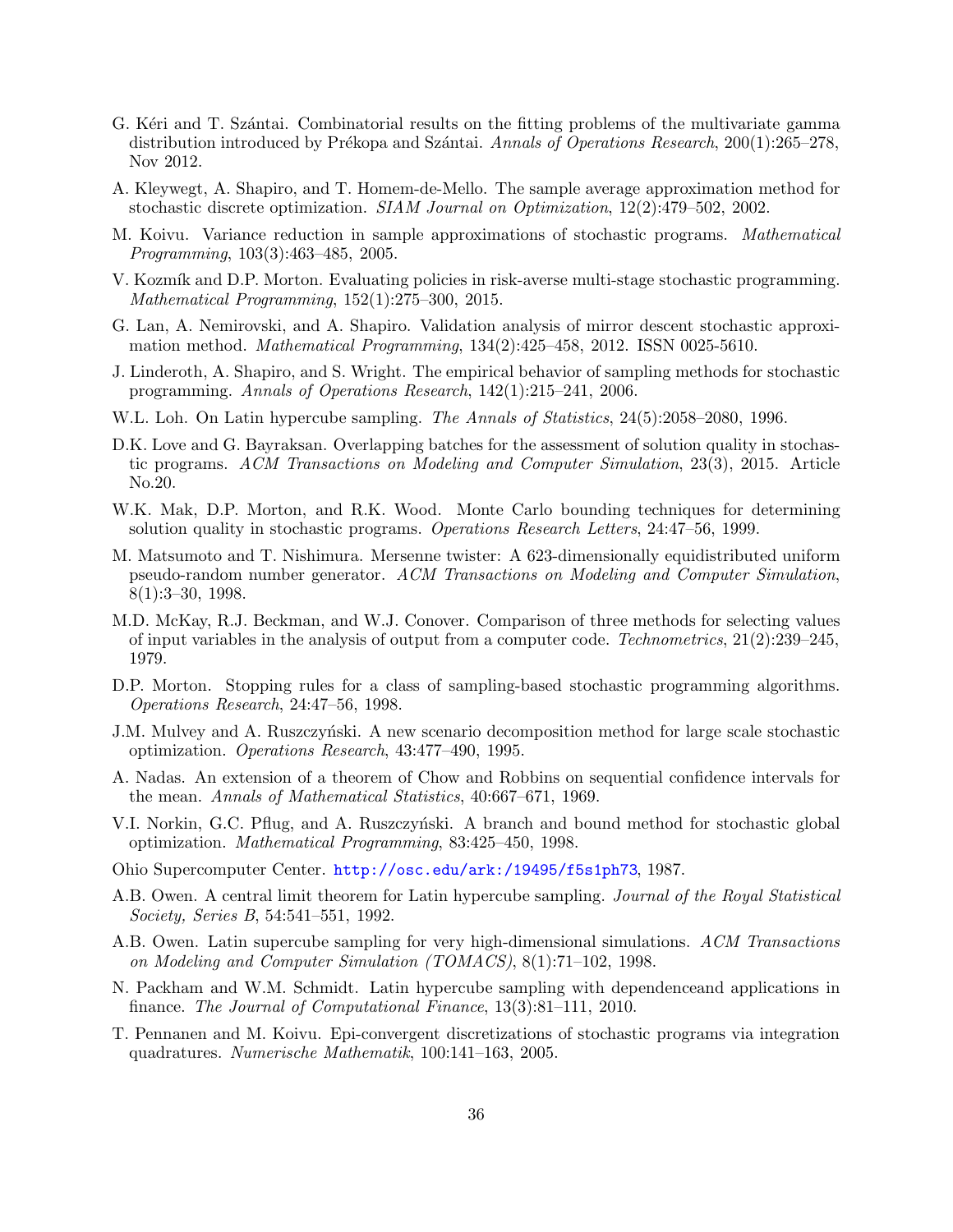- <span id="page-36-8"></span>P. Pierre-Louis, D.P. Morton, and G. Bayraksan. A combined deterministic and sampling-based sequential bounding method for stochastic programming. In *Proceedings of the 2011 Winter Simulation Conference*, pages 4172–4183, Piscataway, New Jersey, 2011.
- <span id="page-36-11"></span>A. Prékopa and T. Szántai. A new multivariate gamma distribution and its fitting to empirical streamflow data. *Water Resources Research*, 14(1):19–24, 1978.
- <span id="page-36-4"></span>J. Royset. Optimality functions in stochastic programming. *Mathematical Programming*, 135:293  $-321, 2012.$  ISSN 0025-5610.
- <span id="page-36-13"></span>R.Y. Rubinstein, G. Samordnitsky, and M. Shaked. Antithetic variates, mutlivariate dependence and simulation of stochastic systems. *Management Science*, 311(1):66–77, 1985.
- <span id="page-36-17"></span>A. Ruszczyński. A regularized decomposition method for minimizing a sum of polyhedral functions. *Mathematical Programming*, 35(3):309–333, 1986.
- <span id="page-36-18"></span>A. Ruszczyński and A. Świetanowski. Accelerating the regularized decomposition method for two stage stochastic linear problems. *European Journal of Operational Research*, 101(2):328–342, 1997.
- <span id="page-36-5"></span>L. Sakalauskas. Nonlinear stochastic programming by Monte-Carlo estimators. *European Journal of Operational Research*, 137(3):558–573, 2002.
- <span id="page-36-10"></span>S. Sen and Y. Liu. Mitigating uncertainty via compromise decisions in two-stage stochastic linear programming: Variance reduction. *Operations Research*, 64(6):1422–1437, 2016.
- <span id="page-36-12"></span>S. Sen, R.D. Doverspike, and S. Cosares. Network planning with random demand. *Telecommunication Systems*, 3:11–30, 1994.
- <span id="page-36-16"></span>A. Shapiro. Monte Carlo sampling methods. In A. Ruszczyński and A. Shapiro, editors, *Handbooks in Operations Research and Management Science, Vol. 10: Stochastic Programming*, pages 353– 425. Elsevier, Amsterdam, 2003.
- <span id="page-36-3"></span>A. Shapiro and T. Homem-de-Mello. A simulation-based approach to two-stage stochastic programming with recourse. *Mathematical Programming*, 81:301–325, 1998.
- <span id="page-36-1"></span>A. Shapiro and T. Homem-de-Mello. On the rate of convergence of optimal solutions of Monte Carlo approximations of stochastic programs. *SIAM Journal on Optimization*, 11:70–86, 2000.
- <span id="page-36-2"></span>A. Shapiro, T. Homem-de-Mello, and J. C. Kim. Conditioning of convex piecewise linear stochastic programs. *Mathematical Programming*, 94:1–19, 2002.
- <span id="page-36-0"></span>A. Shapiro, D. Dentcheva, and A. Ruszczyński. *Stochastic Programming: Modeling and Theory*. Society for Industrial and Applied Mathematics (SIAM), Philadelphia, 2009.
- <span id="page-36-14"></span>M. Stein. Large sample properties of simulations using Latin hypercube sampling. *Technometrics*, 29(2):143–151, 1987.
- <span id="page-36-15"></span>R. Stockbridge. *Bias and Variance Reduction in Assessing Solution Quality for Stochastic Programs*. PhD thesis, The University of Arizona, 2013.
- <span id="page-36-7"></span>R. Stockbridge and G. Bayraksan. A probability metrics approach for reducing the bias of optimality gap estimators in two-stage stochastic linear programming. *Mathematical Programming*, 142(1-2): 107–131, 2013.
- <span id="page-36-6"></span>R. Stockbridge and G. Bayraksan. Variance reduction in Monte Carlo sampling-based optimality gap estimators for two-stage stochastic linear programming. *Computational Optimization and Applications*, 64(2):407–431, 2016.
- <span id="page-36-9"></span>F. Wu and R. Sioshansi. A two-stage stochastic optimization model for scheduling electric vehicle charging loads to relieve distribution-system constraints. *Transportation Research Part B:*